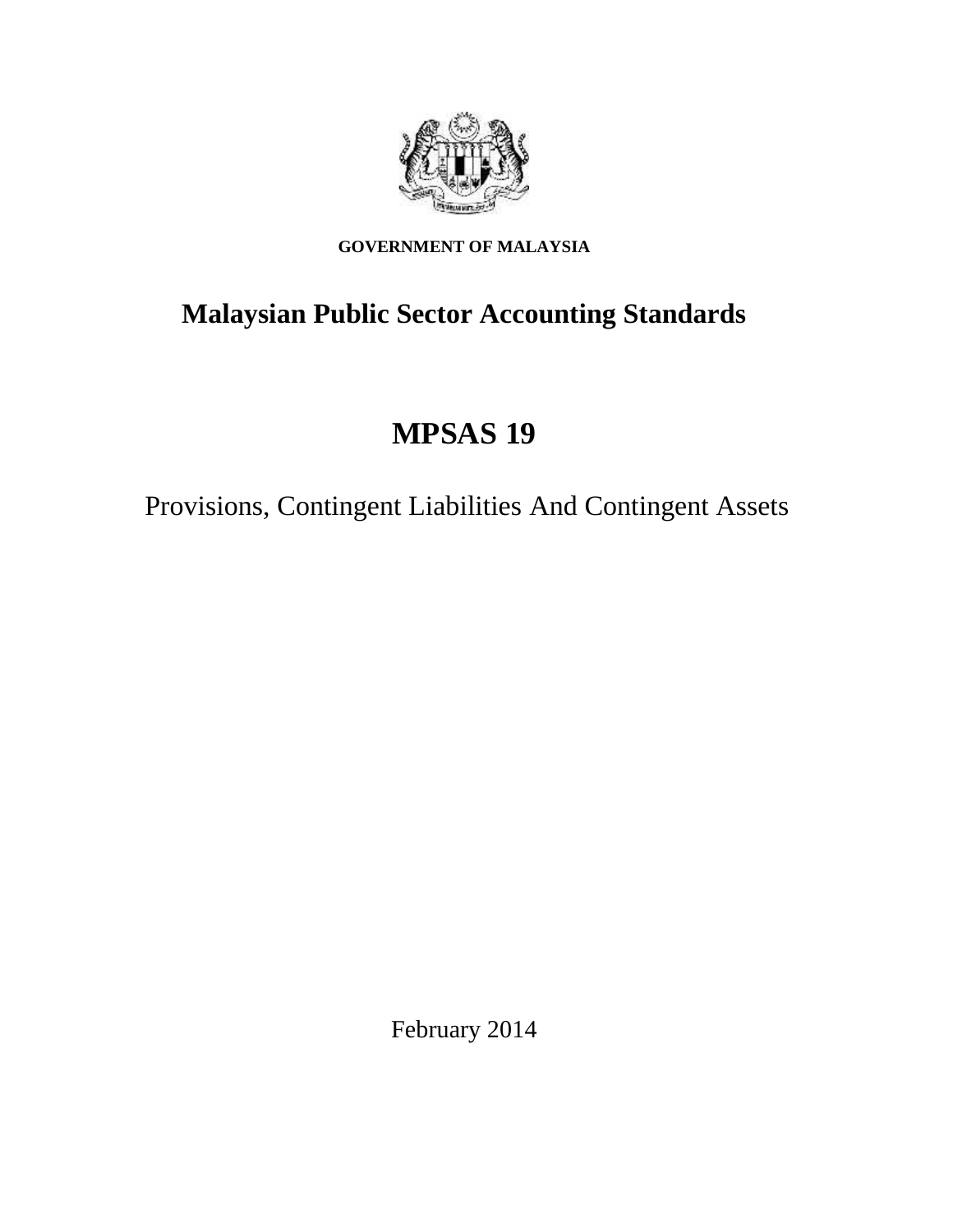## **MPSAS 19 - PROVISIONS, CONTINGENT LIABILITIES AND CONTINGENT ASSETS**

## **Acknowledgment**

The Malaysian Public Sector Accounting Standard (MPSAS) is based on International Public Sector Accounting Standard (IPSAS) 19, *Provisions, Contingent Liabilities and Contingent Assets* from the *Handbook of International Public Sector Accounting Pronouncements* of the International Public Sector Accounting Standards Board, published by the International Federation of Accountants (IFAC) in June 2013 and is used with permission of IFAC.

*Handbook of International Public Sector Accounting Pronouncements* © 2013 by the International Federation of Accountants (IFAC). All rights reserved.

Issued by: Accountant General's Department No. 1, Persiaran Perdana Kompleks Kementerian Kewangan Presint 2, Pusat Pentadbiran Kerajaan Persekutuan 62594 Putrajaya

Tel : 03-88821000 Faks : 03-88891765 Web: http://www.anm.gov.my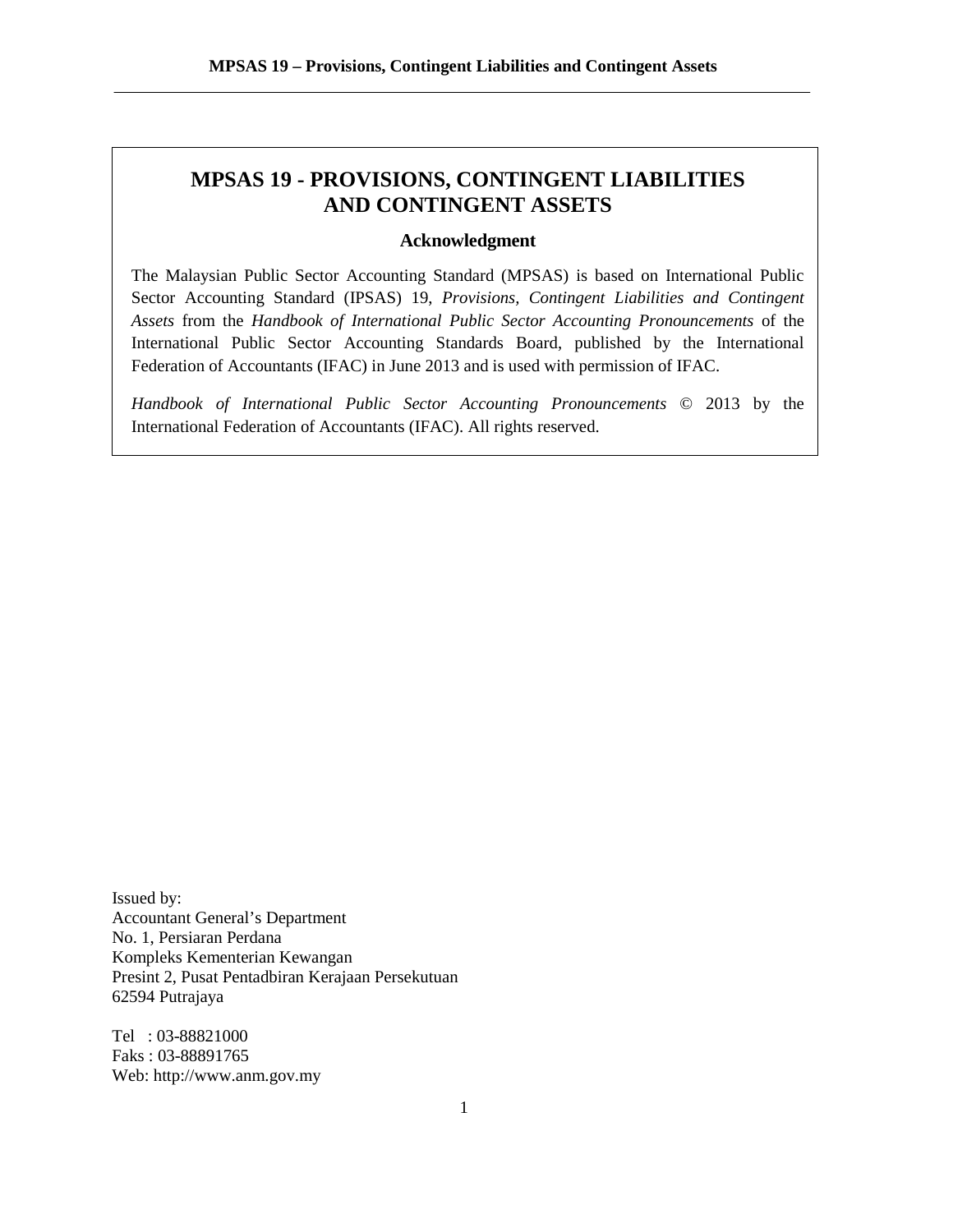## MPSAS 19 - PROVISIONS, CONTINGENT LIABILITIES AND CONTINGENT ASSETS

## **CONTENTS**

|                                                           | Paragraph |
|-----------------------------------------------------------|-----------|
| Objective                                                 |           |
|                                                           | $1 - 17$  |
|                                                           | 7-11      |
|                                                           | $12 - 17$ |
|                                                           | 18-21     |
|                                                           | 19        |
|                                                           | $20 - 21$ |
|                                                           | 22-43     |
|                                                           | 22-34     |
|                                                           | 23-24     |
|                                                           | $25 - 30$ |
| Probable Outflow of Resources Embodying Economic Benefits |           |
|                                                           | 31-32     |
|                                                           | 33-34     |
|                                                           | 35-38     |
|                                                           | 39-43     |
|                                                           | 44-62     |
|                                                           | 44-49     |
|                                                           | 50-52     |
|                                                           | 53-57     |
|                                                           | 58-60     |
|                                                           | 61-62     |
|                                                           | 63-68     |
|                                                           | 69-70     |
|                                                           | 71-72     |
|                                                           | 73-96     |
|                                                           | 73-75     |
|                                                           | 76-80     |
|                                                           | 81-96     |
|                                                           | 90-92     |
|                                                           | 93-96     |
|                                                           | 97-109    |
|                                                           | 110       |
|                                                           | 111-112   |
| Tables                                                    |           |
| <b>Illustrative Decision Tree</b>                         |           |
| <b>Implementation Guidance</b>                            |           |
| <b>Illustrative Example</b>                               |           |
| Comparison with IPSAS 19                                  |           |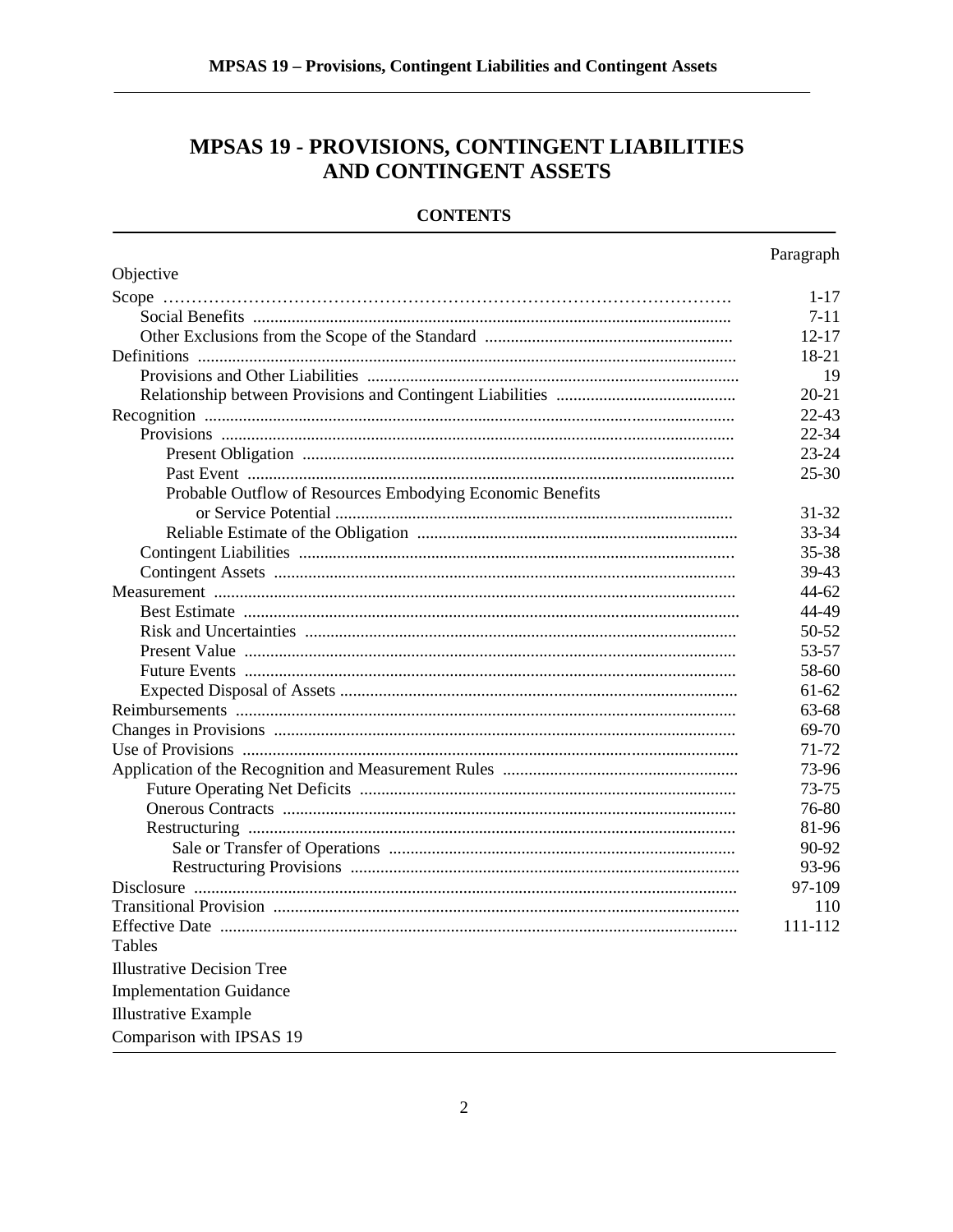Malaysian Public Sector Accounting Standard (MPSAS) 19, *Provisions, Contingent Liabilities and Contingent Assets*, is set out in the objective and paragraphs 1-112. All the paragraphs have equal authority. MPSAS 19 should be read in the context of its objective and the *Preface to Malaysian Public Sector Accounting Standards*. MPSAS 3, *Accounting Policies, Changes in Accounting Estimates and Errors,* provides a basis for selecting and applying accounting policies in the absence of explicit guidance.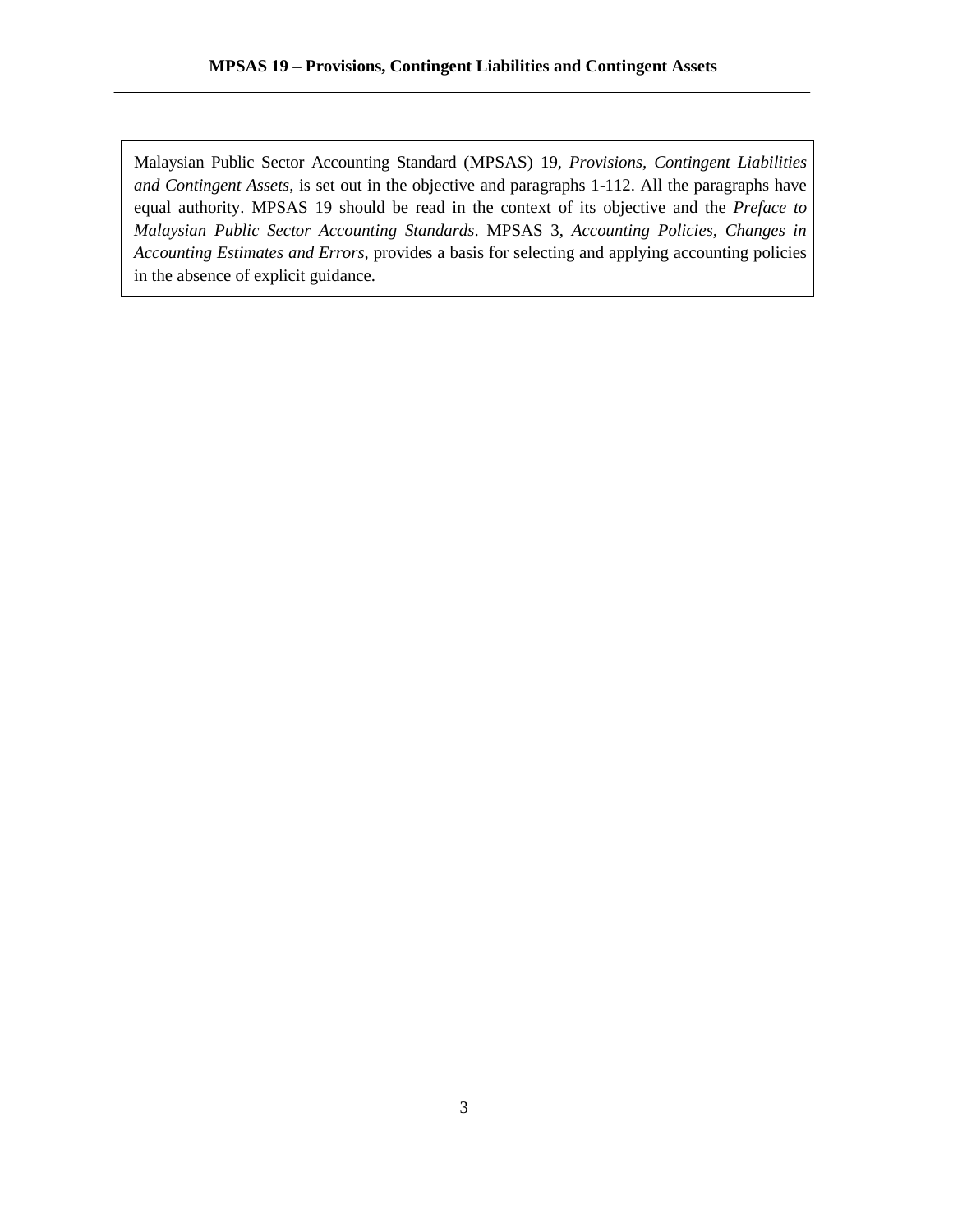## **Objective**

The objective of this Standard is to:

- (a) define provisions, contingent liabilities, and contingent assets, and
- (b) identify the circumstances in which provisions should be recognized, how they should be measured, and the disclosures that should be made about them.

The Standard also requires that certain information be disclosed about contingent liabilities and contingent assets in the notes to the financial statements, to enable users to understand their nature, timing, and amount.

## **Scope**

- 1. **An entity that prepares and presents financial statements under the accrual basis of accounting shall apply this Standard in accounting for provisions, contingent liabilities, and contingent assets, except:**
	- (a) **Those provisions and contingent liabilities arising from social benefits provided by an entity for which it does not receive consideration that is approximately equal to the value of goods and services provided, directly in return from the recipients of those benefits;**
	- (b) *(Deleted).*
	- (c) **Those resulting from executory contracts, other than where the contract is onerous, subject to other provisions of this paragraph;**
	- (d) **Insurance contracts within the scope of the relevant international or national accounting standard dealing with insurance contracts;**
	- (e) **Those covered by another MPSAS ;**
	- (f) **Those arising in relation to income taxes or income tax equivalents; and**
	- (g) **Those arising from employee benefits, except employee termination benefits that arise as a result of a restructuring, as dealt with in this Standard.**
- 2. **This Standard applies to all public sector entities other than Government Business Enterprises (GBEs).**
- 3. The Preface to Malaysian Public Sector Accounting Standards issued by the Accountant General's Department explains that GBEs apply approved accounting standards issued by the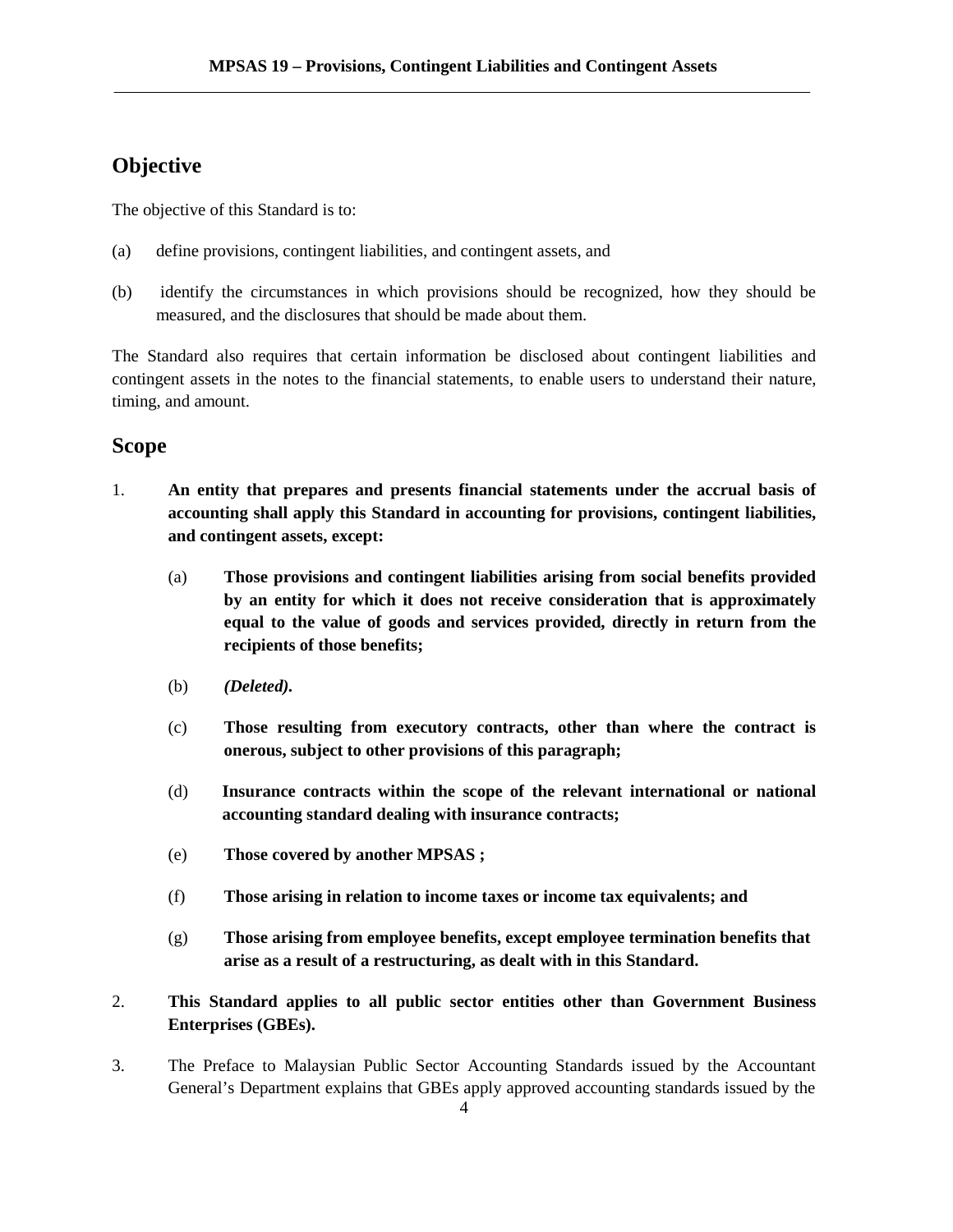Malaysian Accounting Standards Board (MASB). GBEs are defined in MPSAS 1, *Presentation of Financial Statements.*

- 4. This Standard does not apply to financial instruments (including guarantees) that are within the scope of IPSAS 29, Financial Instruments: Recognition and Measurement.
- 5. *(Deleted)*.
- 6. This Standard applies to provisions for restructuring (including discontinued operations). In some cases, a restructuring may meet the definition of a discontinued operation. Guidance on disclosing information about discontinued operations can be found in IFRS 5, *Non-current Assets Held for Sale and Discontinued Operations.*

## **Social Benefits**

- 7. For the purposes of this Standard, "social benefits" refer to goods, services, and other benefits provided in the pursuit of the social policy objectives of a government. These benefits may include:
	- (a) The delivery of health, education, housing, transport, and other social services to the community. In many cases, there is no requirement for the beneficiaries of these services to pay an amount equivalent to the value of these services; and
	- (b) Payment of benefits to families, the aged, the disabled, the unemployed, veterans, and others. That is, governments at all levels may provide financial assistance to individuals and groups in the community to access services to meet their particular needs, or to supplement their income.
- 8. In many cases, obligations to provide social benefits arise as a consequence of a government's commitment to undertake particular activities on an ongoing basis over the long term in order to provide particular goods and services to the community. The need for, and nature and supply of, goods and services to meet social policy obligations will often depend on a range of demographic and social conditions, and are difficult to predict. These benefits generally fall within the social protection, education, and health classifications under the International Monetary Fund's Government Finance Statistics framework, and often require an actuarial assessment to determine the amount of any liability arising in respect of them.
- 9. For a provision or contingency arising from a social benefit to be excluded from the scope of this Standard, the public sector entity providing the benefit will not receive consideration that is approximately equal to the value of goods and services provided, directly in return from the recipients of the benefit. This exclusion would encompass those circumstances where a charge is levied in respect of the benefit, but there is no direct relationship between the charge and the benefit received. The exclusion of these provisions and contingent liabilities from the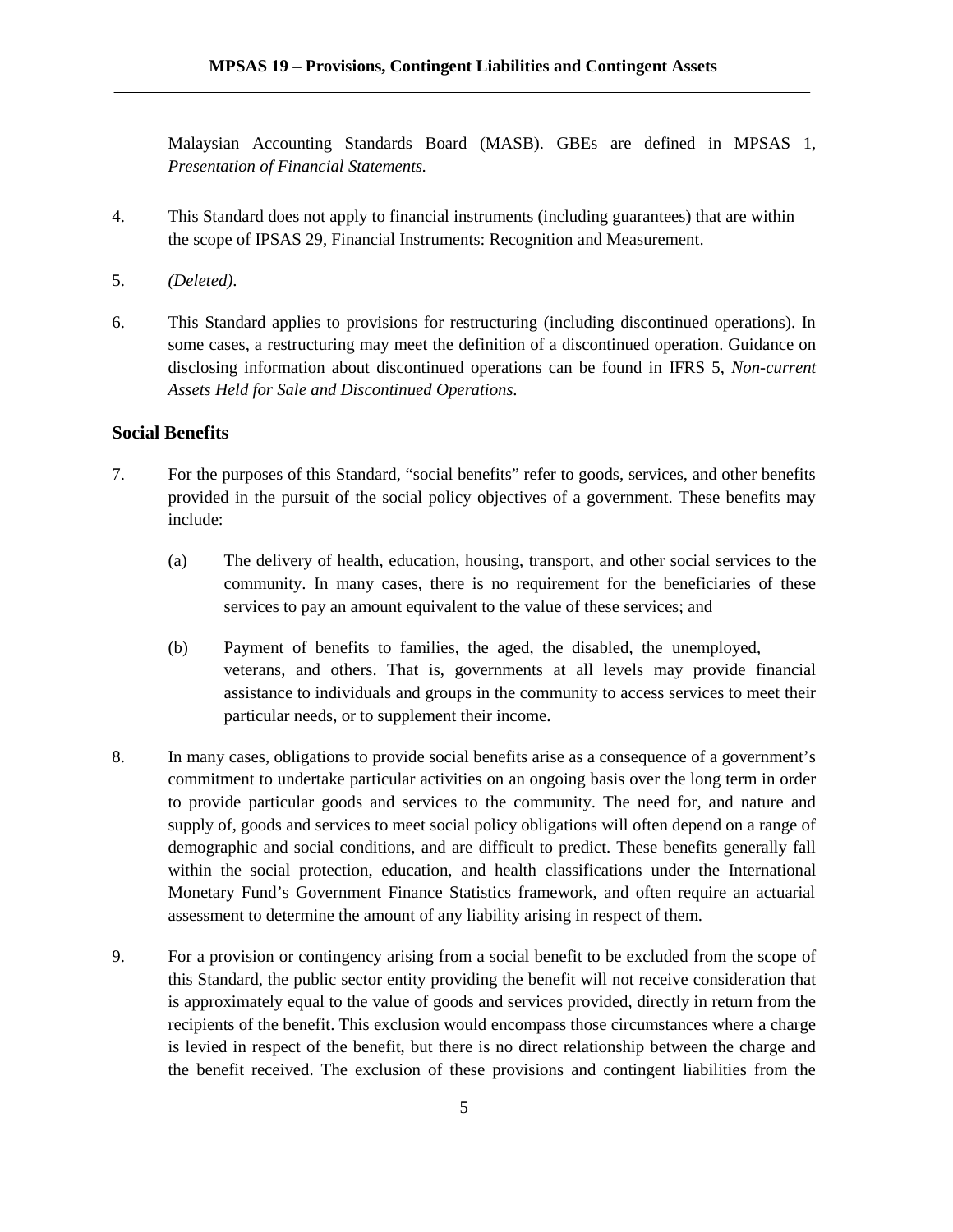scope of this Standard reflects the Committee's view that both:

- (a) the determination of what constitutes the obligating event, and
- (b) the measurement of the liability require further consideration before proposed Standards are exposed.

For example, the Committee is aware that there are differing views about whether the obligating event occurs when the individual meets the eligibility criteria for the benefit or at some earlier stage. Similarly, there are differing views about whether the amount of any obligation reflects an estimate of the current period's entitlement, or the present value of all expected future benefits determined on an actuarial basis.

- 10. Where an entity elects to recognize a provision for such obligations, the entity discloses the basis on which the provisions have been recognized and the measurement basis adopted. The entity also makes other disclosures required by this Standard in respect of those provisions. MPSAS 1 provides guidance on dealing with matters not specifically dealt with by another MPSAS. MPSAS 1 also includes requirements relating to the selection and disclosure of accounting policies.
- 11. In some cases, social benefits may give rise to a liability for which there is
	- (a) Little or no uncertainty as to amount; and
	- (b) The timing of the obligation is not uncertain

Accordingly, these are not likely to meet the definition of a provision in this Standard. Where such liabilities for social benefits exist, they are recognized where they satisfy the criteria for recognition as liabilities (refer also to paragraph 19). An example would be a period-end accrual for an amount owing to the existing beneficiaries in respect of aged or disability pensions that have been approved for payment consistent with the provisions of a contract or legislation.

## **Other Exclusions from the Scope of the Standard**

- 12. This Standard does not apply to executory contracts unless they are onerous. Contracts to provide social benefits entered into with the expectation that the entity will not receive consideration that is approximately equal to the value of goods and services provided, directly in return from the recipients of those benefits, are excluded from the scope of this Standard.
- 13. Where another MPSAS deals with a specific type of provision, contingent liability, or contingent asset, an entity applies that standard instead of this Standard. For example, certain types of provisions are also addressed in Standards on: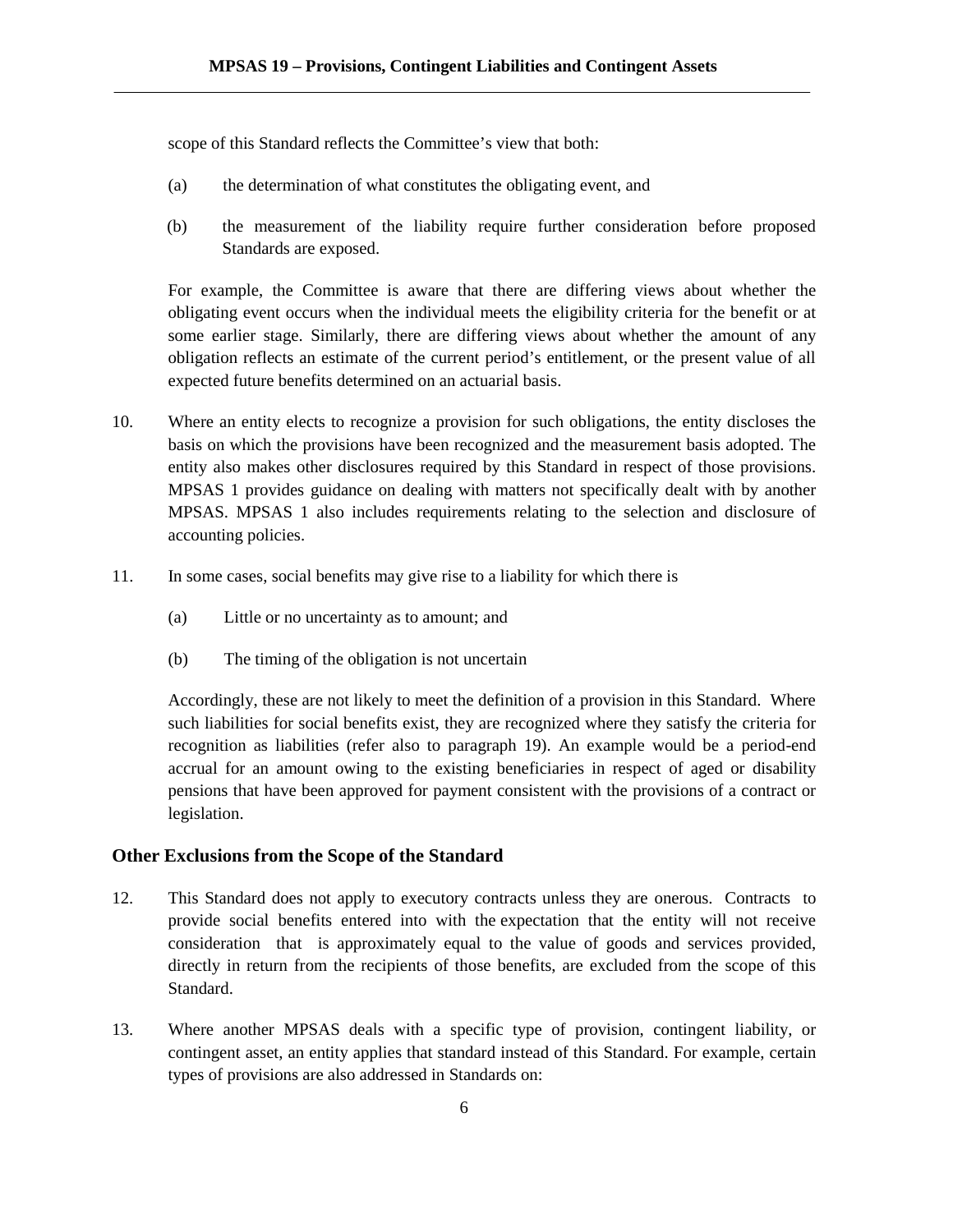- (a) Construction contracts (see MPSAS 11, *Construction Contracts*); and
- (b) Leases (see MPSAS 13, *Leases*). However, as MPSAS 13 contains no specific requirements to deal with operating leases that have become onerous, this Standard applies to such cases.
- 14. This Standard does not apply to provisions for income taxes or income tax equivalents (guidance on accounting for income taxes is found in IAS 12, *Income Taxes*.) Nor does it apply to provisions arising from employee benefits (guidance on accounting for employee benefits is found in MPSAS 25, *Employee Benefits*.)
- 15. Some amounts treated as provisions may relate to the recognition of revenue, for example where an entity gives guarantees in exchange for a fee. This Standard does not address the recognition of revenue. MPSAS 9, *Revenue from Exchange Transactions*, identifies the circumstances in which revenue from exchange transactions is recognized, and provides practical guidance on the application of the recognition criteria. This Standard does not change the requirements of MPSAS 9.
- 16. This Standard defines provisions as liabilities of uncertain timing or amount. In some countries, the term provision is also used in the context of items such as depreciation, impairment of assets, and doubtful debts; these are adjustments to the carrying amounts of assets and are not addressed in this Standard.
- 17. Other MPSASs specify whether expenditures are treated as assets or as expenses. These issues are not addressed in this Standard. Accordingly, this Standard neither prohibits nor requires capitalization of the costs recognized when a provision is made.

## **Definitions**

18. **The following terms are used in this Standard with the meanings specified:**

**A constructive obligation is an obligation that derives from an entity's actions where:**

- (a) **By an established pattern of past practice, published policies, or a sufficiently specific current statement, the entity has indicated to other parties that it will accept certain responsibilities; and**
- (b) **As a result, the entity has created a valid expectation on the part of those other parties that will discharge those responsibilities.**

**A contingent asset is a possible asset that arises from past events, and whose existence will be confirmed only by the occurrence or nonoccurrence of one or more uncertain future events not wholly within the control of the entity.**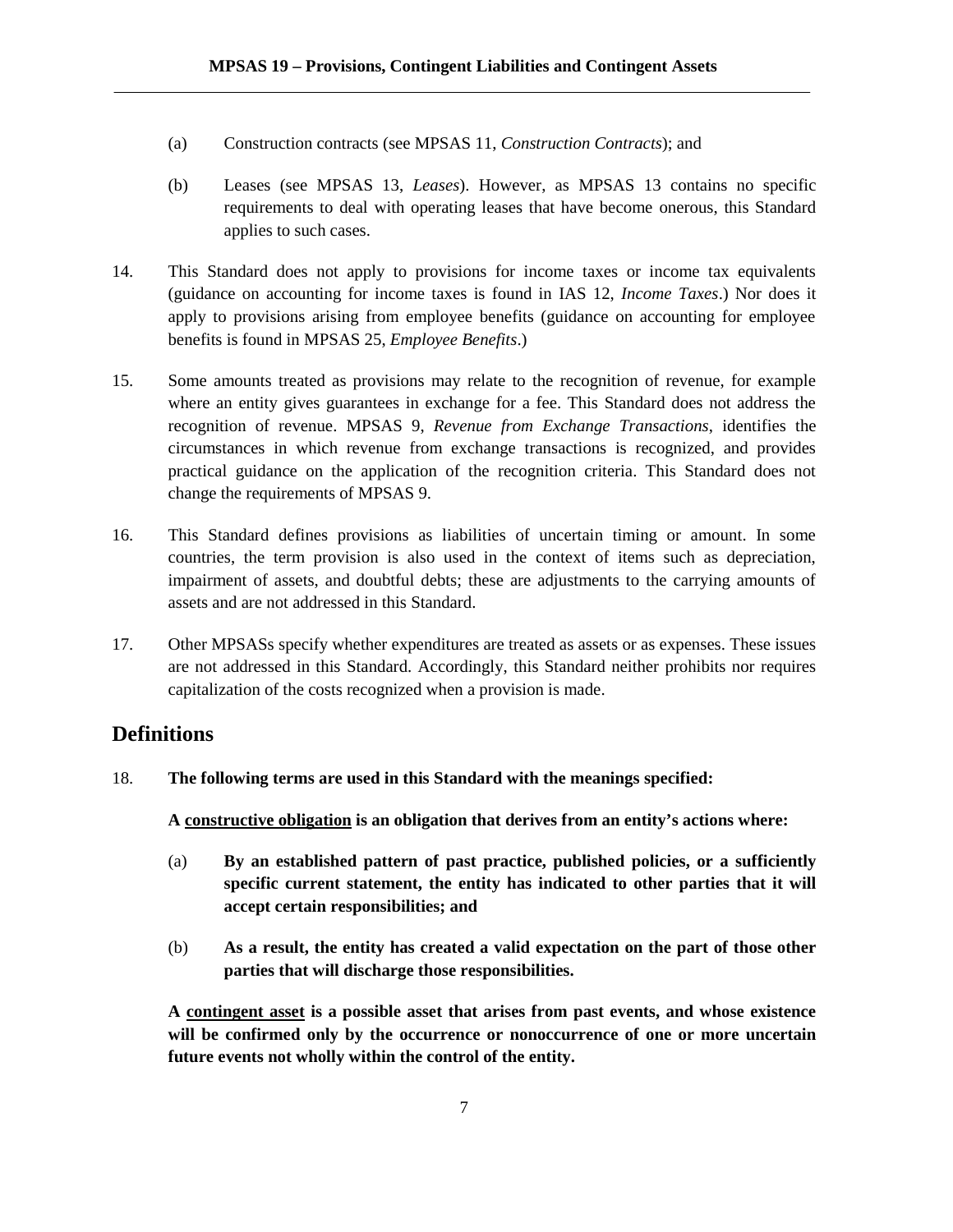#### **A contingent liability is:**

- (a) **A possible obligation that arises from past events, and whose existence will be confirmed only by the occurrence or non-occurrence of one or more uncertain future events not wholly within the control of the entity; or**
- (b) **A present obligation that arises from past events, but is not recognized because:**
	- (i) **It is not probable that an outflow of resources embodying economic benefits or service potential will be required to settle the obligation; or**
	- (ii) **The amount of the obligation cannot be measured with sufficient reliability.**

**Executory contracts are contracts under which neither party has performed any of its obligations, or both parties have partially performed their obligations to an equal extent.**

**A legal obligation is an obligation that derives from:**

- (a) **A contract (through its explicit or implicit terms);**
- (b) **Legislation; or**
- (c) **Other operation of law**

**An obligating event is an event that creates a legal or constructive obligation that results in an entity having no realistic alternative to settling that obligation.**

**An onerous contract is a contract for the exchange of assets or services in which the unavoidable costs of meeting the obligations under the contract exceed the economic benefits or service potential expected to be received under it.**

**A provision is a liability of uncertain timing or amount.**

**A restructuring is a program that is planned and controlled by management, and materially changes either:**

- (a) **The scope of an entity's activities; or**
- (b) **The manner in which those activities are carried out.**

**Terms defined in other MPSASs are used in this Standard with the same meaning as in those Standards, and are reproduced in the** *Glossary of Defined Terms* **published separately.**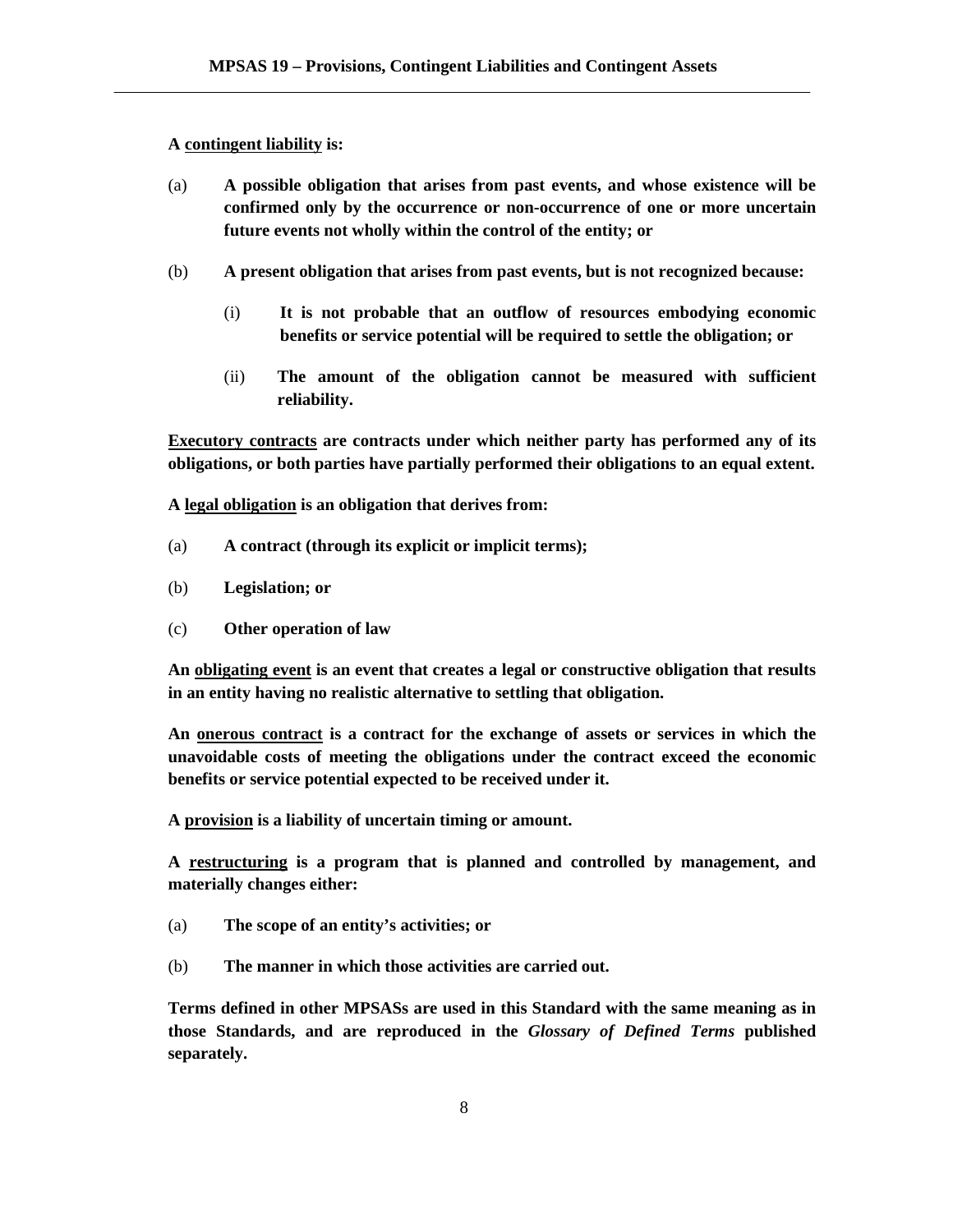## **Provisions and Other Liabilities**

- 19. Provisions can be distinguished from other liabilities such as payables and accruals because there is uncertainty about the timing or amount of the future expenditure required in settlement. By contrast:
	- (a) Payables are liabilities to pay for goods or services that have been received or supplied, and have been invoiced or formally agreed with the supplier (and include payments in respect of social benefits where formal agreements for specified amounts exist); and
	- (b) Accruals are liabilities to pay for goods or services that have been received or supplied, but have not been paid, invoiced, or formally agreed with the supplier, including amounts due to employees (for example, amounts relating to accrued vacation pay). Although it is sometimes necessary to estimate the amount or timing of accruals, the uncertainty is generally much less than for provisions.

Accruals are often reported as part of accounts payable, whereas provisions are reported separately.

#### **Relationship between Provisions and Contingent Liabilities**

- 20. In a general sense, all provisions are contingent because they are uncertain in timing or amount. However, within this Standard, the term contingent is used for liabilities and assets that are not recognized because their existence will be confirmed only by the occurrence or non-occurrence of one or more uncertain future events not wholly within the control of the entity. In addition, the term contingent liability is used for liabilities that do not meet the recognition criteria.
- 21. This Standard distinguishes between:
	- (a) Provisions―which are recognized as liabilities (assuming that a reliable estimate can be made) because they are present obligations and it is probable that an outflow of resources embodying economic benefits or service potential will be required to settle the obligations; and
	- (b) Contingent liabilities which are not recognized as liabilities because they are either:
		- (i) Possible obligations, as it has yet to be confirmed whether the entity has a present obligation that could lead to an outflow of resources embodying economic benefits or service potential; or
		- (ii) Present obligations that do not meet the recognition criteria in this Standard (because either it is not probable that an outflow of resources embodying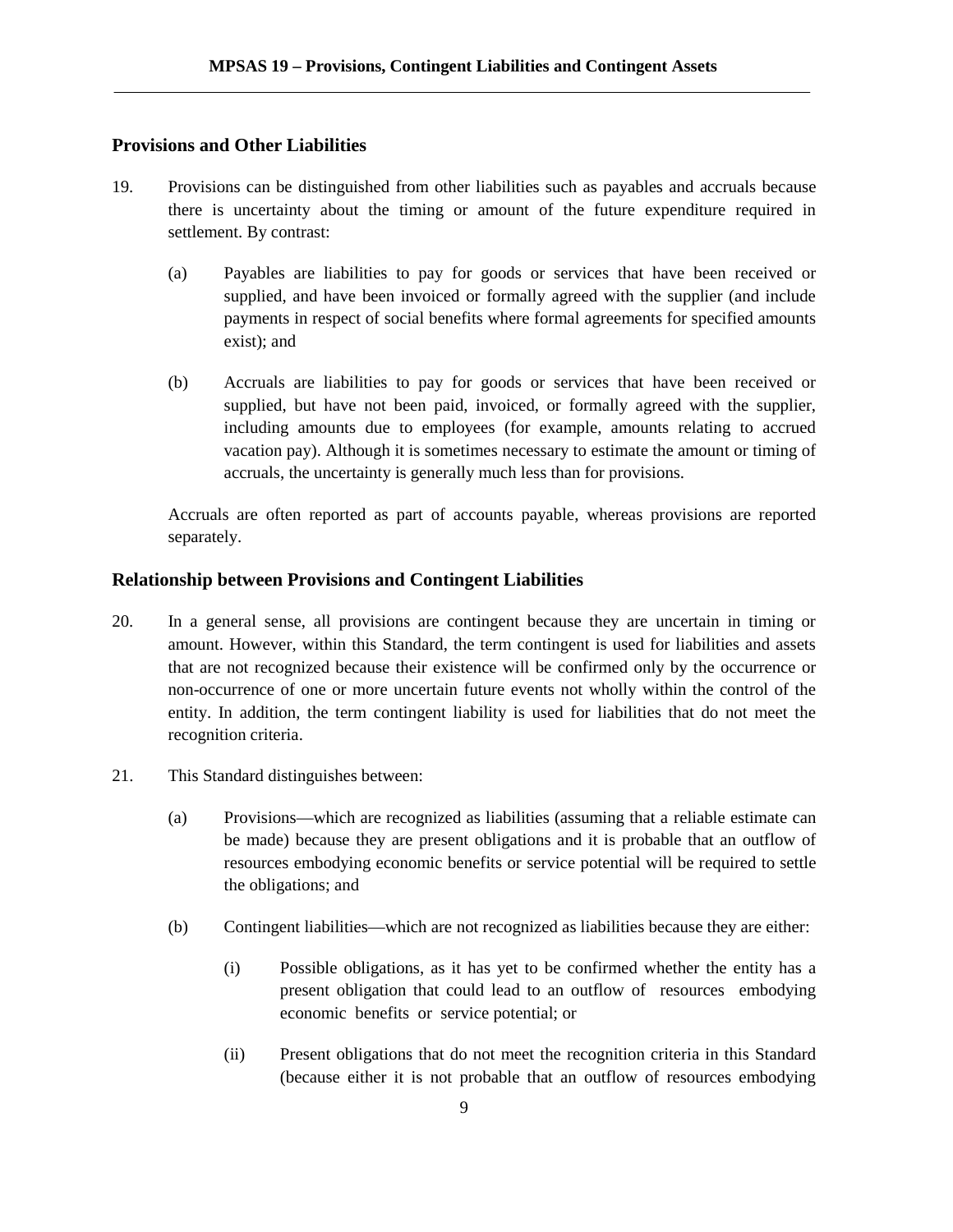economic benefits or service potential will be required to settle the obligation, or a sufficiently reliable estimate of the amount of the obligation cannot be made).

## **Recognition**

## **Provisions**

- 22. **A provision shall be recognized when:**
	- (a) **An entity has a present obligation (legal or constructive) as a result of a past event;**
	- (b) **It is probable that an outflow of resources embodying economic benefits or service potential will be required to settle the obligation; and**
	- (c) **A reliable estimate can be made of the amount of the obligation.**

**If these conditions are not met, no provision should be recognized.**

## *Present Obligation*

- 23. **In some cases it is not clear whether there is a present obligation. In these cases, a past event is deemed to give rise to a present obligation if, taking account of all available evidence, it is more likely than not that a present obligation exists at the reporting date.**
- 24. In most cases it will be clear whether a past event has given rise to a present obligation. In other cases, for example in a lawsuit, it may be disputed either whether certain events have occurred or whether those events result in a present obligation. In such cases, an entity determines whether a present obligation exists at the reporting date by taking account of all available evidence, including, for example, the opinion of experts. The evidence considered includes any additional evidence provided by events after the reporting date. On the basis of such evidence:
	- (a) Where it is more likely than not that a present obligation exists at the reporting date, the entity recognizes a provision (if the recognition criteria are met); and
	- (b) Where it is more likely that no present obligation exists at the reporting date, the entity discloses a contingent liability, unless the possibility of an outflow of resources embodying economic benefits or service potential is remote (see paragraph 100).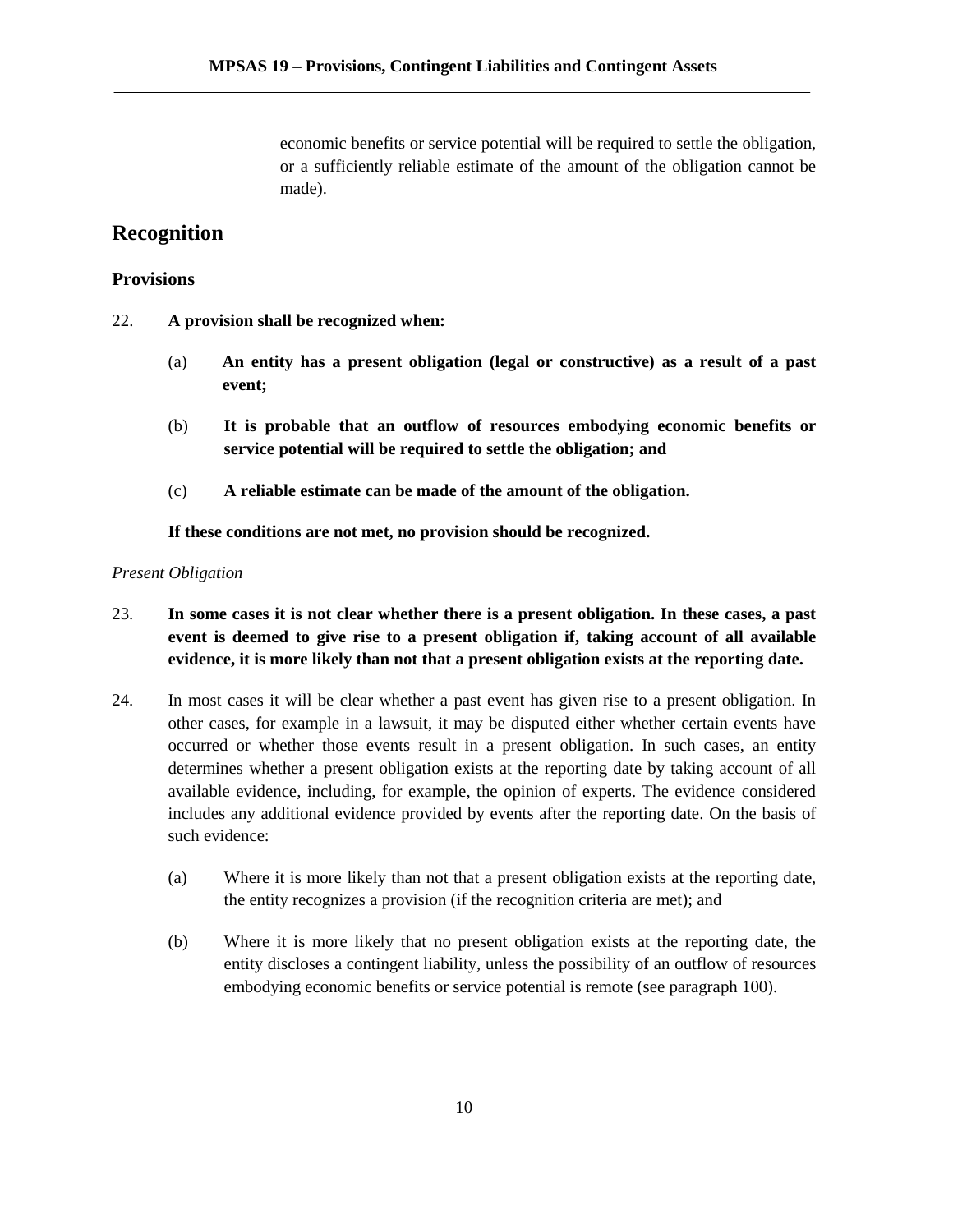## *Past Event*

- 25. A past event that leads to a present obligation is called an obligating event. For an event to be an obligating event, it is necessary that the entity has no realistic alternative to settling the obligation created by the event. This is the case only:
	- (a) Where the settlement of the obligation can be enforced by law; or
	- (b) In the case of a constructive obligation, where the event (which may be an action of the entity) creates valid expectations in other parties that the entity will discharge the obligation.
- 26. Financial statements deal with the financial position of an entity at the end of its reporting period and not its possible position in the future. Therefore, no provision is recognized for costs that need to be incurred to continue an entity's ongoing activities in the future. The only liabilities recognized in an entity's statement of financial position are those that exist at the reporting date.
- 27. It is only those obligations arising from past events existing independently of an entity's future actions (that is, the future conduct of its activities) that are recognized as provisions. Examples of such obligations are penalties or clean-up costs for unlawful environmental damage imposed by legislation on a public sector entity. Both of these obligations would lead to an outflow of resources embodying economic benefits or service potential in settlement regardless of the future actions of that public sector entity. Similarly, a public sector entity would recognize a provision for the decommissioning costs of a defense installation or a government-owned nuclear power station, to the extent that the public sector entity is obliged to rectify damage already caused. MPSAS 17, *Property, Plant, and Equipment*, deals with items, including dismantling and site restoring costs, that are included in the cost of an asset. In contrast, because of legal requirements, pressure from constituents, or a desire to demonstrate community leadership, an entity may intend or need to carry out expenditure to operate in a particular way in the future. An example would be where a public sector entity decides to fit emission controls on certain of its vehicles, or a government laboratory decides to install extraction units to protect employees from the fumes of certain chemicals. Because the entities can avoid the future expenditure by their future actions - for example, by changing their method of operation - they have no present obligation for that future expenditure, and no provision is recognized.
- 28. An obligation always involves another party to whom the obligation is owed. It is not necessary, however, to know the identity of the party to whom the obligation is owed - indeed the obligation may be to the public at large. Because an obligation always involves a commitment to another party, it follows that a decision by an entity's management, governing body, or controlling entity does not give rise to a constructive obligation at the reporting date,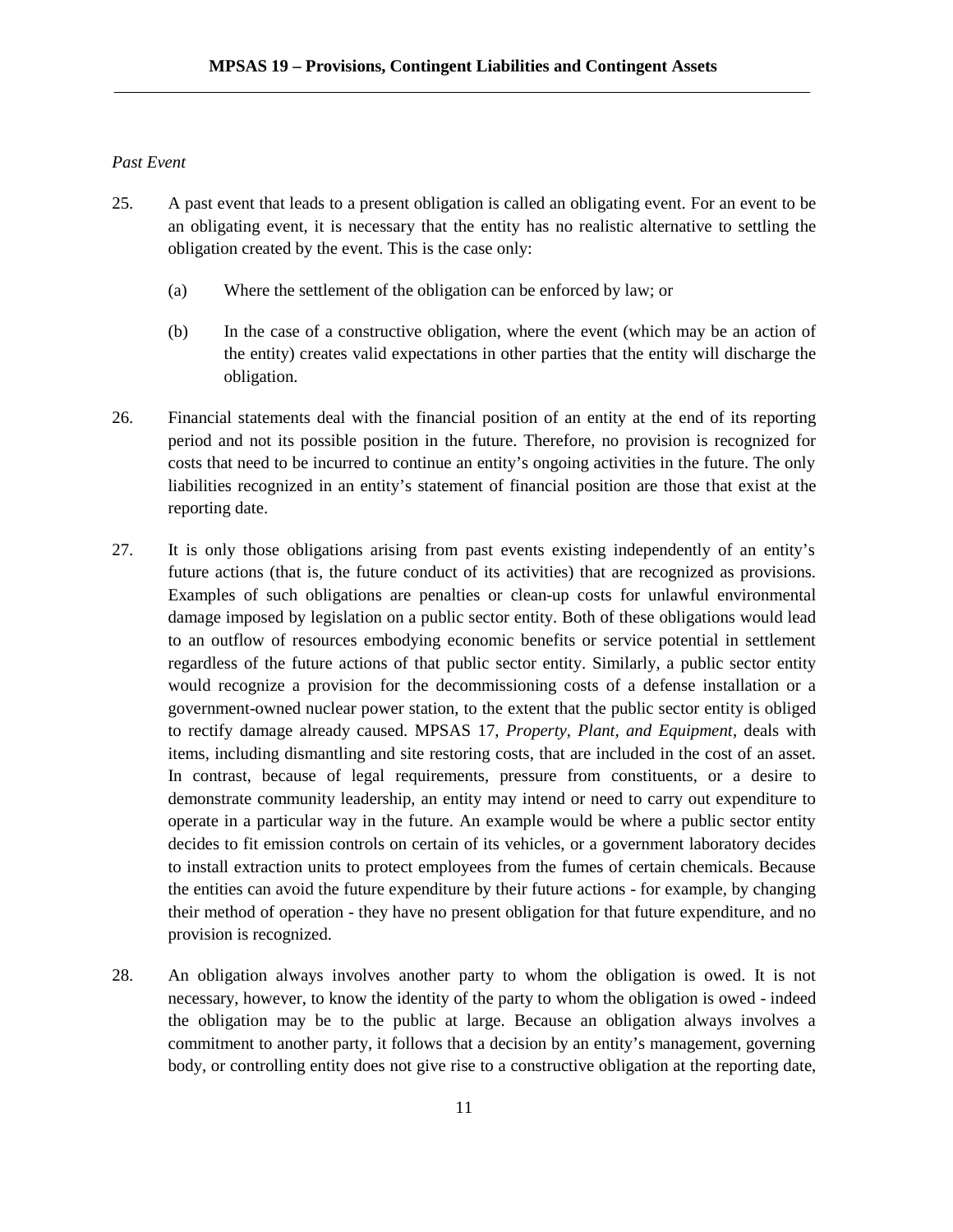unless the decision has been communicated before the reporting date to those affected by it in a sufficiently specific manner to raise a valid expectation in them that the entity will discharge its responsibilities.

- 29. An event that does not give rise to an obligation immediately may do so at a later date, because of changes in the law or because an act (for example, a sufficiently specific public statement) by the entity gives rise to a constructive obligation. For example, when environmental damage is caused by a government agency, there may be no obligation to remedy the consequences. However, the causing of the damage will become an obligating event when a new law requires the existing damage to be rectified, or when the controlling government or the individual agency publicly accepts responsibility for rectification in a way that creates a constructive obligation.
- 30. Where details of a proposed new law have yet to be finalized, an obligation arises only when the legislation is virtually certain to be enacted as drafted. For the purpose of this Standard, such an obligation is treated as a legal obligation. However, differences in circumstances surrounding enactment often make it impossible to specify a single event that would make the enactment of a law virtually certain. In many cases, it is not possible to judge whether a proposed new law is virtually certain to be enacted as drafted, and any decision about the existence of an obligation should await the enactment of the proposed law.

## *Probable Outflow of Resources Embodying Economic Benefits or Service Potential*

- 31. For a liability to qualify for recognition there must be not only a present obligation but also the probability of an outflow of resources embodying economic benefits or service potential to settle that obligation. For the purpose of this Standard, an outflow of resources or other event is regarded as probable if the event is more likely than not to occur, that is, the probability that the event will occur is greater than the probability that it will not. Where it is not probable that a present obligation exists, an entity discloses a contingent liability, unless the possibility of an outflow of resources embodying economic benefits or service potential is remote (see paragraph 100).
- 32. Where there are a number of similar obligations (for example, a government's obligation to compensate individuals who have received contaminated blood from a government-owned hospital), the probability that an outflow will be required in settlement is determined by considering the class of obligations as a whole. Although the likelihood of outflow for any one item may be small, it may well be probable that some outflow of resources will be needed to settle the class of obligations as a whole. If that is the case, a provision is recognized (if the other recognition criteria are met).

## *Reliable Estimate of the Obligation*

33. The use of estimates is an essential part of the preparation of financial statements, and does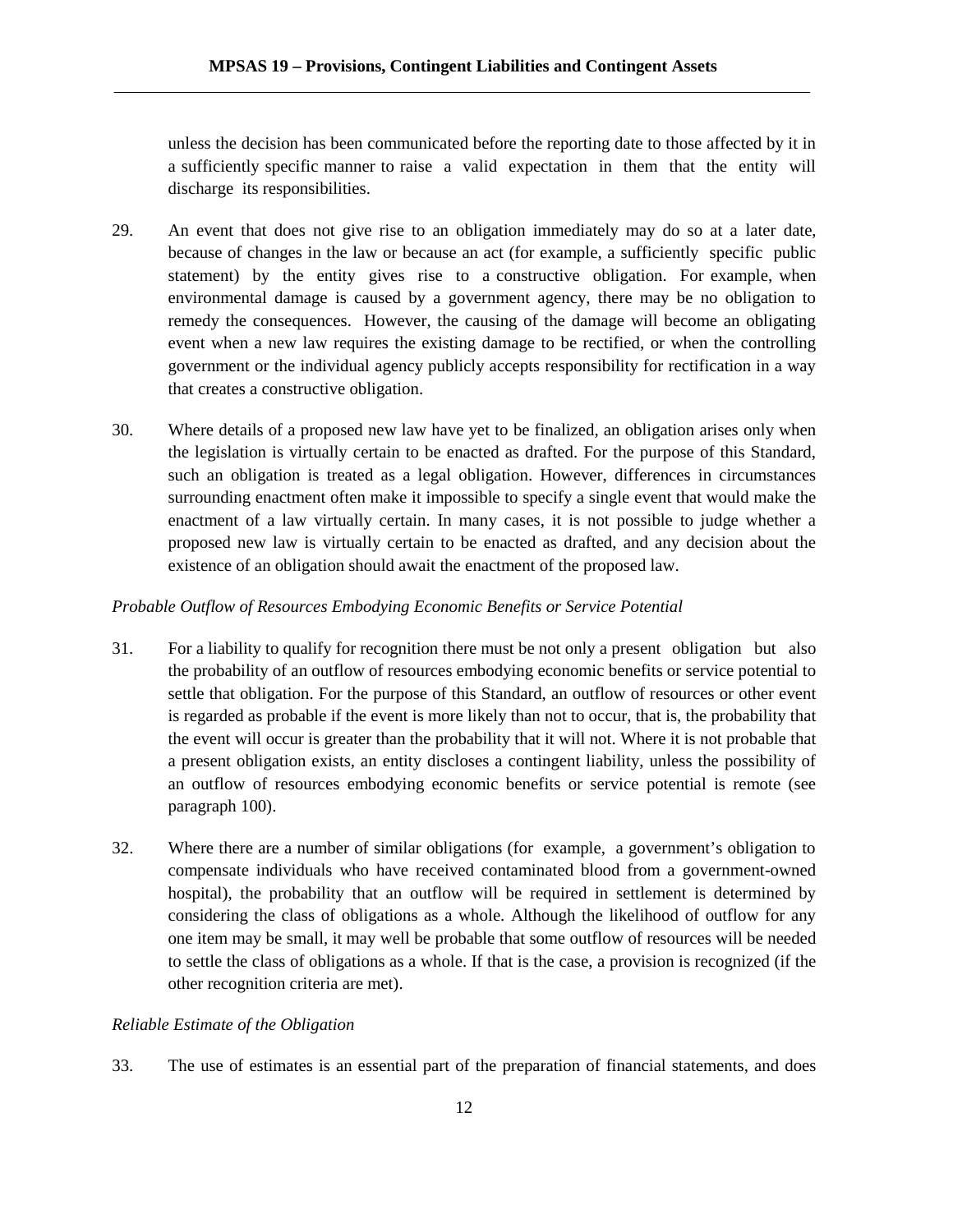not undermine their reliability. This is especially true in the case of provisions, which by their nature are more uncertain than most other assets or liabilities. Except in extremely rare cases, an entity will be able to determine a range of possible outcomes, and can therefore make an estimate of the obligation that is sufficiently reliable to use in recognizing a provision.

34. In the extremely rare case where no reliable estimate can be made, a liability exists that cannot be recognized. That liability is disclosed as a contingent liability (see paragraph 100).

## **Contingent Liabilities**

### 35. **An entity shall not recognize a contingent liability.**

- 36. A contingent liability is disclosed, as required by paragraph 100, unless the possibility of an outflow of resources embodying economic benefits or service potential is remote.
- 37. Where an entity is jointly and severally liable for an obligation, the part of the obligation that is expected to be met by other parties is treated as a contingent liability. For example, in the case of joint venture debt, that part of the obligation that is to be met by other joint venture participants is treated as a contingent liability. The entity recognizes a provision for the part of the obligation for which an outflow of resources embodying economic benefits or service potential is probable, except in the rare circumstances where no reliable estimate can be made.
- 38. Contingent liabilities may develop in a way not initially expected. Therefore, they are assessed continually to determine whether an outflow of resources embodying economic benefits or service potential has become probable. If it becomes probable that an outflow of future economic benefits or service potential will be required for an item previously dealt with as a contingent liability, a provision is recognized in the financial statements of the period in which the change in probability occurs (except in the extremely rare circumstances where no reliable estimate can be made). For example, a local government entity may have breached an environmental law, but it remains unclear whether any damage was caused to the environment. Where, subsequently it becomes clear that damage was caused and remediation will be required, the entity would recognize a provision because an outflow of economic benefits is now probable.

#### **Contingent Assets**

#### 39. **An entity shall not recognize a contingent asset.**

- 40. Contingent assets usually arise from unplanned or other unexpected events that:
	- (a) are not wholly within the control of the entity, and
	- (b) give rise to the possibility of an inflow of economic benefits or service potential to the entity.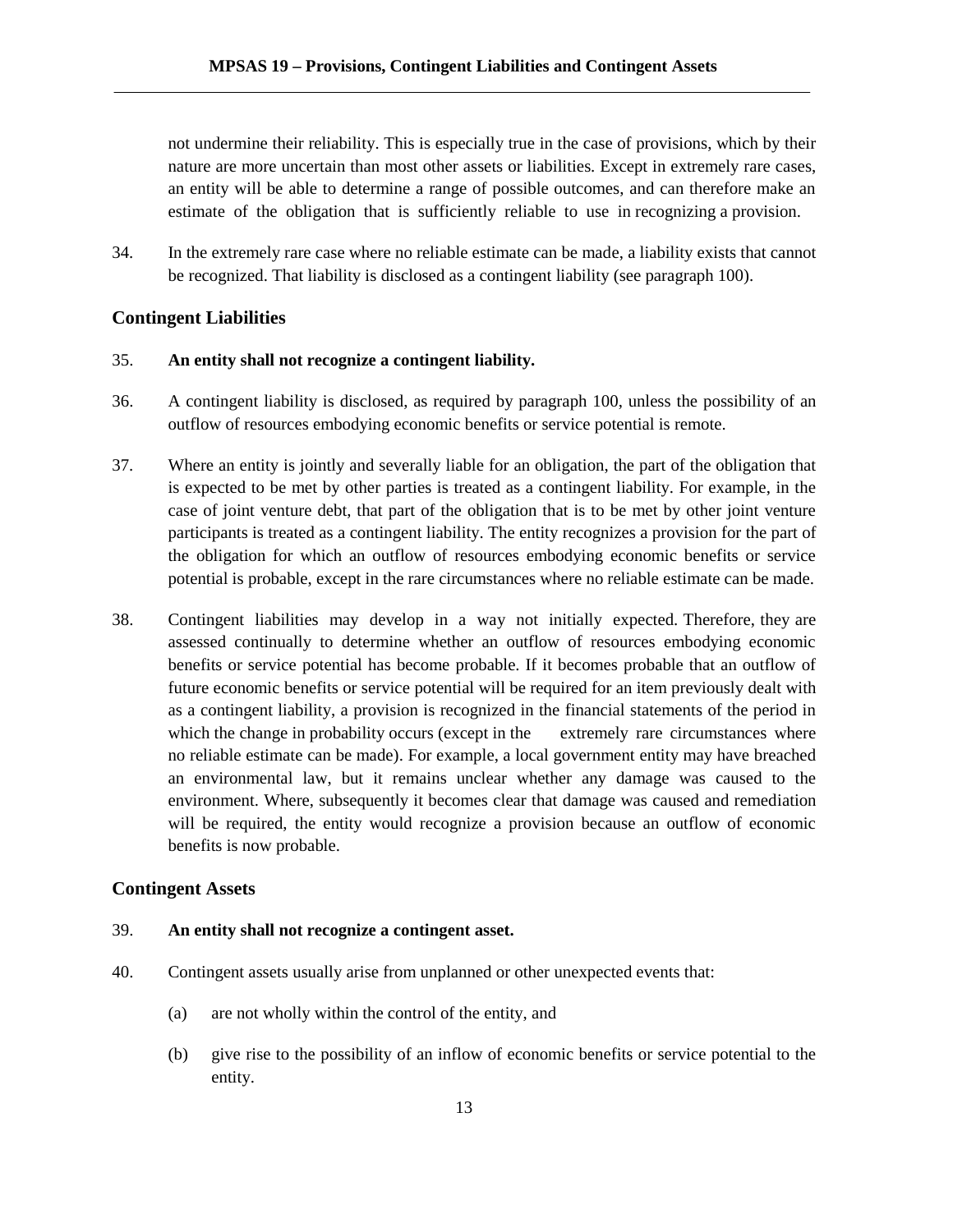An example is a claim that an entity is pursuing through legal processes, where the outcome is uncertain.

- 41. Contingent assets are not recognized in financial statements, since this may result in the recognition of revenue that may never be realized. However, when the realization of revenue is virtually certain, then the related asset is not a contingent asset and its recognition is appropriate.
- 42. A contingent asset is disclosed, as required by paragraph 105, where an inflow of economic benefits or service potential is probable.
- 43. Contingent assets are assessed continually to ensure that developments are appropriately reflected in the financial statements. If it has become virtually certain that an inflow of economic benefits or service potential will arise and the asset's value can be measured reliably, the asset and the related revenue are recognized in the financial statements of the period in which the change occurs. If an inflow of economic benefits or service potential has become probable, an entity discloses the contingent asset (see paragraph 105).

## **Measurement**

## **Best Estimate**

- 44. The amount recognized as a provision shall be the best estimate of the expenditure required to settle the present obligation at the reporting date.
- 45. The best estimate of the expenditure required to settle the present obligation is the amount that an entity would rationally pay to settle the obligation at the reporting date or to transfer it to a third party at that time. It will often be impossible or prohibitively expensive to settle or transfer an obligation at the reporting date. However, the estimate of the amount that an entity would rationally pay to settle or transfer the obligation gives the best estimate of the expenditure required to settle the present obligation at the reporting date.
- 46. The estimates of outcome and financial effect are determined by the judgment of the management of the entity, supplemented by experience of similar transactions and, in some cases, reports from independent experts. The evidence considered includes any additional evidence provided by events after the reporting date.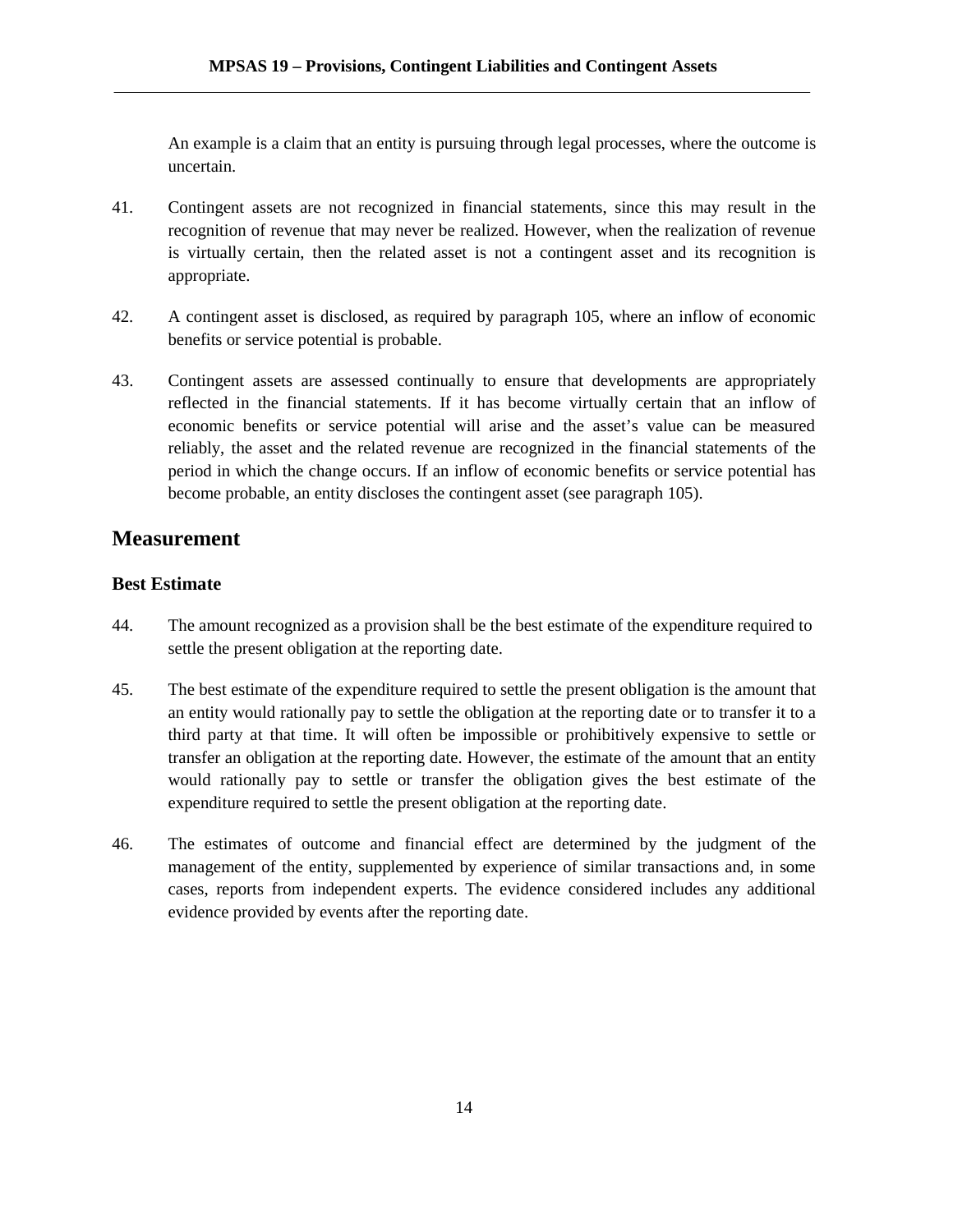#### *Example*

A government medical laboratory provides diagnostic ultrasound scanners to both government-owned and privately owned medical centers and hospitals on a full-cost recovery basis. The equipment is provided with a warranty under which the medical centers and hospitals are covered for the cost of repairs of any defects that become apparent within the first six months after purchase. If minor defects were detected in all equipment provided, repair costs of RM 1 million would result. If major defects were detected in all equipment provided, repair costs of RM 4 million would result. The laboratory's past experience and future expectations indicate that, for the coming year, 75% of the equipment will have no defects, 20% of the equipment will have minor defects and 5% of the equipment will have major defects. In accordance with paragraph 32, the laboratory assesses the probability of an outflow for the warranty obligations as a whole.

The expected value of the cost of repairs is:

 $(75\% \text{ of } \text{nil}) + (20\% \text{ of } \text{1m}) + (5\% \text{ of } \text{4m}) = \text{RM } 400,000$ 

- 47. Uncertainties surrounding the amount to be recognized as a provision are dealt with by various means according to the circumstances. Where the provision being measured involves a large population of items, the obligation is estimated by weighting all possible outcomes by their associated probabilities. The name for this statistical method of estimation is "expected value." The provision will therefore be different, depending on whether the probability of a loss of a given amount is, for example, 60% or 90%. Where there is a continuous range of possible outcomes, and each point in that range is as likely as any other, the midpoint of the range is used.
- 48. Where a single obligation is being measured, the individual most likely outcome may be the best estimate of the liability. However, even in such a case, the entity considers other possible outcomes. Where other possible outcomes are either mostly higher or mostly lower than the most likely outcome, the best estimate will be a higher or lower amount. For example, if a government has to rectify a serious fault in a defense vessel that it has constructed for another government, the individual most likely outcome may be for the repair to succeed at the first attempt at a cost of RM 100,000, but a provision for a larger amount is made if there is a significant chance that further attempts will be necessary.
- 49. The provision is measured before tax or tax equivalents. Guidance on dealing with the tax consequences of a provision, and changes in it, is found in IAS 12.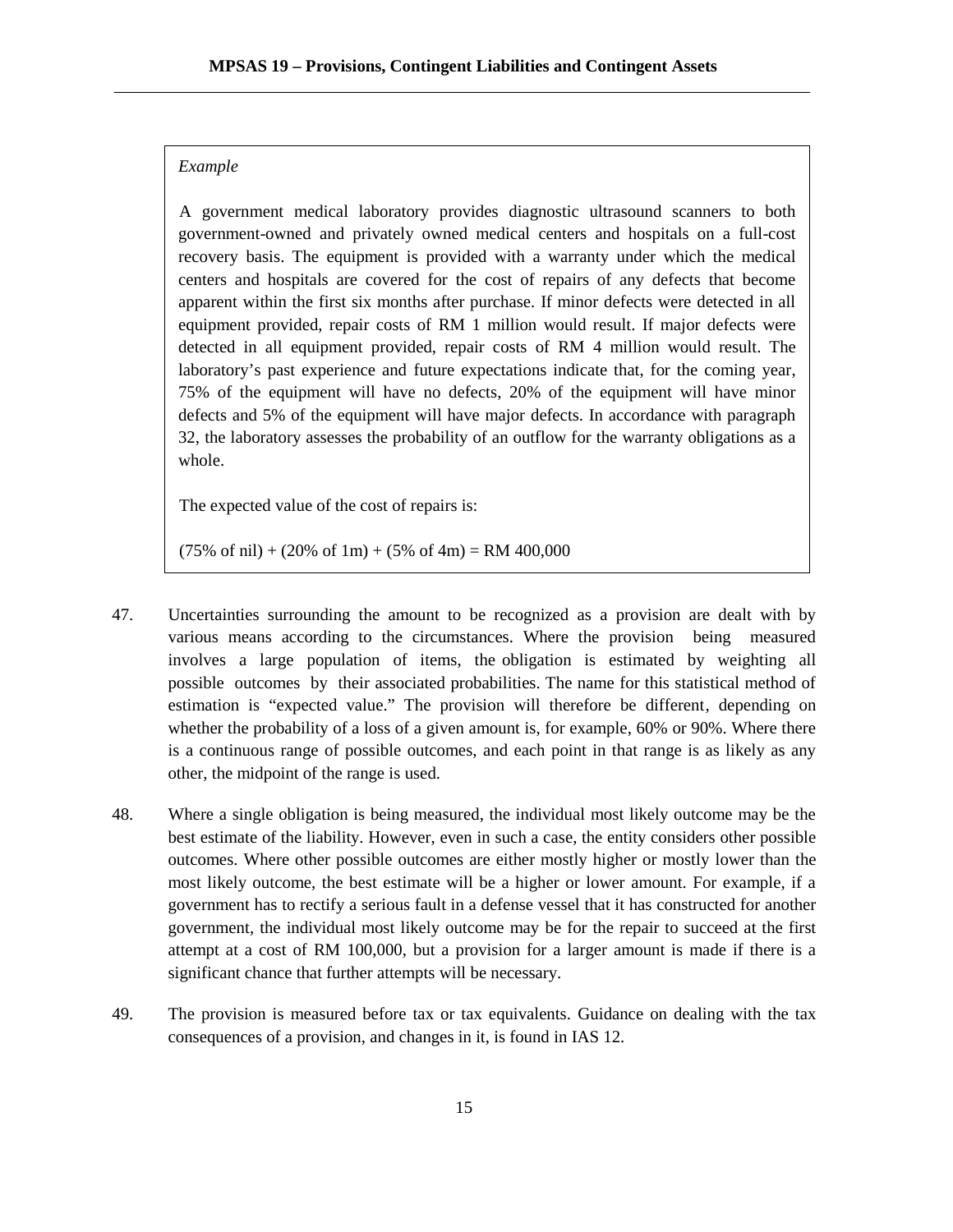## **Risks and Uncertainties**

## 50. **The risks and uncertainties that inevitably surround many events and circumstances shall be taken into account in reaching the best estimate of a provision.**

- 51. Risk describes variability of outcome. A risk adjustment may increase the amount at which a liability is measured. Caution is needed in making judgments under conditions of uncertainty, so that revenue or assets are not overstated and expenses or liabilities are not understated. However, uncertainty does not justify the creation of excessive provisions or a deliberate overstatement of liabilities. For example, if the projected costs of a particularly adverse outcome are estimated on a prudent basis, that outcome is not then deliberately treated as more probable than is realistically the case. Care is needed to avoid duplicating adjustments for risk and uncertainty with consequent overstatement of a provision.
- 52. Disclosure of the uncertainties surrounding the amount of the expenditure is made under paragraph 98(b).

### **Present Value**

- 53. **Where the effect of the time value of money is material, the amount of a provision shall be the present value of the expenditures expected to be required to settle the obligation.**
- 54. Because of the time value of money, provisions relating to cash outflows that arise soon after the reporting date are more onerous than those where cash outflows of the same amount arise later. Provisions are therefore discounted, where the effect is material. When a provision is discounted over a number of years, the present value of the provision will increase each year as the provision comes closer to the expected time of settlement (see Illustrative Example).
- 55. Paragraph 97(e) of this Standard requires disclosure of the increase, during the period, in the discounted amount arising from the passage of time.
- 56. **The discount rate (or rates) shall be a pre-tax rate (or rates) that reflect(s) current market assessments of the time value of money and the risks specific to the liability. The discount rate(s) shall not reflect risks for which future cash flow estimates have been adjusted.**
- 57. In some jurisdictions, income taxes or income tax equivalents are levied on a public sector entity's surplus for the period. Where such income taxes are levied on public sector entities, the discount rate selected should be a pretax rate.

## **Future Events**

58. **Future events that may affect the amount required to settle an obligation shall be reflected in the amount of a provision where there is sufficient objective evidence that**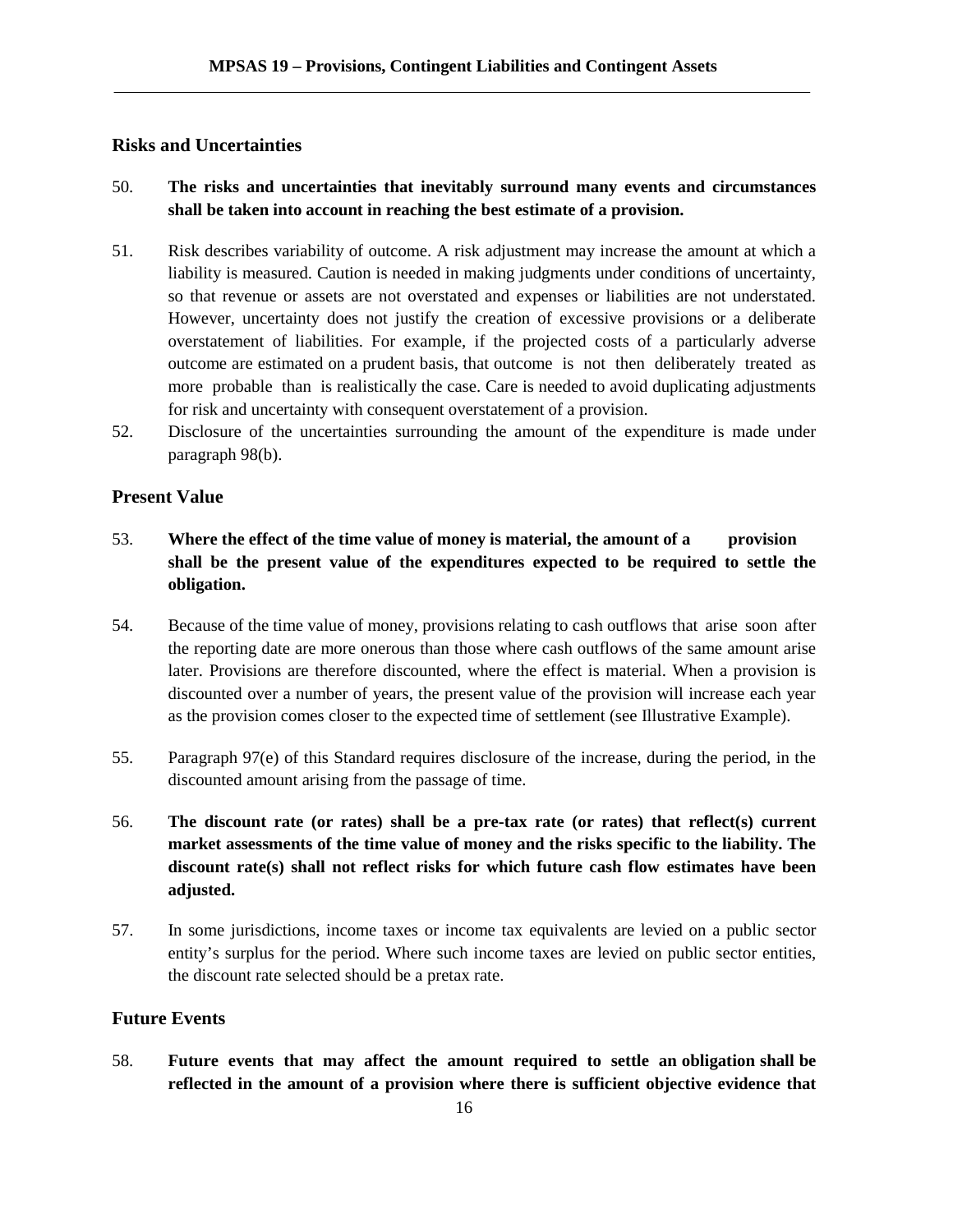#### **they will occur.**

- 59. Expected future events may be particularly important in measuring provisions. For example, certain obligations may be index-linked to compensate recipients for the effects of inflation or other specific price changes. If there is sufficient evidence of likely expected rates of inflation, this should be reflected in the amount of the provision. Another example of future events affecting the amount of a provision is where a government believes that the cost of cleaning up the tar, ash, and other pollutants associated with a gasworks' site at the end of its life will be reduced by future changes in technology. In this case, the amount recognized reflects the cost that technically qualified, objective observers reasonably expect to be incurred, taking account of all available evidence as to the technology that will be available at the time of the clean-up. Thus it is appropriate to include, for example, expected cost reductions associated with increased experience in applying existing technology, or the expected cost of applying existing technology to a larger or more complex clean-up operation than has previously been carried out. However, an entity does not anticipate the development of a completely new technology for cleaning up unless it is supported by sufficient objective evidence.
- 60. The effect of possible new legislation that may affect the amount of an existing obligation of a government or an individual public sector entity is taken into consideration in measuring that obligation, when sufficient objective evidence exists that the legislation is virtually certain to be enacted. The variety of circumstances that arise in practice makes it impossible to specify a single event that will provide sufficient, objective evidence in every case. Evidence is required both:
	- (a) of what legislation will demand, and
	- (b) of whether it is virtually certain to be enacted and implemented in due course.

In many cases, sufficient objective evidence will not exist until the new legislation is enacted.

## **Expected Disposal of Assets**

## 61. **Gains from the expected disposal of assets shall not be taken into account in measuring a provision.**

62. Gains on the expected disposal of assets are not taken into account in measuring a provision, even if the expected disposal is closely linked to the event giving rise to the provision. Instead, an entity recognizes gains on expected disposals of assets at the time specified by the MPSAS dealing with the assets concerned.

## **Reimbursements**

63. **Where some or all of the expenditure required to settle a provision is expected to be reimbursed by another party, the reimbursement shall be recognized when, and only**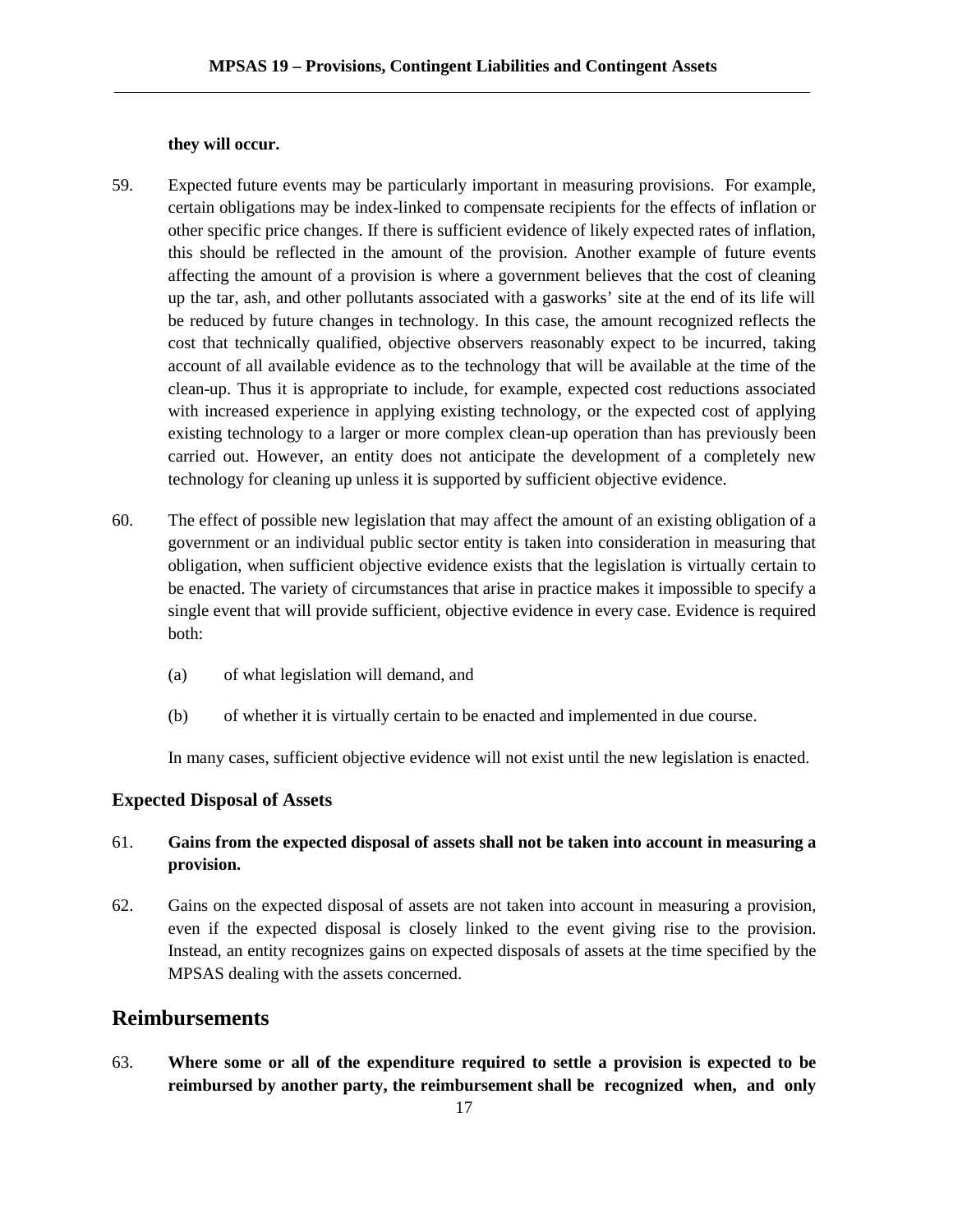**when, it is virtually certain that reimbursement will be received if the entity settles the obligation. The reimbursement shall be treated as a separate asset. The amount recognized for the reimbursement shall not exceed the amount of the provision.**

- 64. **In the statement of financial performance, the expense relating to a provision may be presented net of the amount recognized for a reimbursement.**
- 65. Sometimes, an entity is able to look to another party to pay part or all of the expenditure required to settle a provision (for example, through insurance contracts, indemnity clauses, or suppliers' warranties). The other party may either reimburse amounts paid by the entity, or pay the amounts directly. For example, a government agency may have legal liability to an individual as a result of misleading advice provided by its employees. However, the agency may be able to recover some of the expenditure from professional indemnity insurance.
- 66. In most cases, the entity will remain liable for the whole of the amount in question, so that the entity would have to settle the full amount if the third party failed to pay for any reason. In this situation, a provision is recognized for the full amount of the liability, and a separate asset for the expected reimbursement is recognized when it is virtually certain that reimbursement will be received if the entity settles the liability.
- 67. In some cases, the entity will not be liable for the costs in question if the third party fails to pay. In such a case, the entity has no liability for those costs, and they are not included in the provision.
- 68. As noted in paragraph 37, an obligation for which an entity is jointly and severally liable is a contingent liability, to the extent that it is expected that the obligation will be settled by the other parties.

## **Changes in Provisions**

- 69. **Provisions shall be reviewed at each reporting date, and adjusted to reflect the current best estimate. If it is no longer probable that an outflow of resources embodying economic benefits or service potential will be required to settle the obligation, the provision shall be reversed.**
- 70. Where discounting is used, the carrying amount of a provision increases in each period to reflect the passage of time. This increase is recognized as an interest expense.

## **Use of Provisions**

- 71. **A provision shall be used only for expenditures for which the provision was originally recognized.**
- 72. Only expenditures that relate to the original provision are set against it. Setting expenditures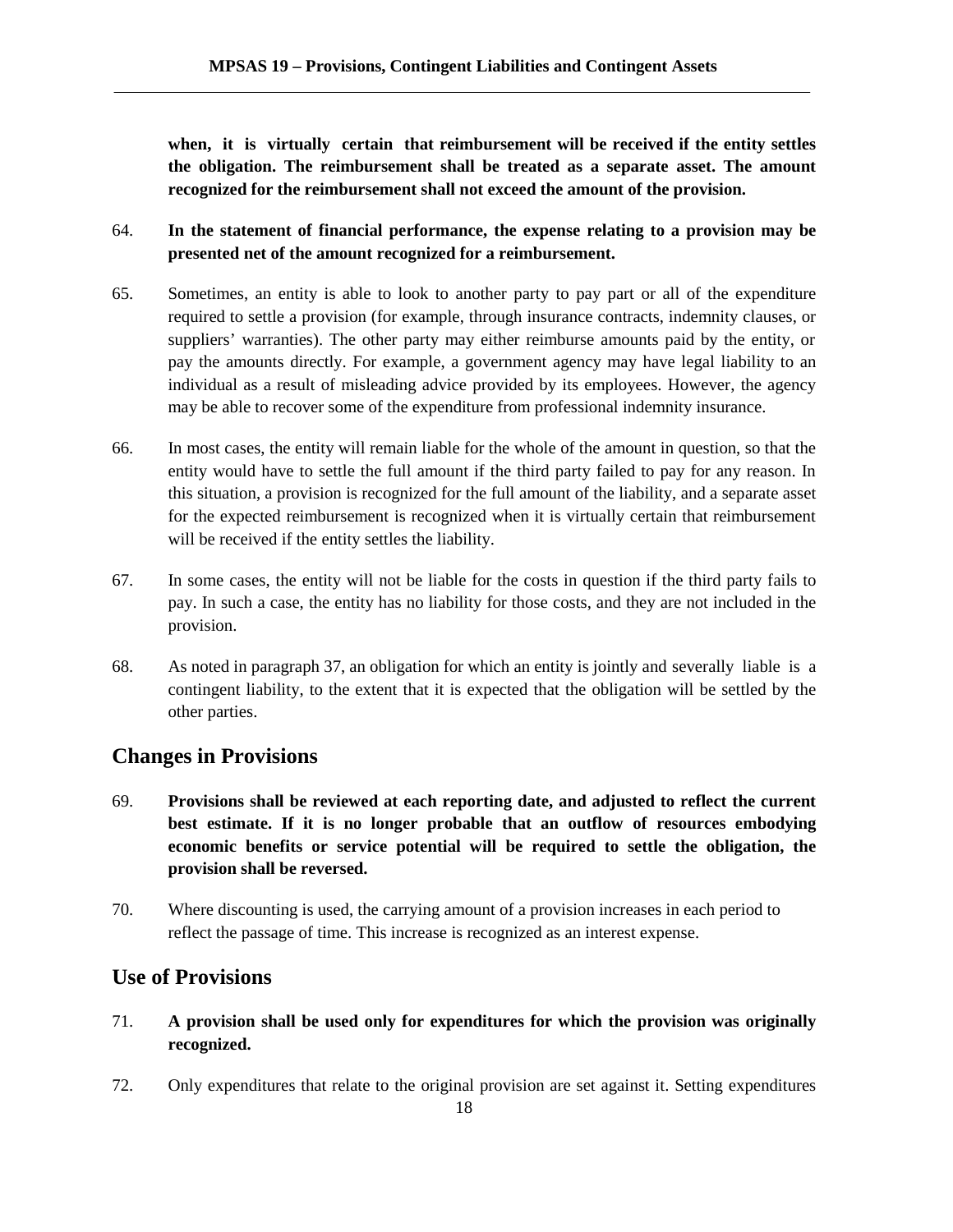against a provision that was originally recognized for another purpose would conceal the impact of two different events.

## **Application of the Recognition and Measurement Rules**

## **Future Operating Net Deficits**

### 73. **Provisions shall not be recognized for net deficits from future operating activities.**

- 74. Net deficits from future operating activities do not meet the definition of liabilities in paragraph 18 and the general recognition criteria set out for provisions in paragraph 22.
- 75. An expectation of net deficits from future operating activities is an indication that certain assets used in these activities may be impaired. An entity tests these assets for impairment. Guidance on accounting for impairment is found in MPSAS 21, *Impairment of Non-Cash- Generating Assets* or MPSAS 26, *Impairment of Cash-Generating Assets*, as appropriate.

## **Onerous Contracts**

## 76. **If an entity has a contract that is onerous, the present obligation (net of recoveries) under the contract shall be recognized and measured as a provision.**

- 77. Paragraph 76 of this Standard applies only to contracts that are onerous. Contracts to provide social benefits entered into with the expectation that the entity does not receive consideration that is approximately equal to the value of goods and services provided, directly in return from the recipients of those benefits, are excluded from the scope of this Standard.
- 78. Many contracts evidencing exchange transactions (for example, some routine purchase orders) can be canceled without paying compensation to the other party, and therefore there is no obligation. Other contracts establish both rights and obligations for each of the contracting parties. Where events make such a contract onerous, the contract falls within the scope of this Standard, and a liability exists that is recognized. Executory contracts that are not onerous fall outside the scope of this Standard.
- 79. This Standard defines an onerous contract as a contract in which the unavoidable costs of meeting the obligations under the contract exceed the economic benefits or service potential expected to be received under it, which includes amounts recoverable. Therefore, it is the present obligation net of recoveries that is recognized as a provision under paragraph 76. The unavoidable costs under a contract reflect the least net cost of exiting from the contract, which is the lower of the cost of fulfilling it and any compensation or penalties arising from failure to fulfill it.
- 80. Before a separate provision for an onerous contract is established, an entity recognizes any impairment loss that has occurred on assets dedicated to that contract.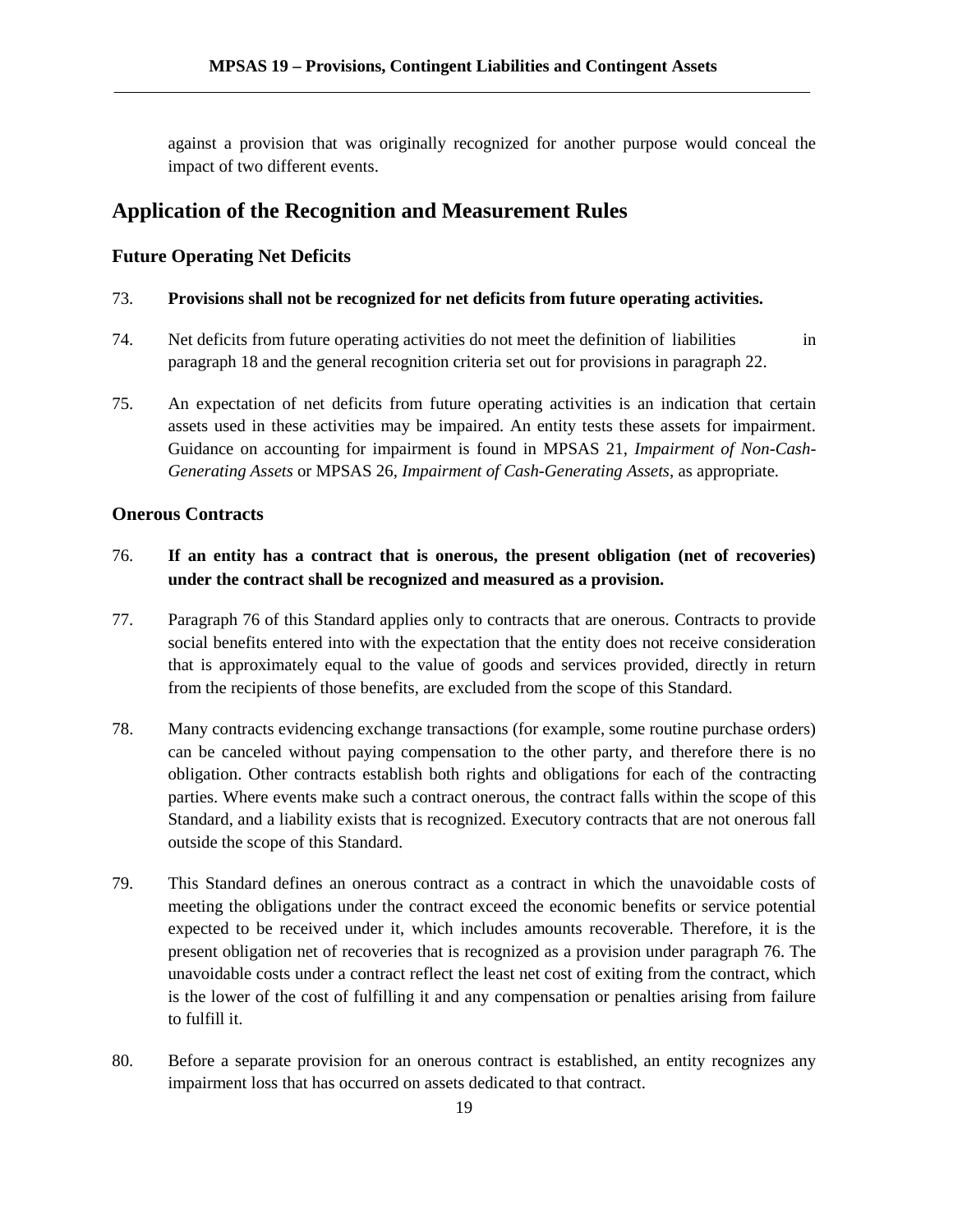## **Restructuring**

- 81. The following are examples of events that may fall under the definition of restructuring:
	- (a) Termination or disposal of an activity or service;
	- (b) The closure of a branch office or termination of activities of a government agency in a specific location or region, or the relocation of activities from one region to another;
	- (c) Changes in management structure, for example, eliminating a layer of management or executive service; and
	- (d) Fundamental reorganizations that have a material effect on the nature and focus of the entity's operations.
- 82. A provision for restructuring costs is recognized only when the general recognition criteria for provisions set out in paragraph 22 are met Paragraphs 83-96 set out how the general recognition criteria apply to restructurings.

### 83. **A constructive obligation to restructure arises only when an entity:**

- (a) **Has a detailed formal plan for the restructuring identifying at least:**
	- (i) **The activity/operating unit or part of an activity/operating unit concerned;**
	- (ii) **The principal locations affected;**
	- (iii) **The location, function, and approximate number of employees who will be compensated for terminating their services;**
	- (iv) **The expenditures that will be undertaken; and**
	- (v) **When the plan will be implemented; and**
- (b) **Has raised a valid expectation in those affected that it will carry out the restructuring by starting to implement that plan or announcing its main features to those affected by it.**
- 84. Within the public sector, restructuring may occur at the whole-of government, portfolio or ministry, or agency level.
- 85. Evidence that a government or an individual entity has started to implement a restructuring plan would be provided, for example, by: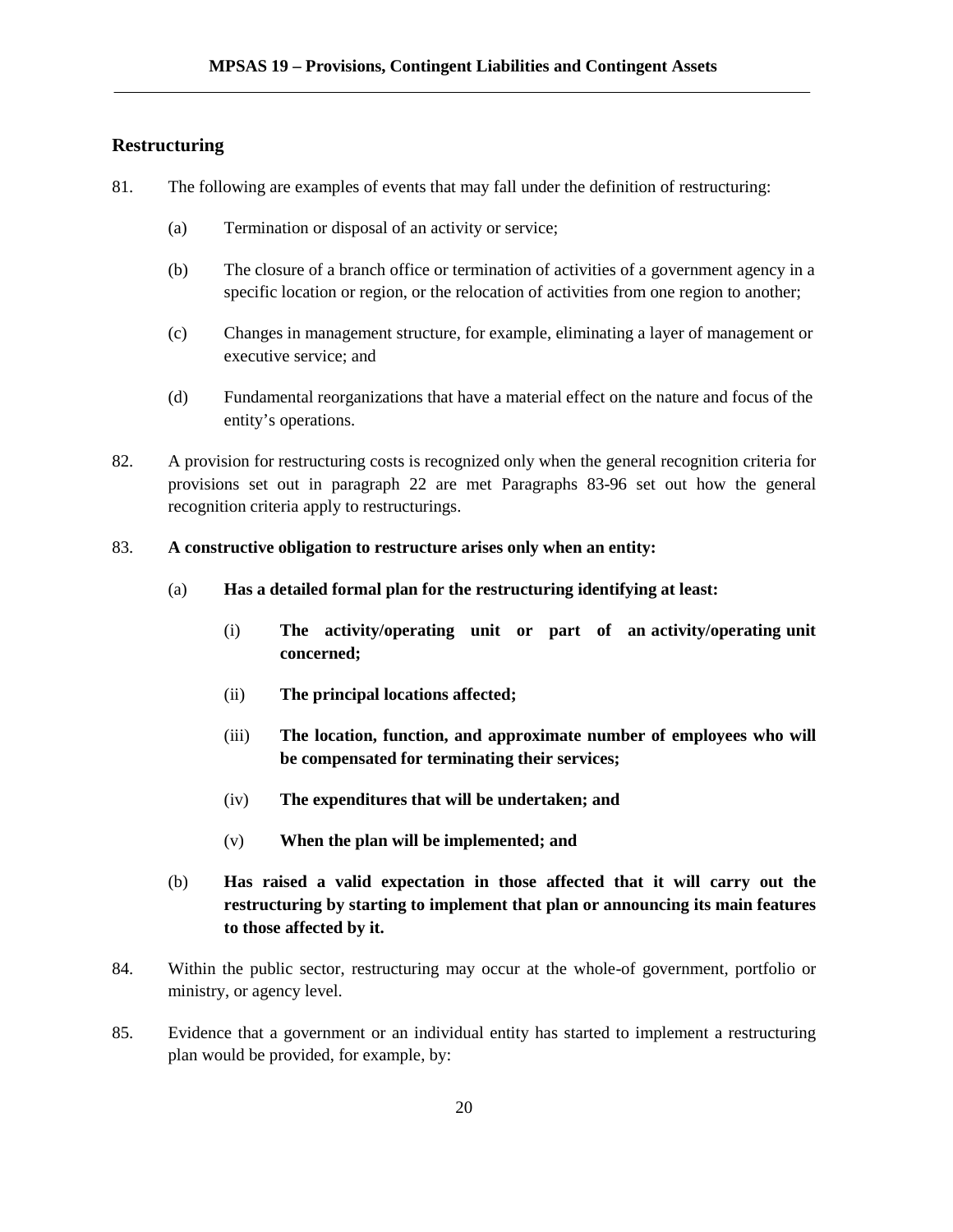- (a) the public announcement of the main features of the plan,
- (b) the sale or transfer of assets,
- (c) notification of intention to cancel leases, or
- (d) the establishment of alternative arrangements for clients of services.

A public announcement of a detailed plan to restructure constitutes a constructive obligation to restructure only if it is made in such a way and in sufficient detail (that is, setting out the main features of the plan) that it gives rise to valid expectations in other parties, such as users of the service, suppliers, and employees (or their representatives) that the government or the entity will carry out the restructuring.

- 86. For a plan to be sufficient to give rise to a constructive obligation when communicated to those affected by it, its implementation needs to be planned to begin as soon as possible, and to be completed in a timeframe that makes significant changes to the plan unlikely. If it is expected that there will be a long delay before the restructuring begins, or that the restructuring will take an unreasonably long time, it is unlikely that the plan will raise a valid expectation on the part of others that the government or individual entity is at present committed to restructuring, because the timeframe allows opportunities for the government or entity to change its plans.
- 87. A decision by management or the governing body to restructure, taken before the reporting date, does not give rise to a constructive obligation at the reporting date unless the entity has, before the reporting date:
	- (a) Started to implement the restructuring plan; or
	- (b) Announced the main features of the restructuring plan to those affected by it in a sufficiently specific manner to raise a valid expectation in them that the entity will carry out the restructuring.

If an entity starts to implement a restructuring plan, or announces its main features to those affected, only after the reporting date, disclosure may be required under MPSAS 14, *Events after the Reporting Date*, if the restructuring is material and non-disclosure could influence the economic decisions of users taken on the financial statements.

88. Although a constructive obligation is not created solely by a management or governing body decision, an obligation may result from other earlier events together with such a decision. For example, negotiations with employee representatives for termination payments, or with purchasers for the sale or transfer of an operation, may have been concluded subject only to governing body or board approval. Once that approval has been obtained and communicated to the other parties, the entity has a constructive obligation to restructure, if the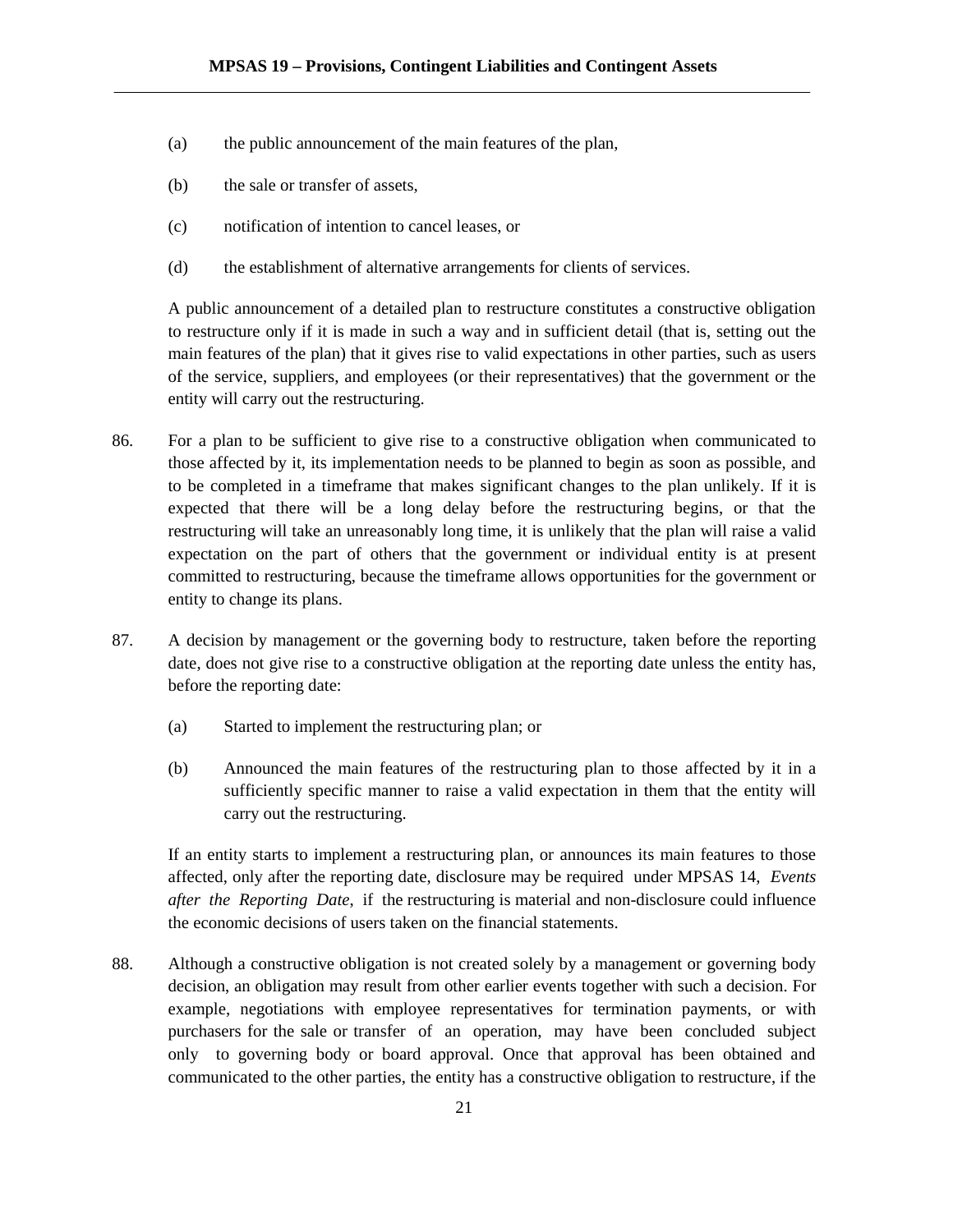conditions of paragraph 83 are met.

- 89. In some countries:
	- (a) the ultimate authority for making decisions about a public sector entity is vested in a governing body or board whose membership includes representatives of interests other than those of management (for example, employees), or
	- (b) notification to these representatives may be necessary before the governing body or board decision is taken.

Because a decision by such a governing body or board involves communication to these representatives, it may result in a constructive obligation to restructure.

## *Sale or Transfer of Operations*

## 90. **No obligation arises as a consequence of the sale or transfer of an operation until the entity is committed to the sale or transfer, that is, there is a binding agreement.**

- 91. Even when an entity has taken a decision to sell an operation and announced that decision publicly, it cannot be committed to the sale until a purchaser has been identified and there is a binding sale agreement. Until there is a binding sale agreement, the entity will be able to change its mind, and indeed will have to take another course of action if a purchaser cannot be found on acceptable terms. When a sale is only part of a restructuring, a constructive obligation can arise for the other parts of the restructuring before a binding sale agreement exists.
- 92. Restructuring within the public sector often involves the transfer of operations from one controlled entity to another, and may involve the transfer of operations at no or nominal consideration. Such transfers will often take place under a government directive, and will not involve binding agreements as described in paragraph 90. An obligation exists only when there is a binding transfer agreement. Even where proposed transfers do not lead to the recognition of a provision, the planned transaction may require disclosure under other MPSASs, such as MPSAS 14, and MPSAS 20, *Related Party Disclosures*.

## *Restructuring Provisions*

## 93. **A restructuring provision shall include only the direct expenditures arising from the restructuring, which are those that are both:**

- (a) **Necessarily entailed by the restructuring; and**
- (b) **Not associated with the ongoing activities of the entity.**
- 94. A restructuring provision does not include such costs as: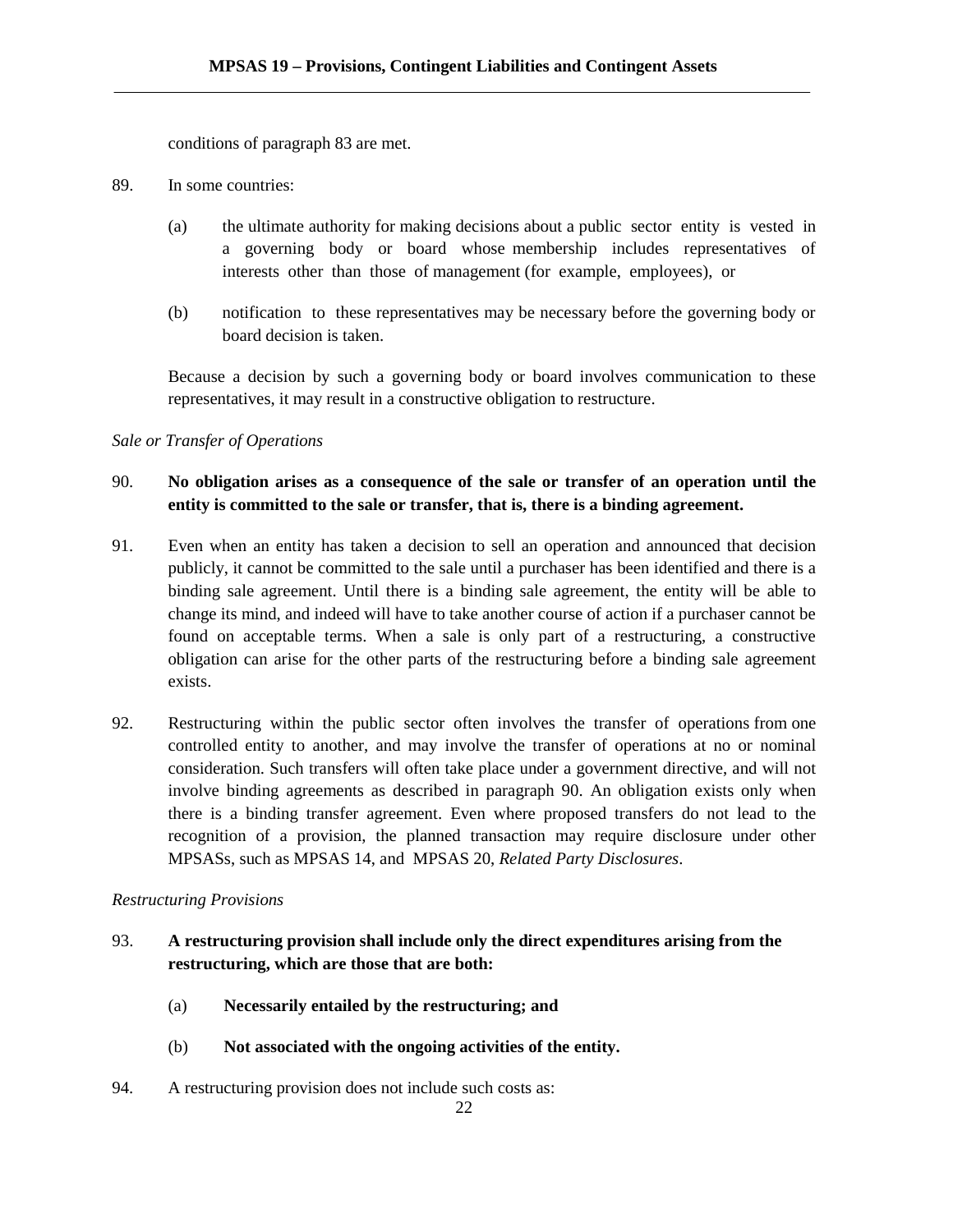- (a) Retraining or relocating continuing staff;
- (b) Marketing; or
- (c) Investment in new systems and distribution networks

These expenditures relate to the future conduct of an activity, and are not liabilities for restructuring at the reporting date. Such expenditures are recognized on the same basis as if they arose independently of a restructuring.

- 95. Identifiable future operating net deficits up to the date of a restructuring are not included in a provision, unless they relate to an onerous contract, as defined in paragraph 18.
- 96. As required by paragraph 61, gains on the expected disposal of assets are not taken into account in measuring a restructuring provision, even if the sale of assets is envisaged as part of the restructuring.

## **Disclosure**

- 97. **For each class of provision, an entity shall disclose:**
	- (a) **The carrying amount at the beginning and end of the period;**
	- (b) **Additional provisions made in the period, including increases to existing provisions;**
	- (c) **Amounts used (that is, incurred and charged against the provision) during the period;**
	- (d) **Unused amounts reversed during the period; and**
	- (e) **The increase during the period in the discounted amount arising from the passage of time and the effect of any change in the discount rate.**

**Comparative information is not required.**

- 98. **An entity shall disclose the following for each class of provision:**
	- (a) **A brief description of the nature of the obligation and the expected timing of any resulting outflows of economic benefits or service potential;**
	- (b) **An indication of the uncertainties about the amount or timing of those outflows. Where necessary to provide adequate information, an entity shall disclose the major assumptions made concerning future events, as addressed in paragraph 58; and**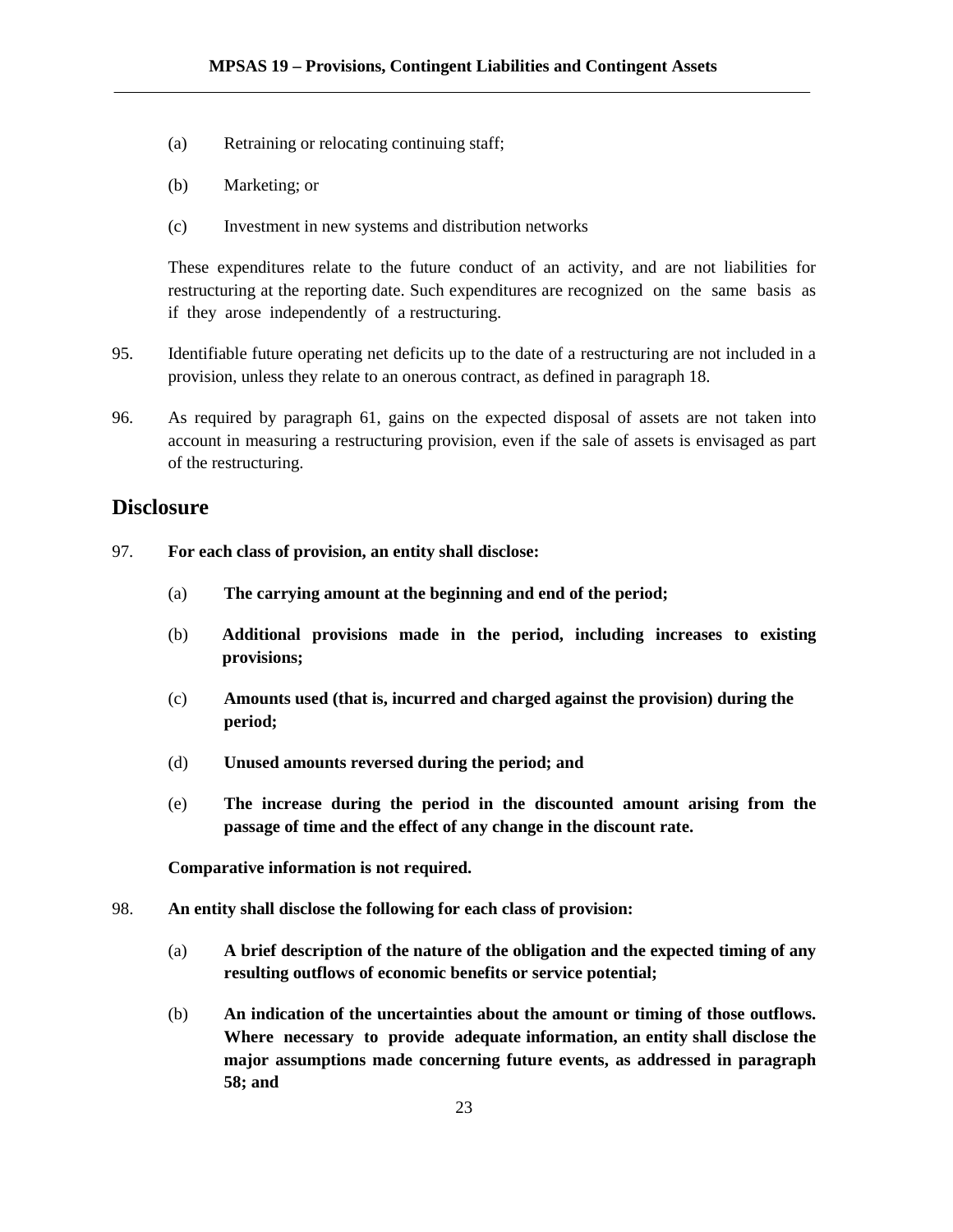- (c) **The amount of any expected reimbursement, stating the amount of any asset that has been recognized for that expected reimbursement.**
- 99. **Where an entity elects to recognize in its financial statements provisions for social benefits for which it does not receive consideration that is approximately equal to the value of goods and services provided, directly in return from the recipients of those benefits, it shall make the disclosures required in paragraphs 97 and 98 in respect of those provisions.**
- 100. **Unless the possibility of any outflow in settlement is remote, an entity shall disclose, for each class of contingent liability at the reporting date, a brief description of the nature of the contingent liability and, where practicable:**
	- (a) **An estimate of its financial effect, measured under paragraphs 44-62;**
	- (b) **An indication of the uncertainties relating to the amount or timing of any outflow; and**
	- (c) **The possibility of any reimbursement.**
- 101. In determining which provisions or contingent liabilities may be aggregated to form a class, it is necessary to consider whether the nature of the items is sufficiently similar for a single statement about them to fulfill the requirements of paragraphs 98(a) and (b) and 100(a) and (b). Thus, it may be appropriate to treat, as a single class of provision, amounts relating to one type of obligation, but it would not be appropriate to treat, as a single class, amounts relating to environmental restoration costs and amounts that are subject to legal proceedings.
- 102. Where a provision and a contingent liability arise from the same set of circumstances, an entity makes the disclosures required by paragraphs 97, 98, and 100 in a way that shows the link between the provision and the contingent liability.
- 103. An entity may in certain circumstances use external valuation to measure a provision. In such cases, information relating to the valuation can usefully be disclosed.
- 104. The disclosure requirements in paragraph 100 do not apply to contingent liabilities that arise from social benefits provided by an entity for which it does not receive consideration that is approximately equal to the value of goods or services provided, directly in return from the recipients of those benefits (see paragraphs 1(a) and 7-11 for a discussion of the exclusion of social benefits from this Standard).
- 105. **Where an inflow of economic benefits or service potential is probable, an entity shall disclose a brief description of the nature of the contingent assets at the reporting date, and, where practicable, an estimate of their financial effect, measured using the principles set out for provisions in paragraphs 44-62.**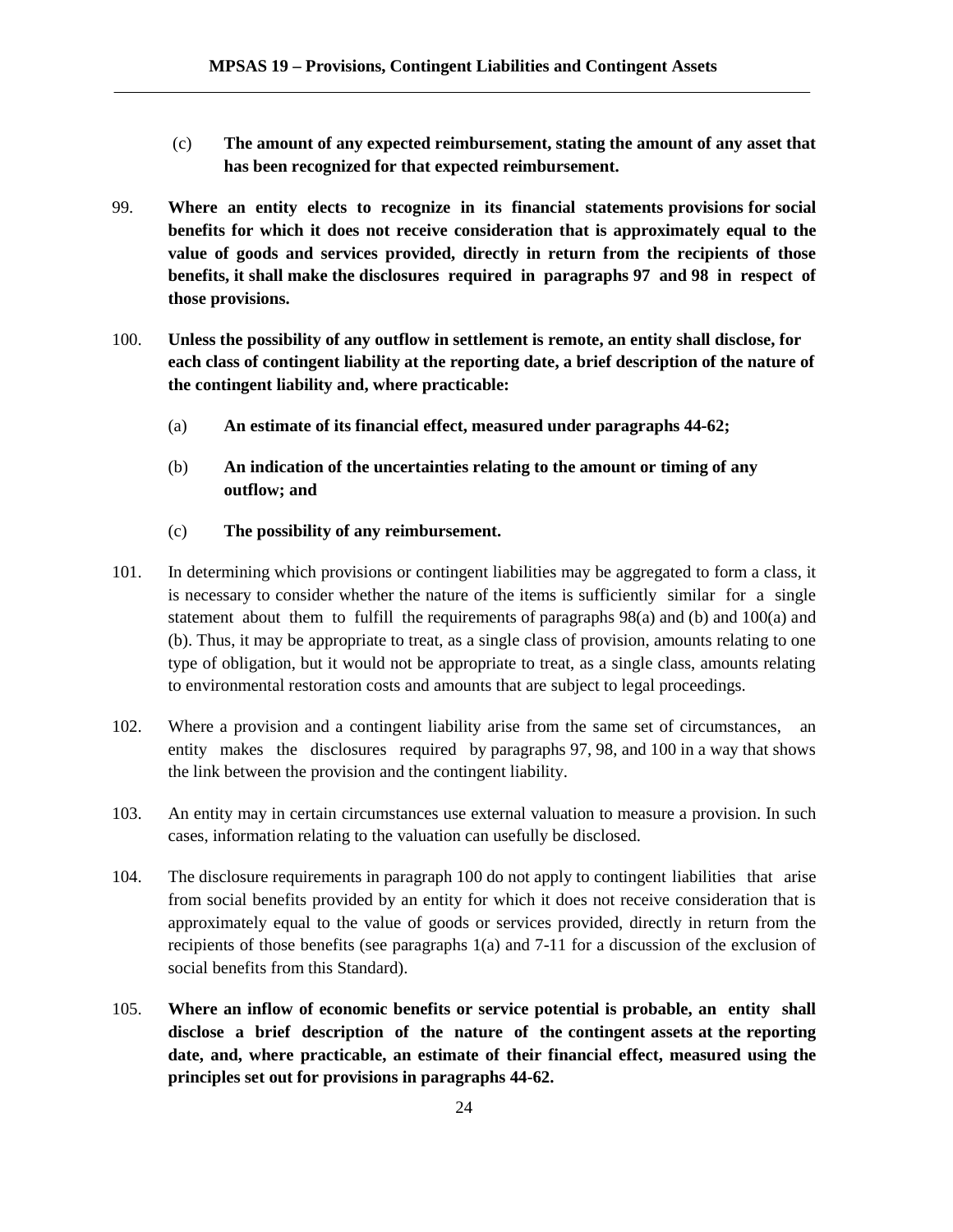- 106. The disclosure requirements in paragraph 105 are only intended to apply to those contingent assets where there is a reasonable expectation that benefits will flow to the entity. That is, there is no requirement to disclose this information about all contingent assets (see paragraphs 39 to 43 for a discussion of contingent assets). It is important that disclosures for contingent assets avoid giving misleading indications of the likelihood of revenue arising. For example, a contingent asset would arise from a contract where a public sector entity allows a private sector company to mine one of its properties in exchange for a royalty based on a set price per ton extracted, and the company has commenced mining. In addition to disclosing the nature of the arrangement, the contingent asset should be quantified, where a reasonable estimate can be made of the quantity of mineral to be extracted and the timing of the expected cash inflows. If there were no proven reserves, or some other circumstances prevailed that indicated that it would be unlikely that any minerals would be extracted, the public sector entity would not disclose information required by paragraph 105 as there is no probable flow of benefits.
- 107. The disclosure requirements in paragraph 105 encompass contingent assets from both exchange and non-exchange transactions. Whether a contingent asset exists in relation to taxation revenues rests on the interpretation of what constitutes a taxable event. The determination of the taxable event for taxation revenue and its possible implications for the disclosure of contingent assets related to taxation revenues are to be dealt with as a part of a separate project on non-exchange revenue.
- 108. **Where any of the information required by paragraphs 100 and 105 is not disclosed because it is not practicable to do so, that fact shall be stated.**
- 109. **In extremely rare cases, disclosure of some or all of the information required by paragraphs 97-107 can be expected to prejudice seriously the position of the entity in a dispute with other parties on the subject matter of the provision, contingent liability or contingent asset. In such cases, an entity need not disclose the information, but shall disclose the general nature of the dispute, together with the fact that, and reason why, the information has not been disclosed.**

## **Transitional Provision**

- 110. **The effect of adopting this Standard on its effective date (or earlier) shall be reported as an adjustment to the opening balance of accumulated surpluses/(deficits) for the period in which the Standard is first adopted. Entities are encouraged, but not required, to:**
	- **(a) adjust the opening balance of accumulated surpluses/(deficits) for the earliest period presented, and**
	- **(b) to restate comparative information. If comparative information is not restated,**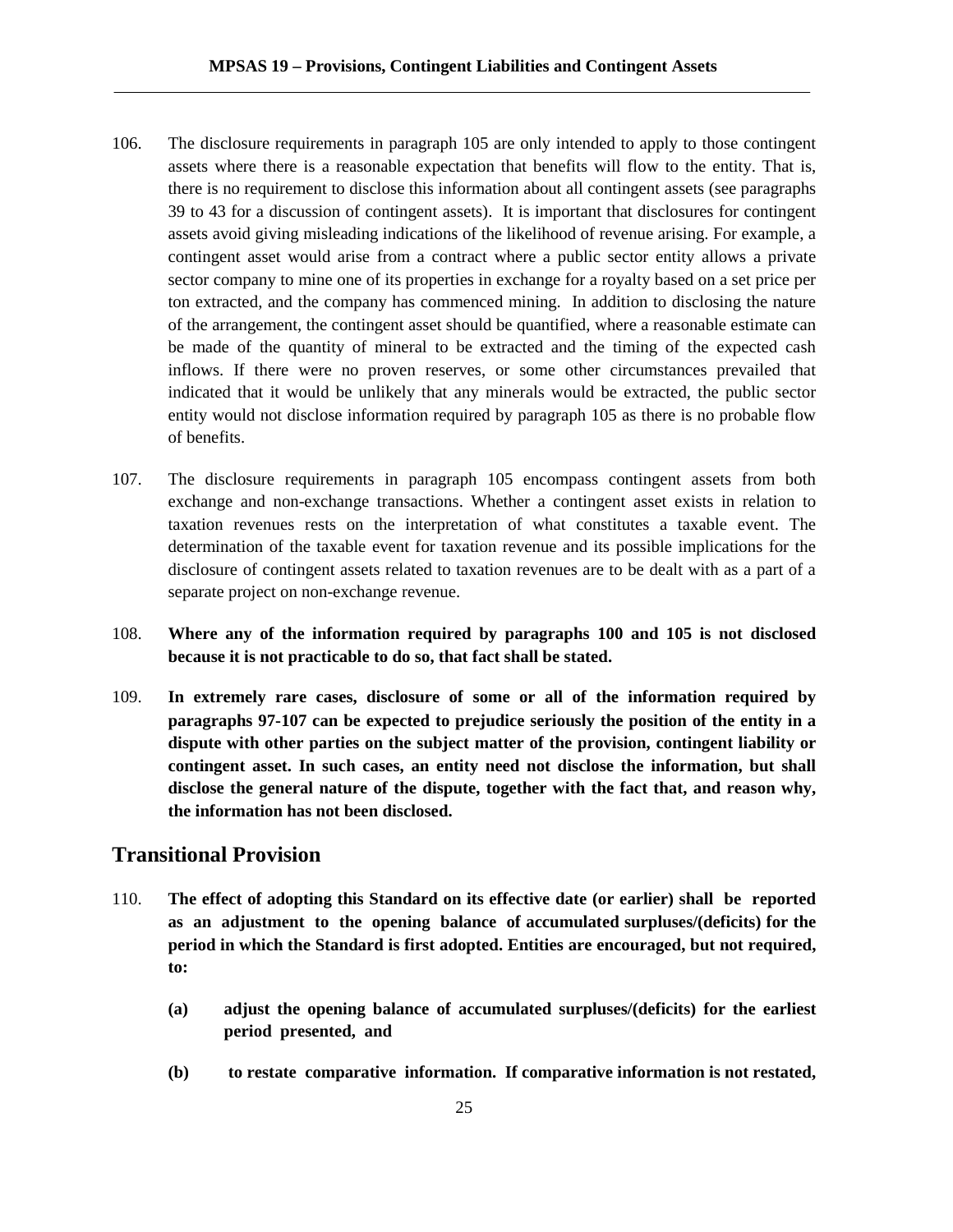**this fact shall be disclosed.**

## **Effective Date**

- 111. **An entity shall apply this Standard for annual financial statements covering periods beginning on or after January 1, 2017. Earlier application is encouraged. If an entity applies this Standard for a period beginning before January 1, 2017, it shall disclose that fact.**
- 111 A. *Deleted.*
- 112. When an entity adopts the accrual basis of accounting as defined by MPSASs for financial reporting purposes subsequent to this effective date, this Standard applies to the entity's annual financial statements covering periods beginning on or after the date of adoption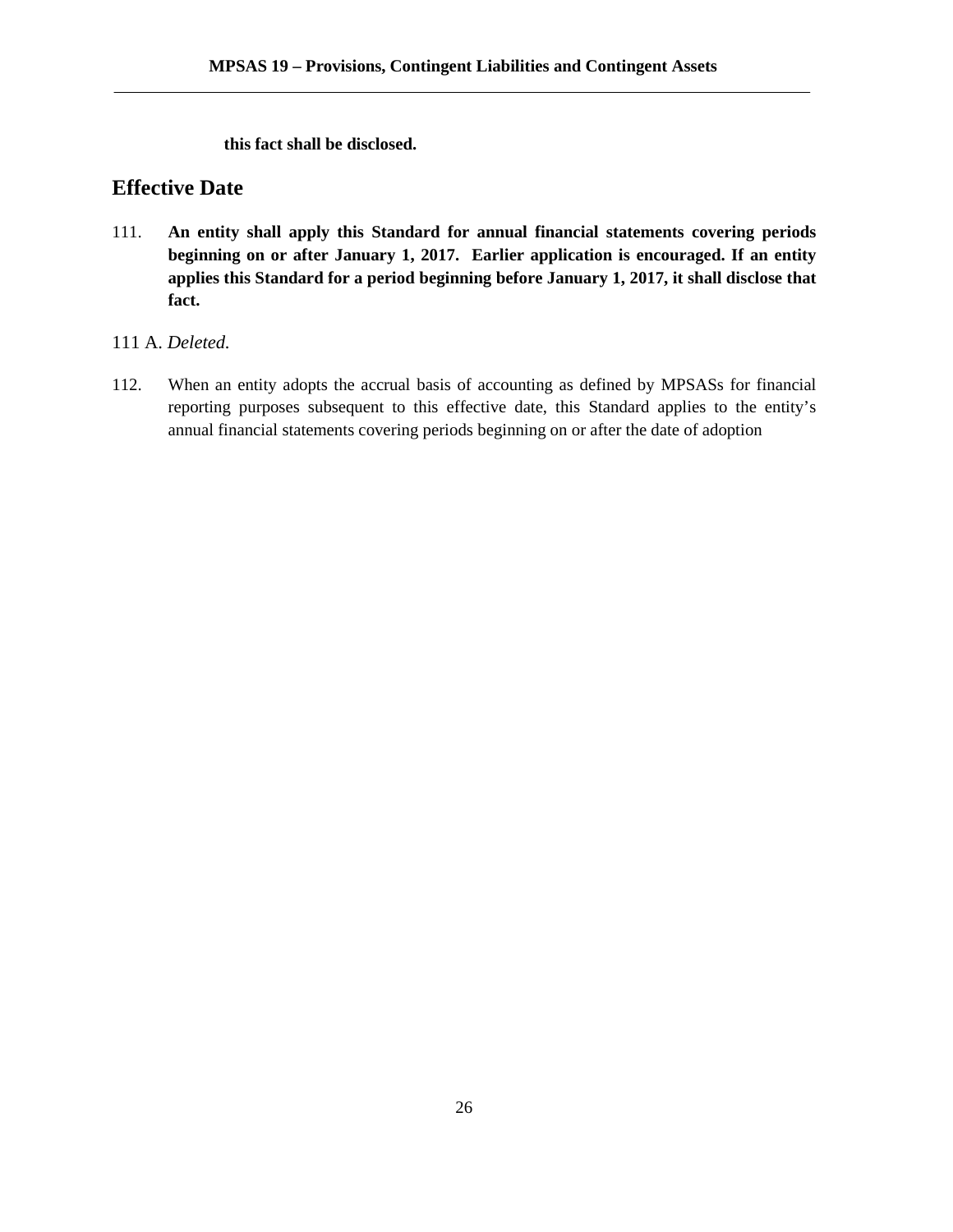## **Tables**

## **Provisions, Contingent Liabilities, Contingent Assets, and Reimbursements**

*These Tables accompany, but are not part of, MPSAS 19.*

## **Provisions and Contingent Liabilities**

**Where, as a result of past events, there may be an outflow of resources embodying future economic benefits or service potential in settlement of (a) a present obligation, or (b) a possible obligation whose existence will be confirmed only by the occurrence or non-occurrence of one or more uncertain future events not wholly within the control of the entity.**

| There is a present obligation<br>that probably requires an<br>outflow of resources. | There is a possible obligation<br>or a present obligation that<br>may, but probably will not,<br>require an outflow of<br>resources. | There is a possible obligation<br>or a present obligation where<br>the likelihood of an outflow<br>of resources is remote. |
|-------------------------------------------------------------------------------------|--------------------------------------------------------------------------------------------------------------------------------------|----------------------------------------------------------------------------------------------------------------------------|
| A provision is recognized<br>(paragraph 22).                                        | No provision is recognized<br>(paragraph 35).                                                                                        | No provision is recognized<br>(paragraph 35).                                                                              |
| Disclosures are required for the<br>provision (paragraphs 97 and<br>98).            | Disclosures are required for the<br>contingent liability (paragraph)<br>100).                                                        | No disclosure is required<br>(paragraph 100).                                                                              |

A contingent liability also arises in the extremely rare case where there is a liability that cannot be recognized because it cannot be measured reliably. Disclosures are required for the contingent liability.

## **Contingent Assets**

**Where, as a result of past events, there is a possible asset whose existence will be confirmed only by the occurrence or non-occurrence of one or more uncertain future events not wholly within the control of the entity.**

| The inflow of economic           | The inflow of economic           | The inflow of economic           |  |
|----------------------------------|----------------------------------|----------------------------------|--|
| benefits or service potential is | benefits or service potential is | benefits or service potential is |  |
| virtually certain.               | probable, but not virtually      | not probable.                    |  |
|                                  | certain.                         |                                  |  |
| The asset is not contingent      | No asset is recognized           | No asset is recognized           |  |
| (paragraph 41).                  | (paragraph 39).                  | (paragraph 39).                  |  |
|                                  | Disclosures are required         | No disclosure is required        |  |
|                                  | (paragraph 105).                 | (paragraph 105).                 |  |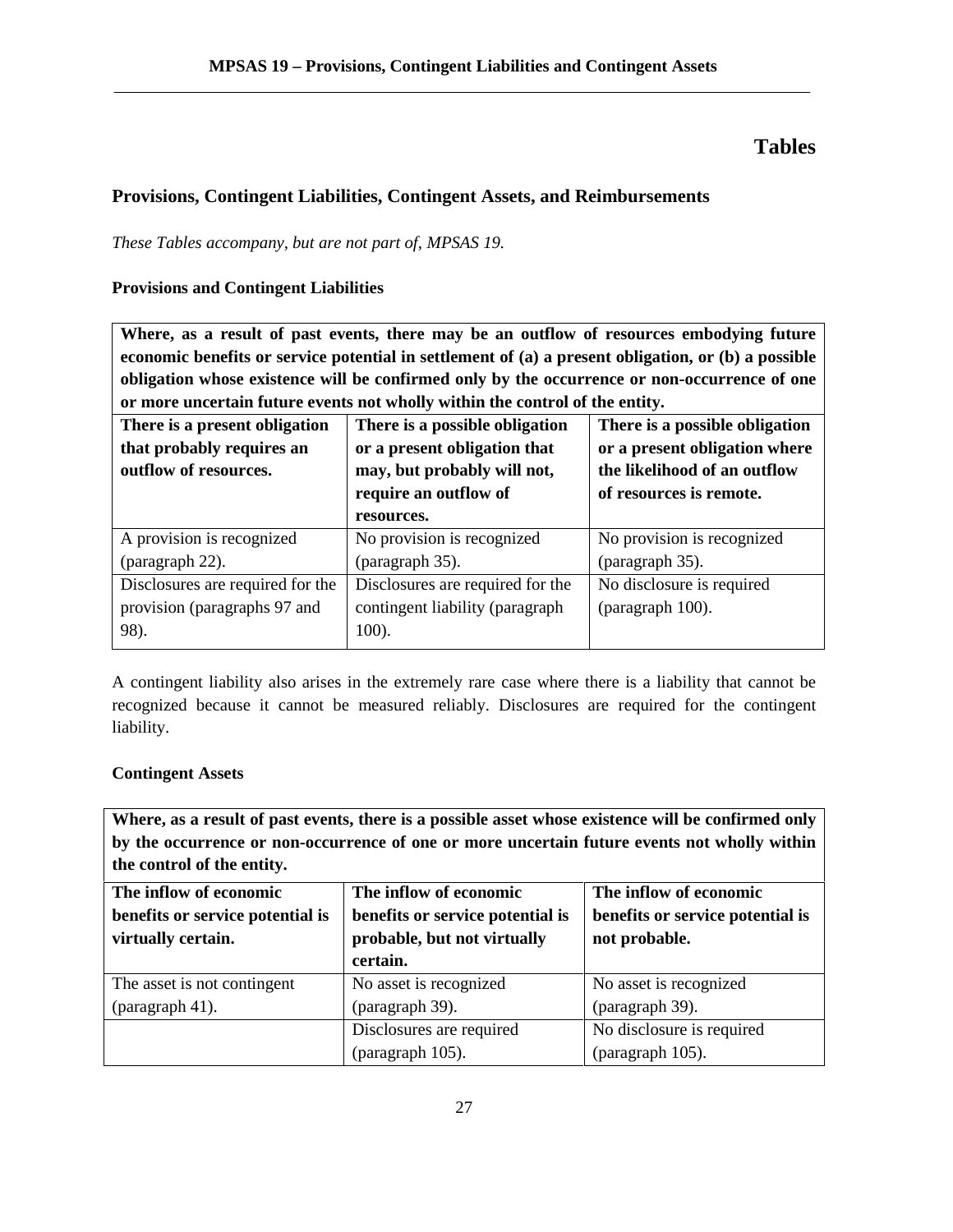## **Reimbursements**

| The entity has no obligation<br>for the part of the<br>expenditure to be | The obligation for the amount<br>expected to be reimbursed<br>remains with the entity, and it | The obligation for the amount<br>expected to be reimbursed<br>remains with the entity, and |
|--------------------------------------------------------------------------|-----------------------------------------------------------------------------------------------|--------------------------------------------------------------------------------------------|
| reimbursed by the other                                                  | is virtually certain that                                                                     | the reimbursement is not                                                                   |
| party.                                                                   | reimbursement will be                                                                         | virtually certain if the entity                                                            |
|                                                                          | received if the entity settles                                                                | settles the provision.                                                                     |
|                                                                          | the provision.                                                                                |                                                                                            |
| The entity has no liability for                                          | The reimbursement is                                                                          | The expected reimbursement is                                                              |
| the amount to be reimbursed                                              | recognized as a separate asset in                                                             | not recognized as an asset                                                                 |
| (paragraph 67).                                                          | the statement of financial                                                                    | (paragraph 63).                                                                            |
|                                                                          | position, and may be offset                                                                   |                                                                                            |
|                                                                          | against the expense in the                                                                    |                                                                                            |
|                                                                          | statement of financial                                                                        |                                                                                            |
|                                                                          | performance. The amount                                                                       |                                                                                            |
|                                                                          | recognized for the expected                                                                   |                                                                                            |
|                                                                          | reimbursement does not exceed                                                                 |                                                                                            |
|                                                                          | the liability (paragraphs 63 and                                                              |                                                                                            |
|                                                                          | $64$ ).                                                                                       |                                                                                            |
| No disclosure is required.                                               | The reimbursement is disclosed,                                                               | The expected reimbursement is                                                              |
|                                                                          | together with the amount                                                                      | disclosed (paragraph $98(c)$ ).                                                            |
|                                                                          | recognized for the                                                                            |                                                                                            |
|                                                                          | reimbursement (paragraph                                                                      |                                                                                            |
|                                                                          | $98(c)$ ).                                                                                    |                                                                                            |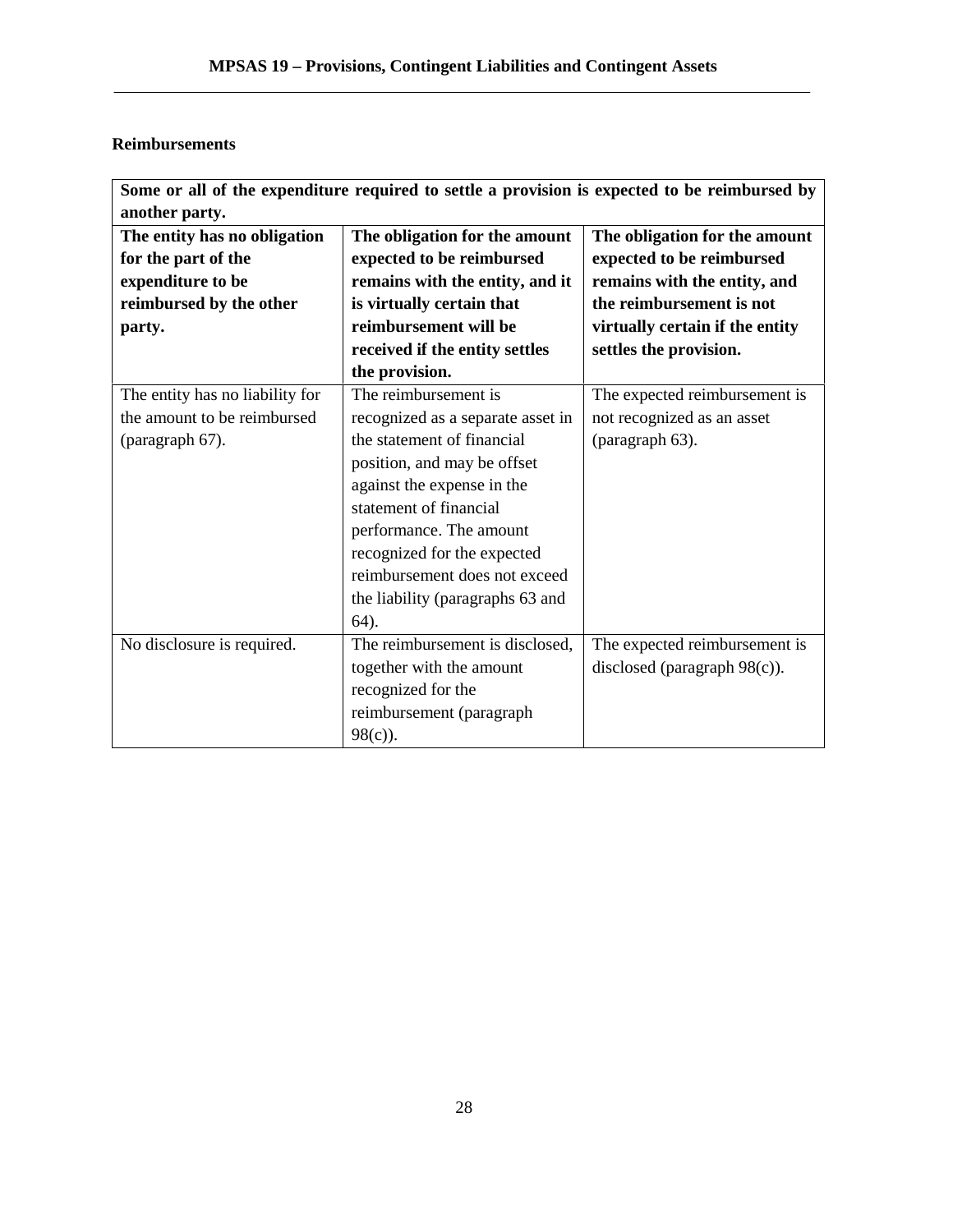## **Illustrative Decision Tree**

*This decision tree accompanies, but is not part of, MPSAS 19.*

*Note: In some cases, it is not clear whether there is a present obligation. In these cases, a past event is deemed to give rise to a present obligation if, taking account of all available evidence, it is more likely than not that a present obligation exists at the reporting date (paragraph 23 of this Standard).*

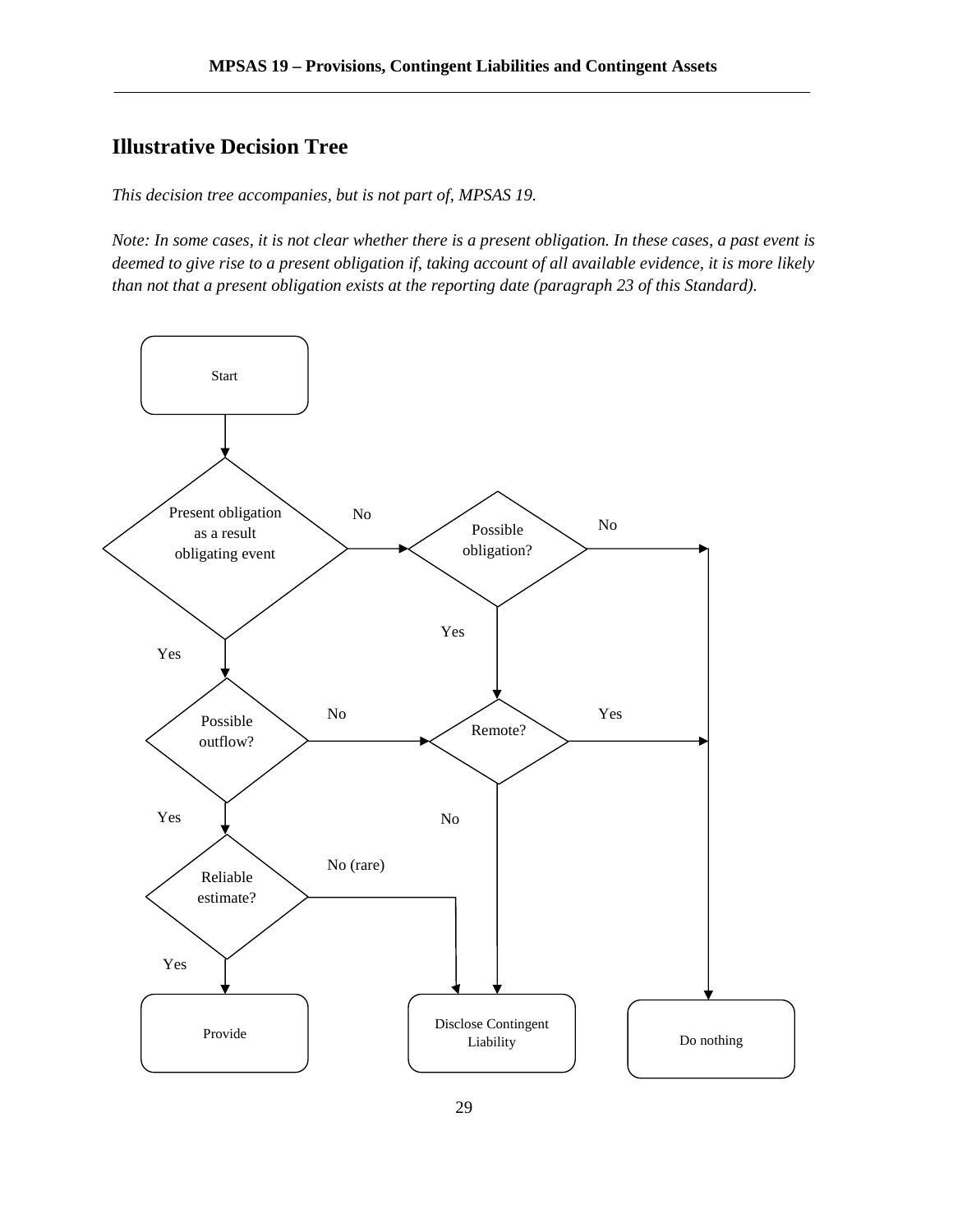## **Implementation Guidance (IG)**

*This guidance accompanies, but is not part of, MPSAS 19.*

### **Recognition**

- IG1. All the entities in the examples have a reporting date of December 31. In all cases, it is assumed that a reliable estimate can be made of any outflows expected. In some examples, the circumstances described may have resulted in impairment of the assets - this aspect is not dealt with in the examples.
- IG2. The cross-references provided in the examples indicate paragraphs of this Standard that are particularly relevant. This guidance should be read in the context of the full text of this Standard.
- IG3. References to "best estimate" are to the present value amount, where the effect of the time value of money is material.

### **Warranties**

IG4. Government Department A manufactures search and rescue equipment for use within the Government and for sale to the public. At the time of sale, the Department gives warranties to purchasers in relation to certain products. Under the terms of the sale, the Department undertakes to make good, by repair or replacement, manufacturing defects that become apparent within three years from the date of sale. On past experience, it is probable (that is, more likely than not) that there will be some claims under the warranties.

#### **Analysis**

Present obligation as a result of a past obligating event - The obligating event is the sale of the product with a warranty, which gives rise to a legal obligation.

An outflow of resources embodying economic benefits or service potential in settlement - Probable for the warranties as a whole (see paragraph 32).

#### **Conclusion**

A provision is recognized for the best estimate of the costs of making good under the warranty products sold on or before the reporting date (see paragraphs 22 and 32).

## **Contaminated Land—Legislation Virtually Certain to be Enacted**

IG5. A provincial government owns a warehouse on land near a port. The provincial government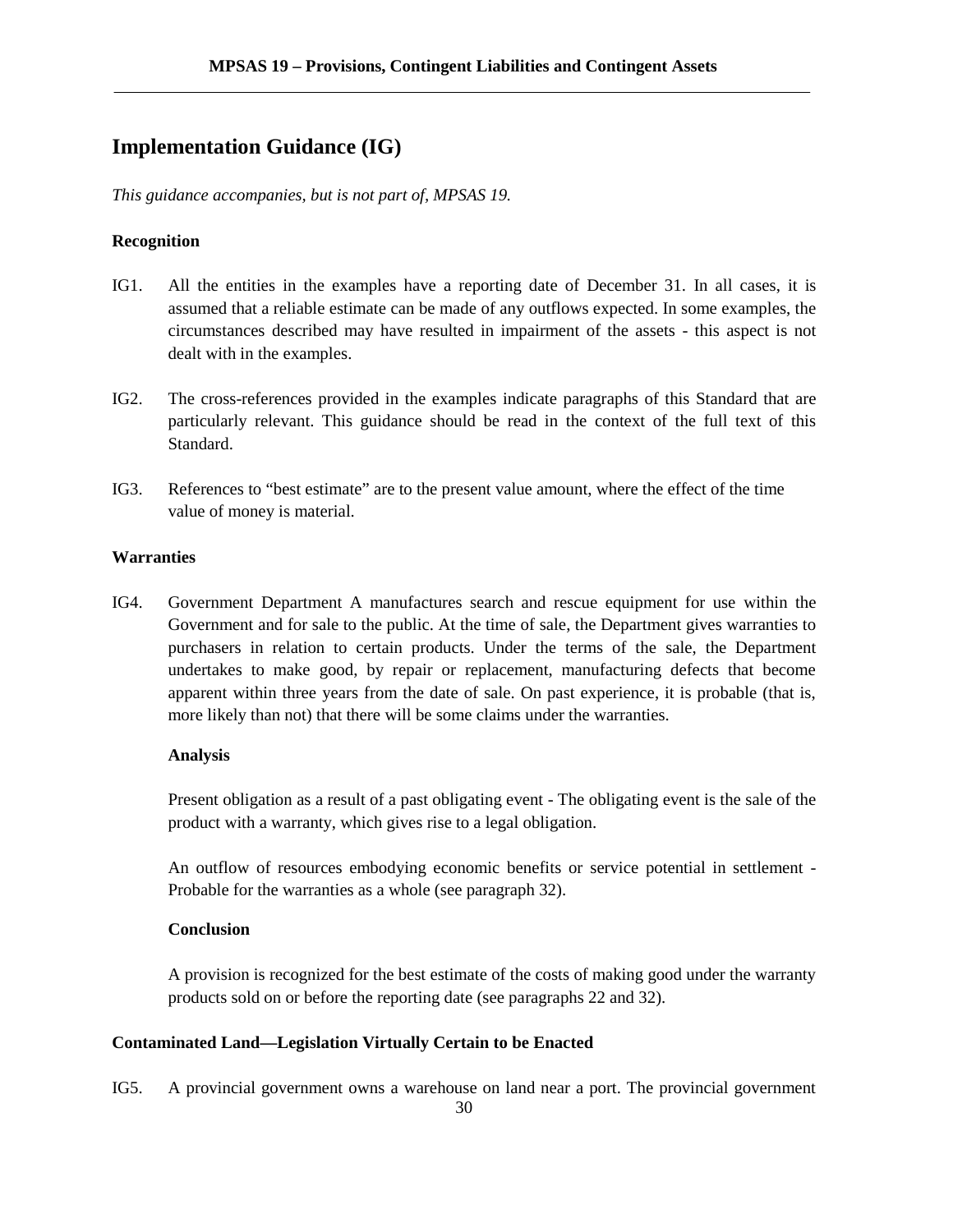has retained ownership of the land because it may require the land for future expansion of its port operations. For the past ten years, a group of farmers have leased the property as a storage facility for agricultural chemicals. The national government announces its intention to enact environmental legislation requiring property owners to accept liability for environmental pollution, including the cost of cleaning-up contaminated land. As a result, the provincial government introduces a hazardous chemical policy and begins applying the policy to its activities and properties. At this stage it becomes apparent that the agricultural chemicals have contaminated the land surrounding the warehouse. The provincial government has no recourse against the farmers or its insurance company for the clean-up costs. At December 31, 2001 it is virtually certain that a draft law requiring a cleanup of land already contaminated will be enacted shortly after the year end.

#### **Analysis**

Present obligation as a result of a past obligating event - The obligating event is the contamination of the land because of the virtual certainty of legislation requiring the clean-up.

An outflow of resources embodying economic benefits or service potential in settlement - Probable.

#### **Conclusion**

A provision is recognized for the best estimate of the costs of the clean-up (see paragraphs 22 and 30).

### **Contamination and Constructive Obligation**

IG6. A government has a widely published environmental policy in which it undertakes to clean up all contamination that it causes. The government has a record of honoring this published policy. There is no environmental legislation in place in the jurisdiction. During the course of a naval exercise, a vessel is damaged and leaks a substantial amount of oil. The government agrees to pay for the costs of the immediate clean-up and the ongoing costs of monitoring and assisting marine animals and birds.

#### **Analysis**

Present obligation as a result of a past obligating event - The obligating event is the contamination of the environment, which gives rise to a constructive obligation because the policy and previous conduct of the government has created a valid expectation that the government will clean up the contamination.

An outflow of resources embodying economic benefits or service potential in settlement -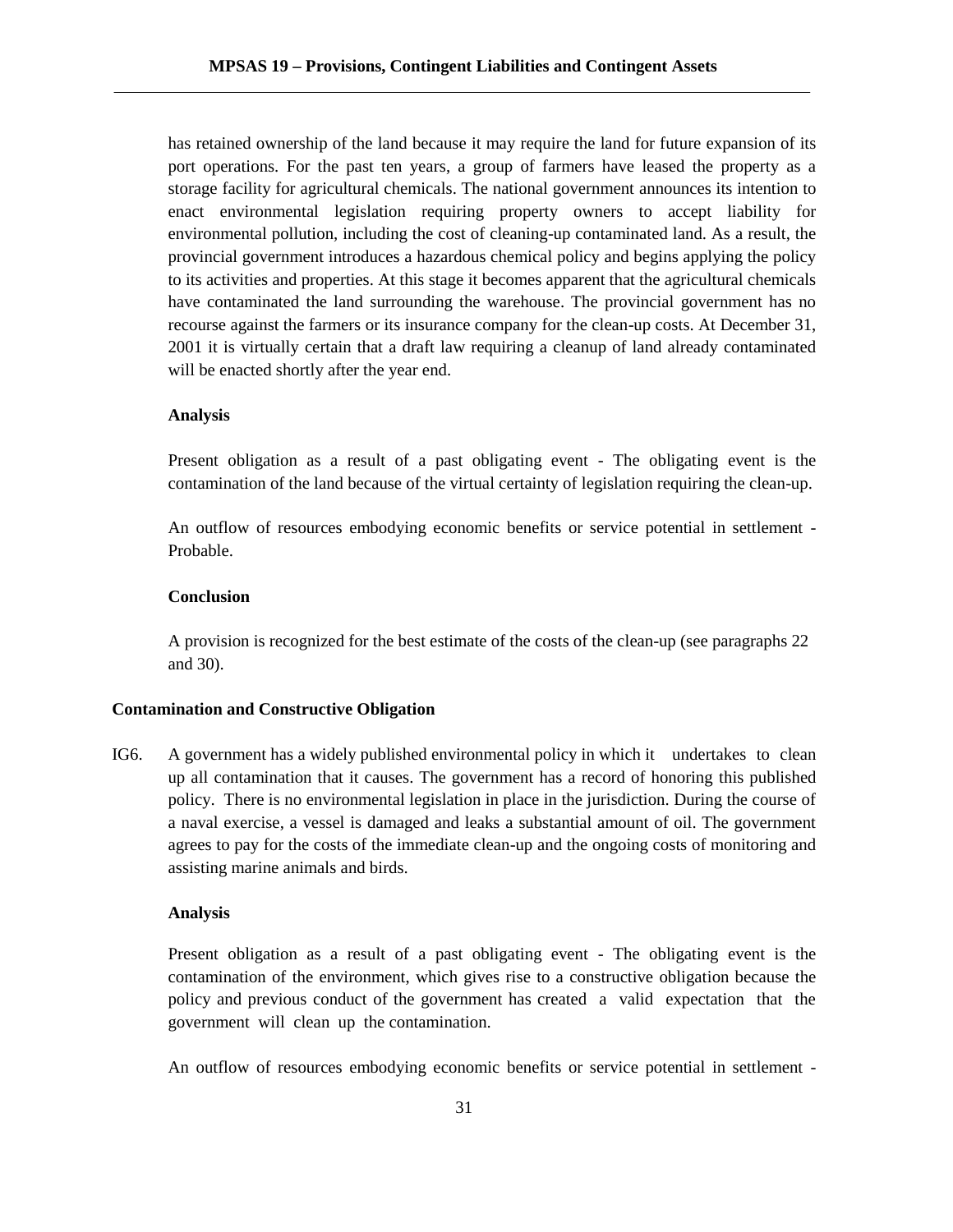#### Probable.

### **Conclusion**

A provision is recognized for the best estimate of the costs of the clean-up (see paragraphs 22 and 30).

#### **Gravel Quarry**

IG7. A government operates a gravel quarry on land that it leases on a commercial basis from a private sector company. The gravel is used for the construction and maintenance of roads. The agreement with the landowners requires the government to restore the quarry site by removing all buildings, reshaping the land, and replacing all topsoil. 60% of the eventual restoration costs relate to the removal of the quarry buildings and restoration of the site, and 40% arise through the extraction of gravel. At the reporting date, the quarry buildings have been constructed, and excavation of the site has begun but no gravel has been extracted.

#### **Analysis**

Present obligation as a result of a past obligating event - The construction of buildings and the excavation of the quarry creates a legal obligation under the terms of the agreement to remove the buildings and restore the site, and is thus an obligating event. At the reporting date, however, there is no obligation to rectify the damage that will be caused by extraction of the gravel.

An outflow of resources embodying economic benefits or service potential in settlement - Probable.

## **Conclusion**

A provision is recognized for the best estimate of 60% of the eventual costs that relate to the removal of the buildings and restoration of the site (see paragraph 22). These costs are included as part of the cost of the quarry. The 40% of costs that arise through the extraction of gravel are recognized as a liability progressively when the gravel is extracted.

### **Refunds Policy**

IG8. A government stores agency operates as a centralized purchasing agency and allows the public to purchase surplus supplies. It has a policy of refunding purchases by dissatisfied customers, even though it is under no legal obligation to do so. Its policy of making refunds is generally known.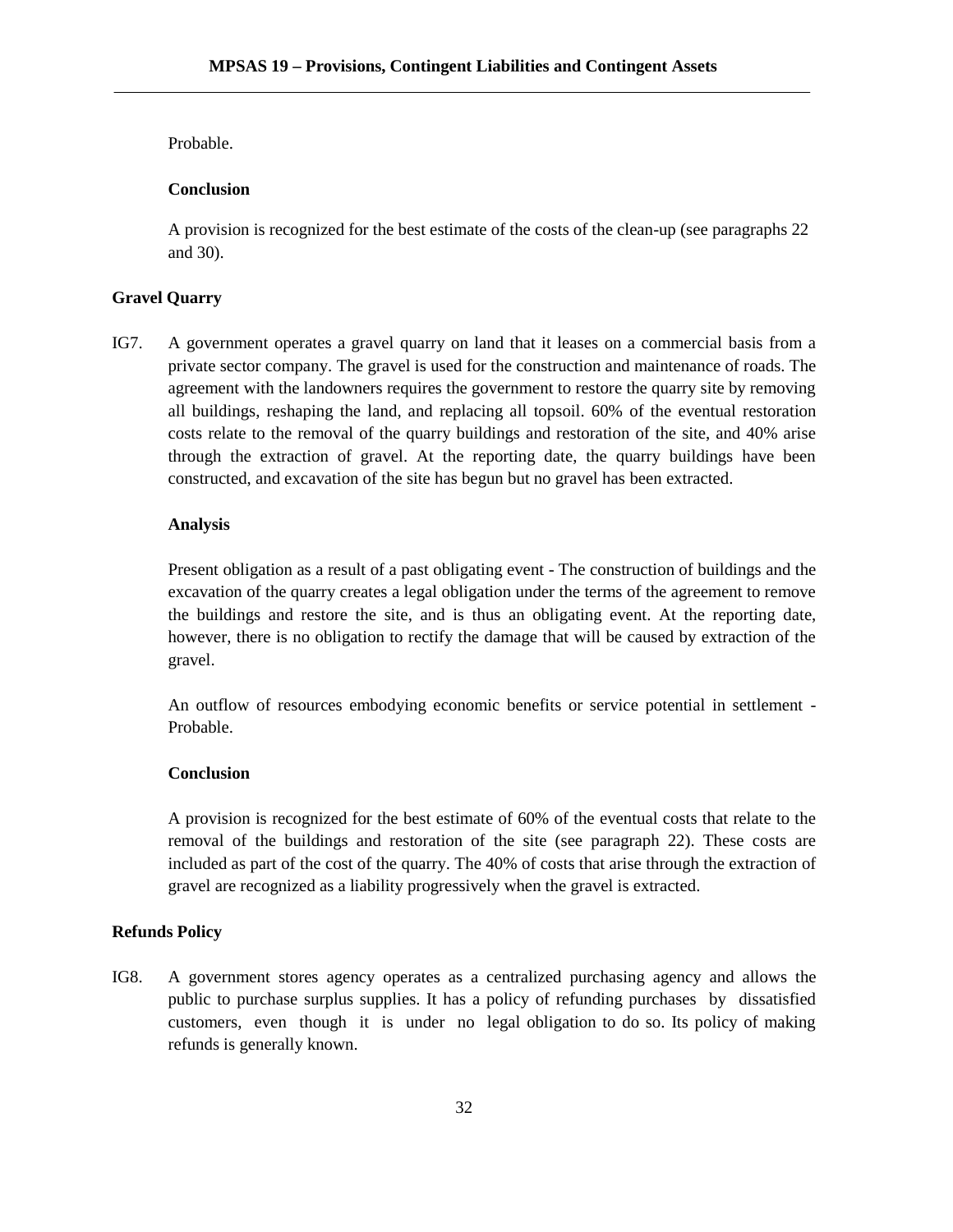#### **Analysis**

Present obligation as a result of a past obligating event - The obligating event is the sale of the supplies, which gives rise to a constructive obligation, because the conduct of the agency has created a valid expectation on the part of its customers that the agency will refund purchases.

An outflow of resources embodying economic benefits or service potential in settlement - Probable that a proportion of goods are returned for refund (see paragraph 32).

#### **Conclusion**

A provision is recognized for the best estimate of the costs of refunds (see paragraphs 18 (the definition of a constructive obligation), 22, 25, and 32).

### **Closure of a Division—No Implementation before Reporting Date**

IG9. On 12 December 2004, a government decides to close down a division of a government agency. The decision was not communicated to any of those affected before the reporting date (December 31, 2004), and no other steps were taken to implement the decision.

#### **Analysis**

Present obligation as a result of a past obligating event - There has been no obligating event and so there is no obligation.

## **Conclusion**

No provision is recognized (see paragraphs 22 and 83).

### **Outsourcing of a Division—Implementation Before the Reporting Date**

IG10. On December 12, 2004, a government decided to outsource a division of a government department. On December 20, 2004, a detailed plan for outsourcing the division was agreed by the government, and redundancy notices were sent to the staff of the division.

#### **Analysis**

Present obligation as a result of a past obligating event - The obligating event is the communication of the decision to employees, which gives rise to a constructive obligation from that date, because it creates a valid expectation that the division will be outsourced.

An outflow of resources embodying economic benefits or service potential in settlement - Probable.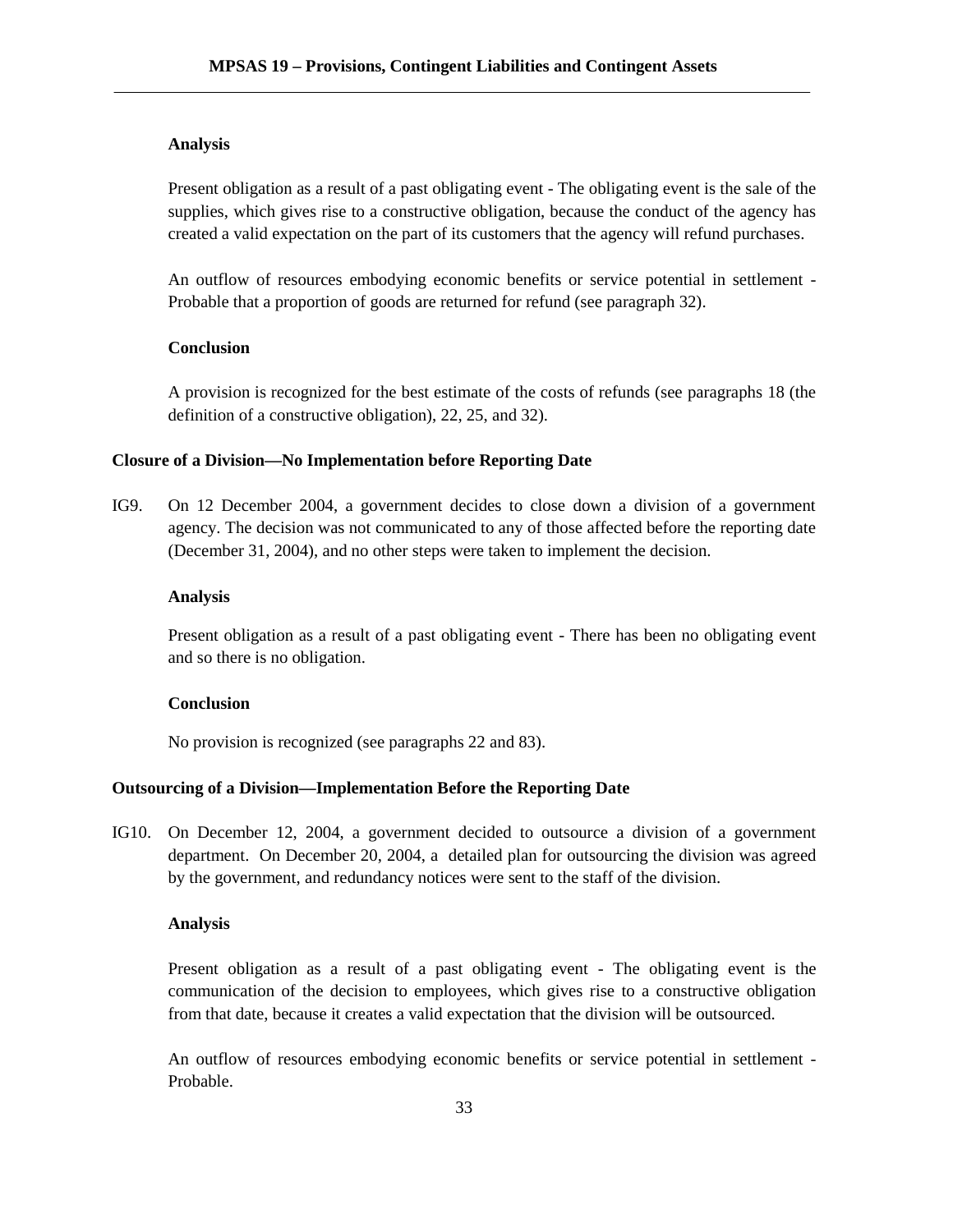#### **Conclusion**

A provision is recognized at December 31, 2004 for the best estimate of the costs of outsourcing the division (see paragraphs 22 and 83).

### **Legal Requirement to Fit Air Filters**

IG11. Under new legislation, a local government entity is required to fit new air filters to its public buildings by 30 June 2005. The entity has not fitted the air filters.

#### **Analysis**

(a) At the reporting date of December 31, 2004

Present obligation as a result of a past obligating event - There is no obligation because there is no obligating event either for the costs of fitting air filters or for fines under the legislation.

#### **Conclusion**

No provision is recognized for the cost of fitting the filters (see paragraphs 22 and 25-27).

#### **Analysis**

(b) At the reporting date of December 31, 2005

Present obligation as a result of a past obligating event - There is still no obligation for the costs of fitting air filters because no obligating event has occurred (the fitting of the filters). However, an obligation might arise to pay fines or penalties under the legislation because the obligating event has occurred (the non-compliance of the public buildings).

An outflow of resources embodying economic benefits or service potential in settlement - Assessment of probability of incurring fines and penalties for non-compliance depends on the details of the legislation and the stringency of the enforcement regime.

#### **Conclusion**

No provision is recognized for the costs of fitting air filters. However, a provision is recognized for the best estimate of any fines and penalties that are more likely than not to be imposed (see paragraphs 22 and 25-27).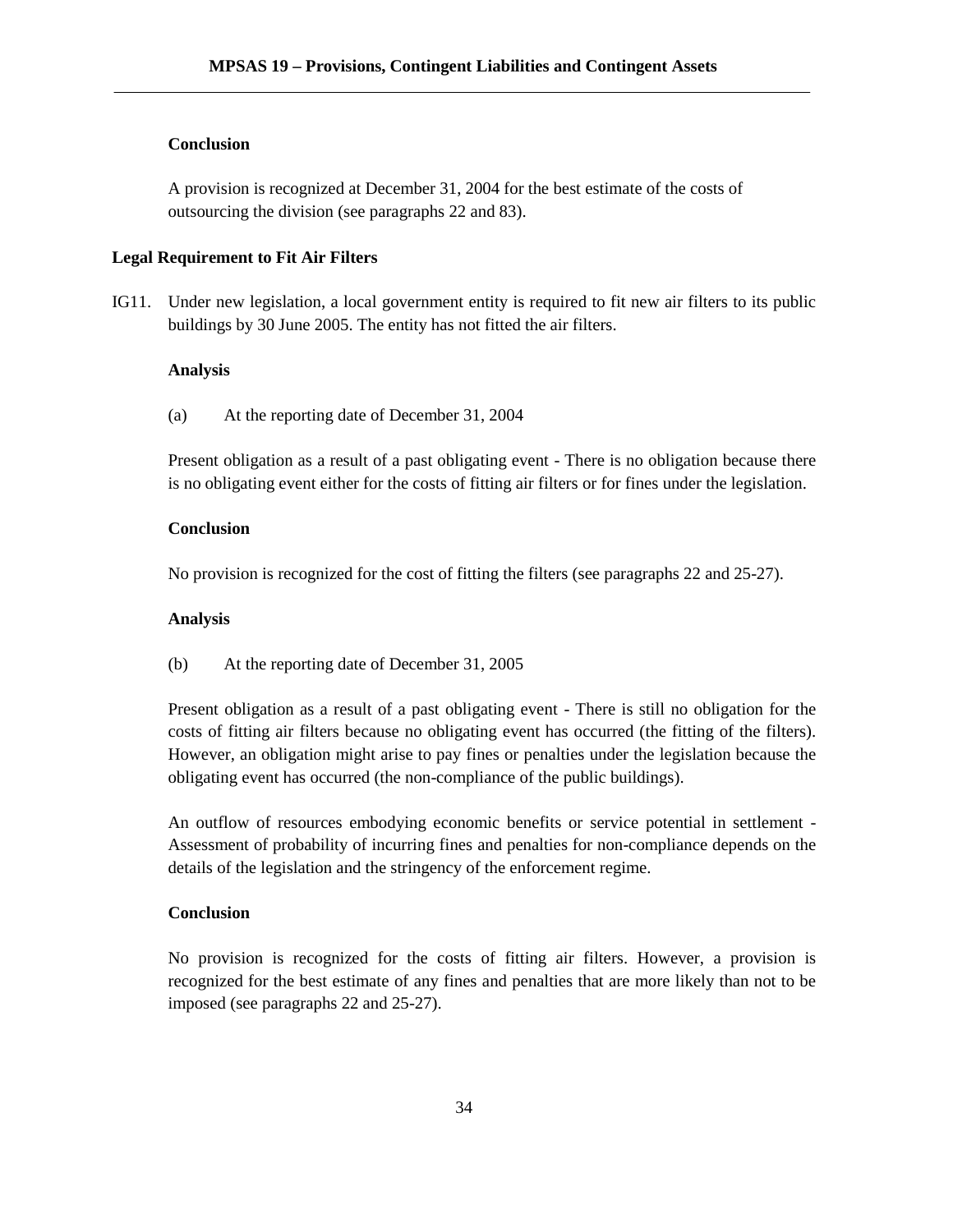#### **Staff Retraining as a Result of Changes in the Income Tax System**

IG12. The government introduces a number of changes to the income tax system. As a result of these changes, the taxation department (reporting entity) will need to retrain a large proportion of its administrative and compliance staff in order to ensure continued compliance with financial services regulation. At the reporting date, no retraining of staff has taken place.

#### **Analysis**

Present obligation as a result of a past obligating event - There is no obligation because no obligating event (retraining) has taken place.

### **Conclusion**

No provision is recognized (see paragraphs 22 and 25-27).

#### **An Onerous Contract**

IG13. A hospital laundry operates from a building that the hospital (the reporting entity) has leased under an operating lease. During December 2004, the laundry relocates to a new building. The lease on the old building continues for the next four years; it cannot be canceled. The hospital has no alternative use for the building and the building cannot be re-let to another user.

#### **Analysis**

Present obligation as a result of a past obligating event - The obligating event is the signing of the lease contract, which gives rise to a legal obligation.

An outflow of resources embodying economic benefits or service potential in settlement - When the lease becomes onerous, an outflow of resources embodying economic benefits is probable. (Until the lease becomes onerous, the hospital accounts for the lease under MPSAS 13, *Leases*).

#### **Conclusion**

A provision is recognized for the best estimate of the unavoidable lease payments (see paragraphs 13(b), 22 and 76).

### **A Single Guarantee**

IG14. During 2004, a provincial government gives a guarantee of certain borrowings of a private sector operator providing public services for a fee, whose financial condition at that time is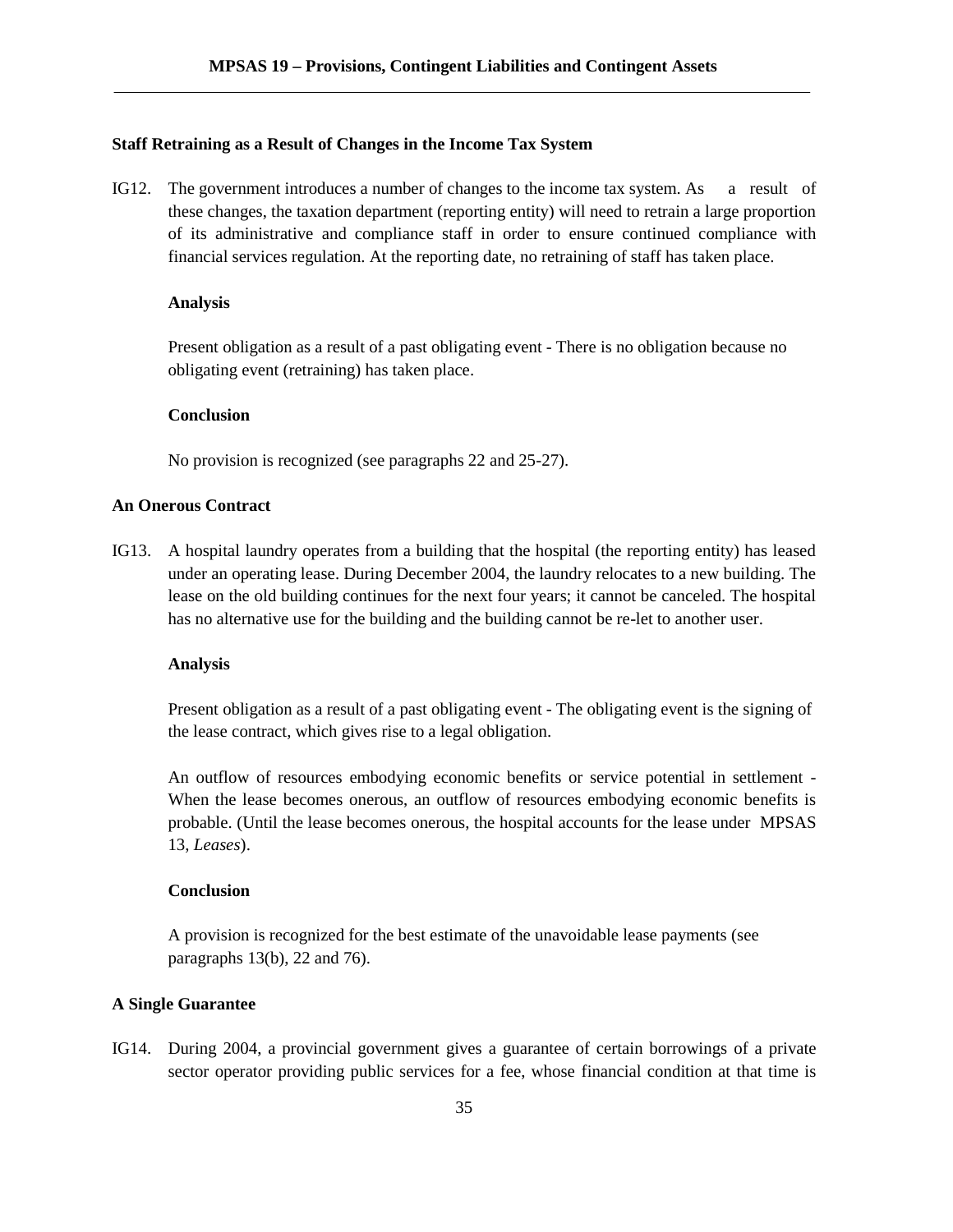sound. During 2005, the financial condition of the operator deteriorates and, at June 30, 2005, the operator files for protection from its creditors.

This contract meets the definition of a financial guarantee contract in IPSAS 29, except those where the issuer elects to treat such contracts as insurance contracts in accordance with the relevant international or national accounting standard dealing with insurance contracts. The following is an example of an accounting policy that complies with the requirements in IPSAS 29 for financial guarantee contracts within the scope of IPSAS 29.

#### **Analysis**

(a) At December 31, 2004

Present obligation as a result of a past obligating event – The obligating event is the giving of the guarantee, which gives rise to a legal obligation.

An outflow of resources embodying economic benefits or service potential in settlement – No outflow of benefits is probable at December 31, 2004.

### **Conclusion**

The guarantee is recognized at fair value.

## **Analysis**

(b) At December 31, 2005

Present obligation as a result of a past obligating event – The obligating event is the giving of the guarantee, which gives rise to a legal obligation. An outflow of resources embodying economic benefits or service potential in settlement – At December 31, 2005, it is probable that an outflow of resources embodying economic benefits or service potential will be required to settle the obligation.

## **Conclusion**

The guarantee is subsequently measured at the higher of (a) the best estimate of the obligation (see paragraphs 22, 31 and 109), and (b) the amount initially recognized less, when appropriate, cumulative amortization, revenue is recognized under MPSAS 9, *Revenue from Exchange Transactions.*

#### **A Court Case**

IG15. After a luncheon in 2004, ten people died, possibly as a result of food poisoning from products sold by a restaurant at a public museum (the reporting entity). Legal proceedings are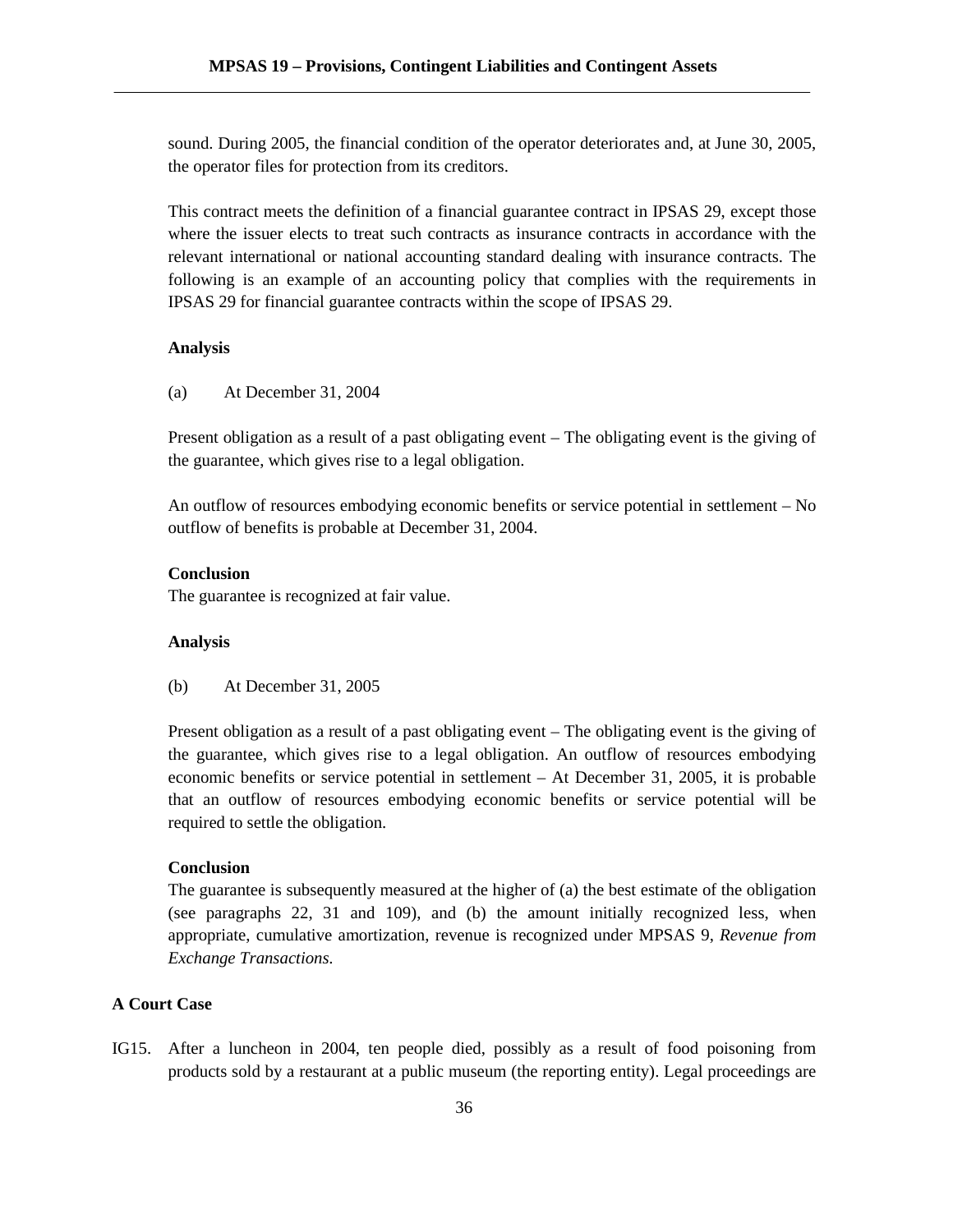started seeking damages from the entity, but it disputes liability. Up to the date of authorization of the financial statements for the year to December 31, 2004 for issue, the entity's lawyers advise that it is probable that the entity will not be found liable. However, when the entity prepares the financial statements for the year to December 31, 2005, its lawyers advise that, owing to developments in the case, it is probable that the entity will be found liable.

#### **Analysis**

(a) At December 31, 2004

Present obligation as a result of a past obligating event - On the basis of the evidence available when the financial statements were approved, there is no obligation as a result of past events.

### **Conclusion**

No provision is recognized by the museum (see paragraphs 23 and 24). The matter is disclosed as a contingent liability unless the probability of any outflow is regarded as remote (paragraphs 100 and 109).

#### **Analysis**

(b) At December 31, 2005

Present obligation as a result of a past obligating event - On the basis of the evidence available, there is a present obligation.

An outflow of resources embodying economic benefits or service potential in settlement - Probable.

### **Conclusion**

A provision is recognized for the best estimate of the amount to settle the obligation (paragraphs 22-24 and 109).

#### **Repairs and Maintenance**

IG16. Some assets require, in addition to routine maintenance, substantial expenditure every few years for major refits or refurbishment and the replacement of major components. MPSAS 17, *Property, Plant, and Equipment*, gives guidance on allocating expenditure on an asset to its component parts where these components have different useful lives or provide benefits in a different pattern.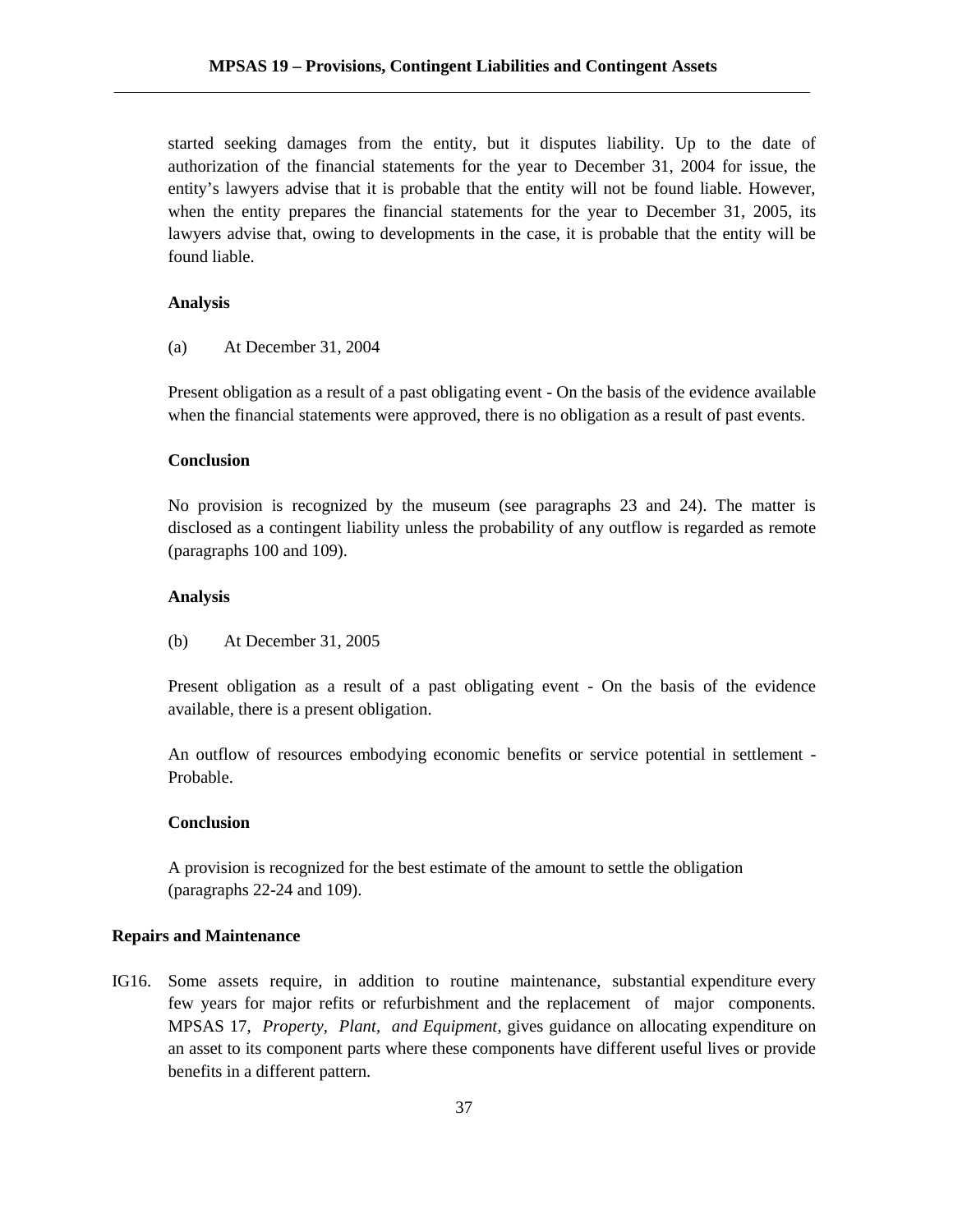#### **Refurbishment Costs—No Legislative Requirement**

IG17. A furnace for heating a building that is leased out by a government department to a number of public sector tenants has a lining that needs to be replaced every five years for technical reasons. At the reporting date, the lining has been in use for three years.

#### **Analysis**

Present obligation as a result of a past obligating event - There is no present obligation.

### **Conclusion**

No provision is recognized (see paragraphs 22 and 25-27).

The cost of replacing the lining is not recognized because, at the reporting date, no obligation to replace the lining exists independently of the entity's future actions - even the intention to incur the expenditure depends on the entity deciding to continue operating the furnace or to replace the lining. Instead of a provision being recognized, the depreciation of the lining takes account of its consumption, that is, it is depreciated over five years. The relining costs then incurred are capitalized, with the consumption of each new lining shown by depreciation over the subsequent five years.

## **Refurbishment Costs—Legislative Requirement**

IG18. A government cartography service is required by law to overhaul its aircraft used for aerial mapping once every three years.

#### **Analysis**

Present obligation as a result of a past obligating event - There is no present obligation.

### **Conclusion**

No provision is recognized (see paragraphs 22 and 25-27).

The costs of overhauling aircraft are not recognized as a provision for the same reasons as the cost of replacing the lining is not recognized as a provision in IG 17. Even a legal requirement to overhaul does not make the costs of overhaul a liability, because no obligation exists to overhaul the aircraft independently of the entity's future actions - the entity could avoid the future expenditure by its future actions, for example by selling the aircraft.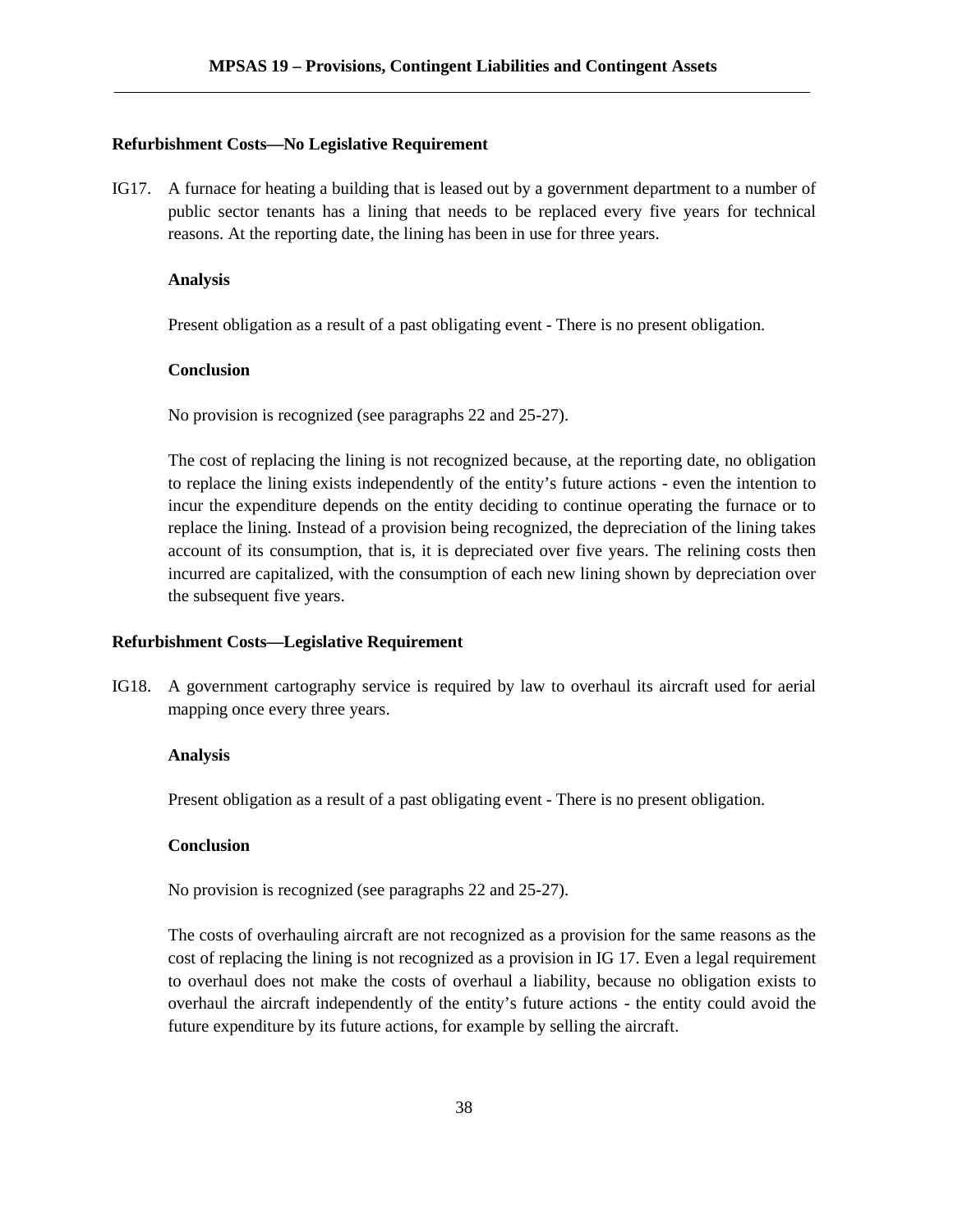#### **Disclosures**

*Two examples of the disclosures required by paragraph 98 are provided below.*

#### *Warranties*

IG19. A government department with responsibility for the prevention of workplace accidents gives warranties at the time of sale to purchasers of its safety products. Under the terms of the warranty, the department undertakes to repair or replace items that fail to perform satisfactorily for two years from the date of sale. At the reporting date, a provision of RM 60,000 has been recognized. The provision has not been discounted, as the effect of discounting is not material. The following information is disclosed:

*A provision of RM 60,000 has been recognized for expected warranty claims on products sold during the last three financial years. It is expected that the majority of this expenditure will be incurred in the next financial year, and all will be incurred within two years of the reporting date.*

#### *Decommissioning Costs*

IG20. In 2005, a state-owned research facility, which uses a nuclear reactor to develop radio isotopes that are used for medical purposes, recognizes a provision for decommissioning costs of RM 300 million. The provision is estimated using the assumption that decommissioning will take place in 60-70 years' time. However, there is a possibility that it will not take place until 100-110 years' time, in which case the present value of the costs will be significantly reduced. The following information is disclosed:

*A provision of RM 300 million has been recognized for decommissioning costs. These costs are expected to be incurred between 2065 and 2075; however, there is a possibility that decommissioning will not take place until 2105-2115. If the costs were measured based upon the expectation that they would not be incurred until 2105-2115 the provision would be reduced to RM 136 million. The provision has been estimated using existing technology, at current prices, and discounted using a real discount rate of 2%.*

#### **Disclosure Exemption**

*An example is given below of the disclosures required by paragraph 109 where some of the information required is not given because it can be expected to prejudice seriously the position of the entity.*

IG21. A government research agency is involved in a dispute with a company, which is alleging that the research agency has infringed copyright in its use of genetic material, and is seeking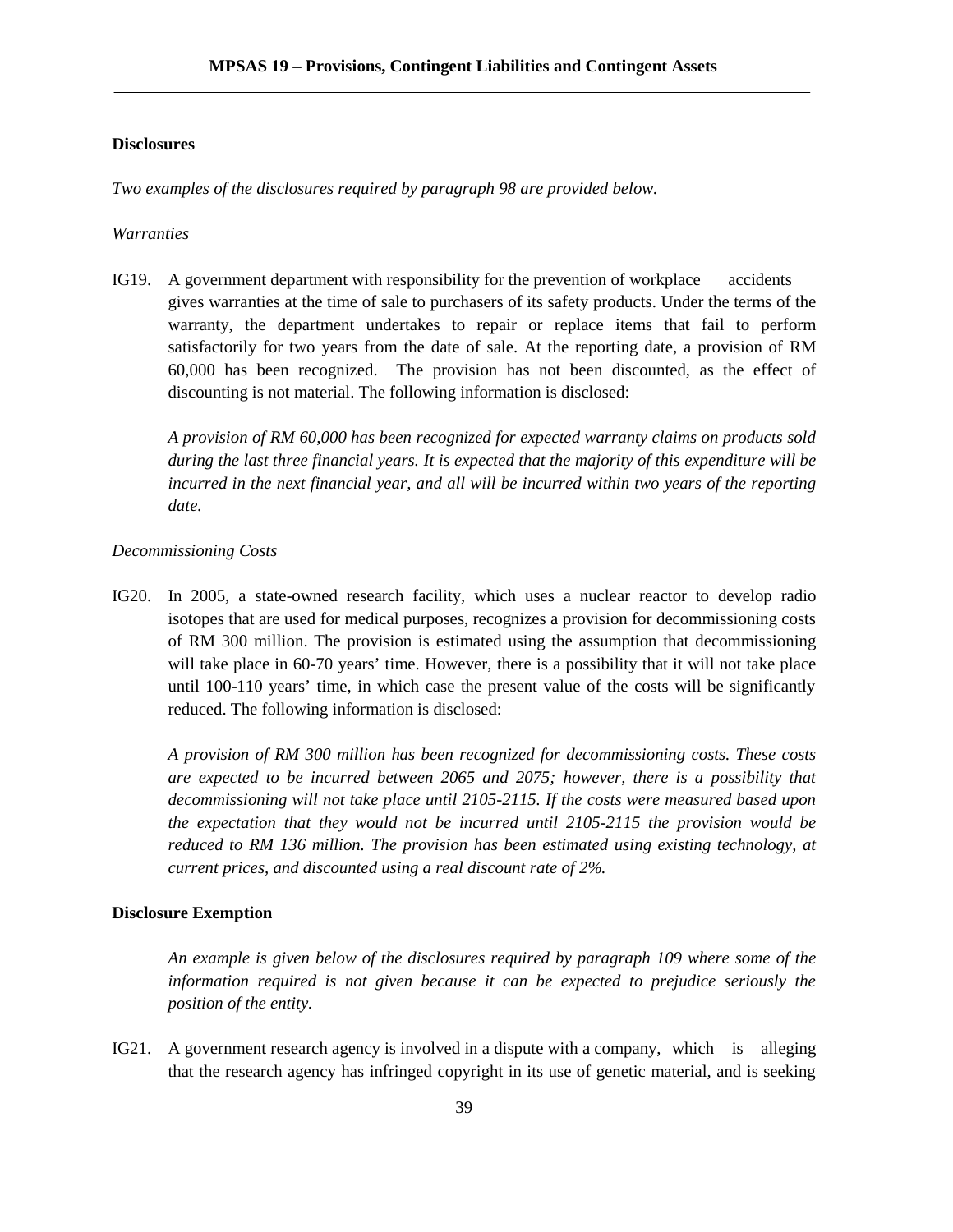damages of RM 100 million. The research agency recognizes a provision for its best estimate of the obligation, but discloses none of the information required by paragraphs 97 and 98 of the Standard. The following information is disclosed:

*Litigation is in process against the agency relating to a dispute with a company that alleges that the agency has infringed patents, and is seeking damages of RM 100 million. The information usually required by MPSAS 19, Provisions, Contingent Liabilities and Contingent Assets, is not disclosed, on the grounds that it can be expected to prejudice seriously the outcome of the litigation. The board is of the opinion that the claim can be successfully defended by the agency.*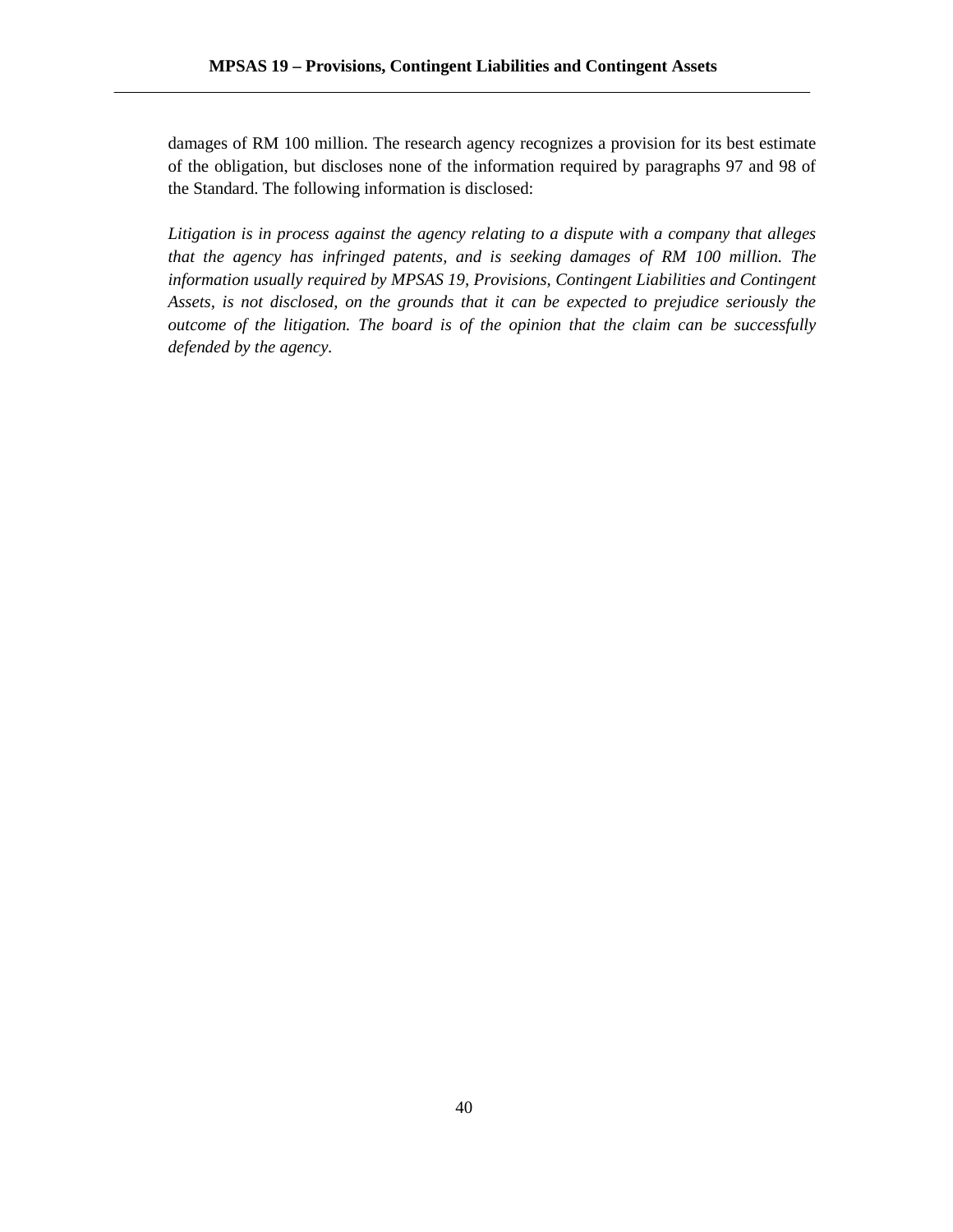## **Illustrative Example**

*This example accompanies, but is not part of, MPSAS 19.*

### **Present Value of a Provision**

*The following example illustrates the journal entries made on initial recognition of the present value of a provision, and the subsequent recognition of increases in the present value of that provision. The increase in the provision is recognized as an interest expense (paragraph 70).*

- IE1. The expected value of a provision at the end of year 5 is RM 2000. This expected value has not been risk-adjusted. An appropriate discount rate that takes account of the risk associated with this cash flow has been estimated at 12%.
- IE2. Journal entries to record the provision and changes in the value of the provision each year are as follows:

End of current reporting period DR Expense 1134.85 CR Provision 1134.85 End of Year 1 DR Interest Expense 136.18 CR Provision 136.18 End of Year 2 DR Interest Expense 152.52 CR Provision 152.52 End of Year 3 DR Interest Expense 170.83 CR Provision 170.83 End of Year 4 DR Interest Expense 191.33 CR Provision 191.33 End of Year 5 DR Interest Expense 214.29 CR Provision 214.29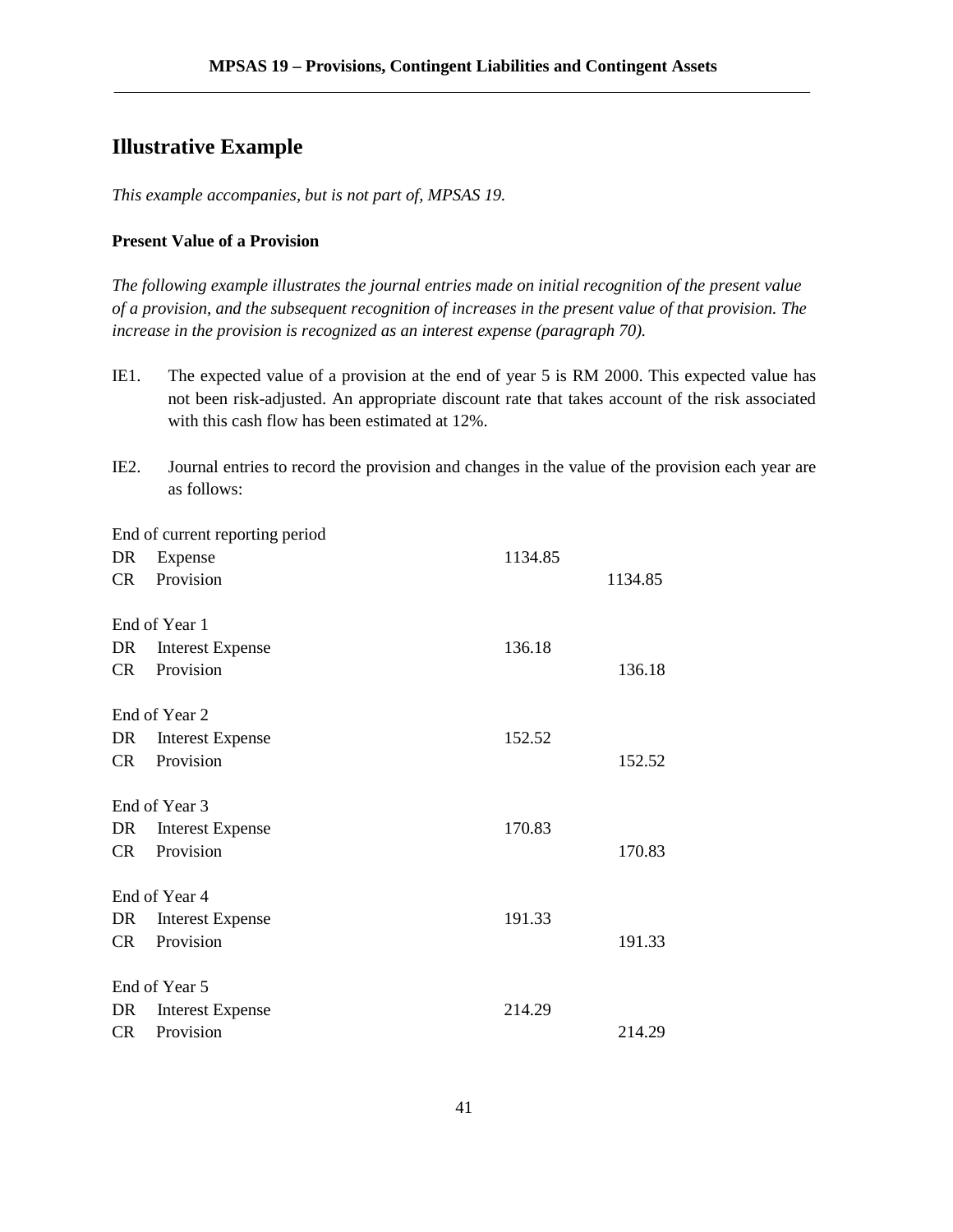| <b>Calculations:</b> |                                                         | <b>Increase</b> |  |
|----------------------|---------------------------------------------------------|-----------------|--|
| Current time:        | Present value = $2000/(1.12)5 = 1134.85$                |                 |  |
|                      | End of Year 1: Present value = $2000/(1.12)4 = 1271.04$ | 136.18          |  |
|                      | End of Year 2: Present value = $2000/(1.12)3 = 1423.56$ | 152.52          |  |
|                      | End of Year 3: Present value = $2000/(1.12)2 = 1594.39$ | 170.83          |  |
|                      | End of Year 4: Present value = $2000/(1.12)1 = 1785.71$ | 191.33          |  |
|                      | End of Year 5: Present value = $2000/(1.12)0 = 2000.00$ | 214.29          |  |